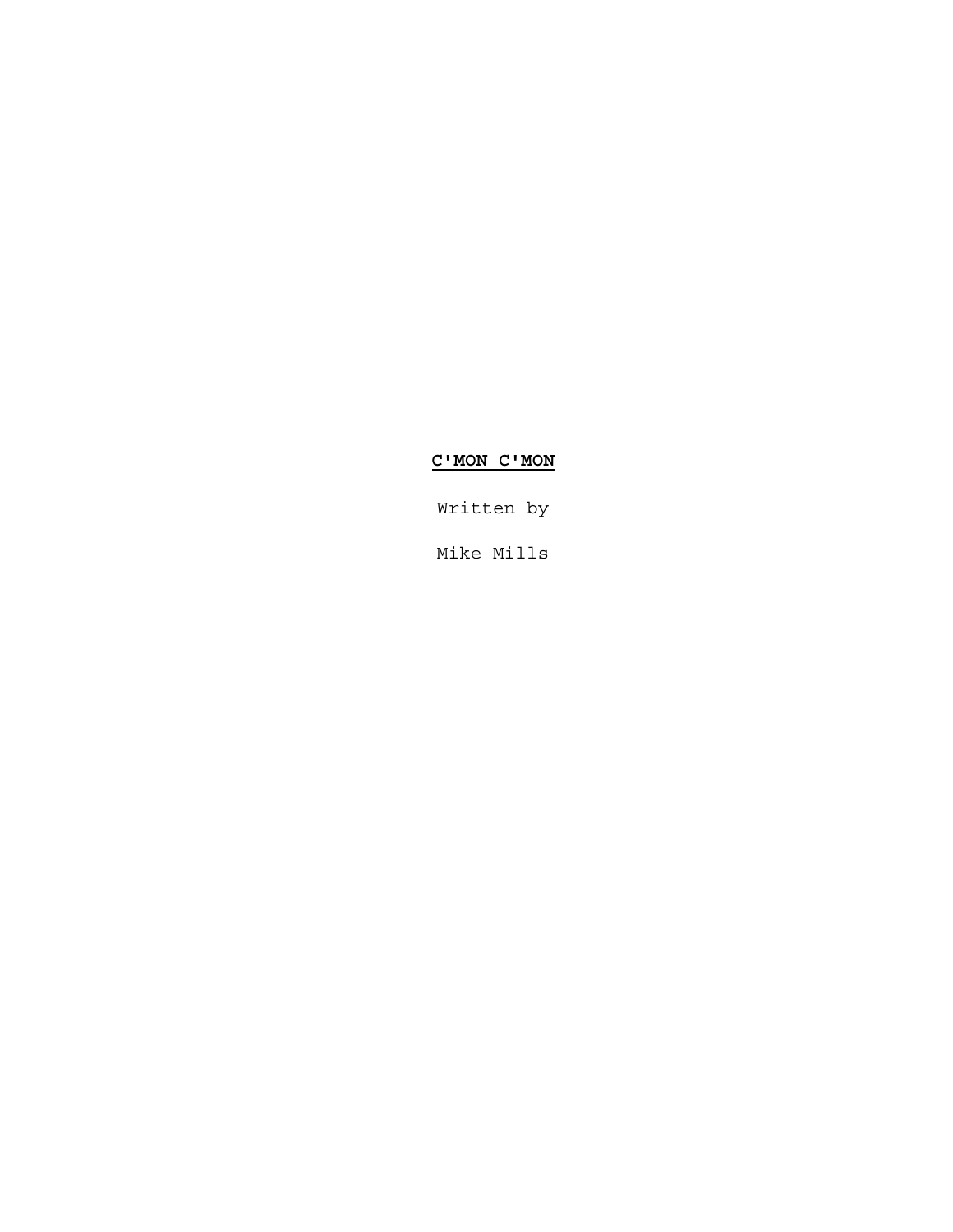#### 2A INT. DETROIT HOTEL - DAY 2A

CU ON Johnny thinking and talking into his recorder. Does he try the same question a few different ways? First part probably on black, logos.

> JOHNNY I'm going to ask you a series of questions. There are no right or wrong answers.

NOW see CU of Johnny.

JOHNNY (CONT'D) It's Saturday, November 2nd.

The day mom died.

#### JOHNNY (CONT'D)

When you think about the future, how do you imagine it'll be? What will nature will be like? How will your city change? Will families be the same? What will stay with you, what will you forget? What scares you? What makes you angry? Do you feel alone? What makes you happy?

4 INT/EXT. DETROIT SCHOOL / REC CENTER / KID'S HOMES / VARIOUS 4 LOCATIONS

> CUT TO: JOHNNY, and ROXANNE, holding shotgun mics, digital recorders, headphones - INTERVIEWING KIDS.

Q: WE ARE GOING AROUND THE COUNTRY, GOING TO DIFFERENT CITIES, INTERVIEWING KIDS, ABOUT THEIR LIFE, WHAT THEY THINK ABOUT THE FUTURE.

Q: IF I ASK YOU ANYTHING THAT YOU DON'T WANT TO ANSWER OR YOU DON'T LIKE THE QUESTION, YOU CAN BE LIKE, NOPE.

Q: I WANT YOU TO JUST FEEL COMFORTABLE AND IF THERE'S ANYTHING I ASK YOU ABOUT THAT YOU DON'T WANT TO TALK ABOUT, SAY I DON'T REALLY WANT TO TALK ABOUT THAT.

6 INT. DETROIT HOME - LIVING ROOM 6

A new kid being interviewed in her/his REAL home.

Q: WHEN YOU THINK ABOUT THE FUTURE, HOW DO YOU IMAGINE IT WILL BE?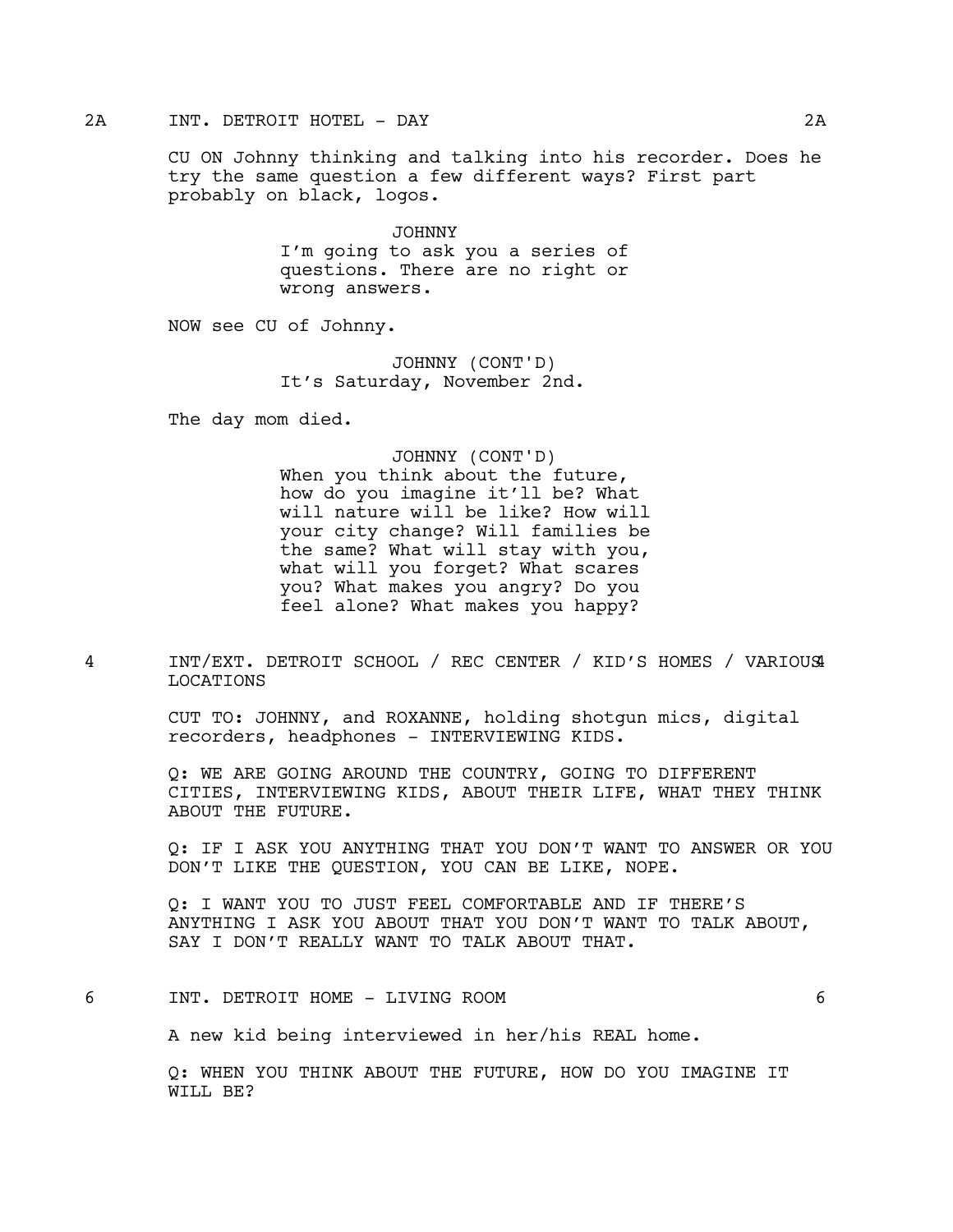A new kid being interviewed in her/his real home.

Q: WHAT DO YOU THINK ADULTS COULD HAVE DONE TO MAKE SURE WE WENT ON THE RIGHT PATH?

12 INT. DETROIT HIGH SCHOOL 12

IMPROV - Johnny interviews a kid from Detroit.

Q: WHEN YOU THINK ABOUT THE FUTURE, DO YOU THINK IT WILL BE BETTER OR WORSE?

IMPROV - Johnny interviews another kid from Detroit in the same school.

**CONTINUE TO INTERWEAVE KIDS' ANSWERS AS VOICE OVER:**

12A INT. DETROIT HOTEL - LOBBY - NIGHT 12A 12A

Johnny walks back to his hotel room.

R13 INT. DETROIT HOTEL - NIGHT - AFTER DAY OF INTERVIEWS. R13

Johnny listens to interview on his LAP TOP, eats take out food. Spot check on the sound, just making sure it's all in his computer. Should have recorder pack, SD card, laptop there....

CUT TO: Johnny does "Scratch" recording intro for his show. It's like verbal notes to himself, trying out lines, might say lines over and over, quick and light, more improvised than before.

> JOHNNY Detroit was the future, the car was the future, factories were the future? But the future didn't turn out like we thought it would? So we came to Detroit to talk with kids, young people? What do they think things will be like? What are their

He turns off his recorder, put's that away. He's alone.

lives like now?

He's lost in his thoughts more deeply now.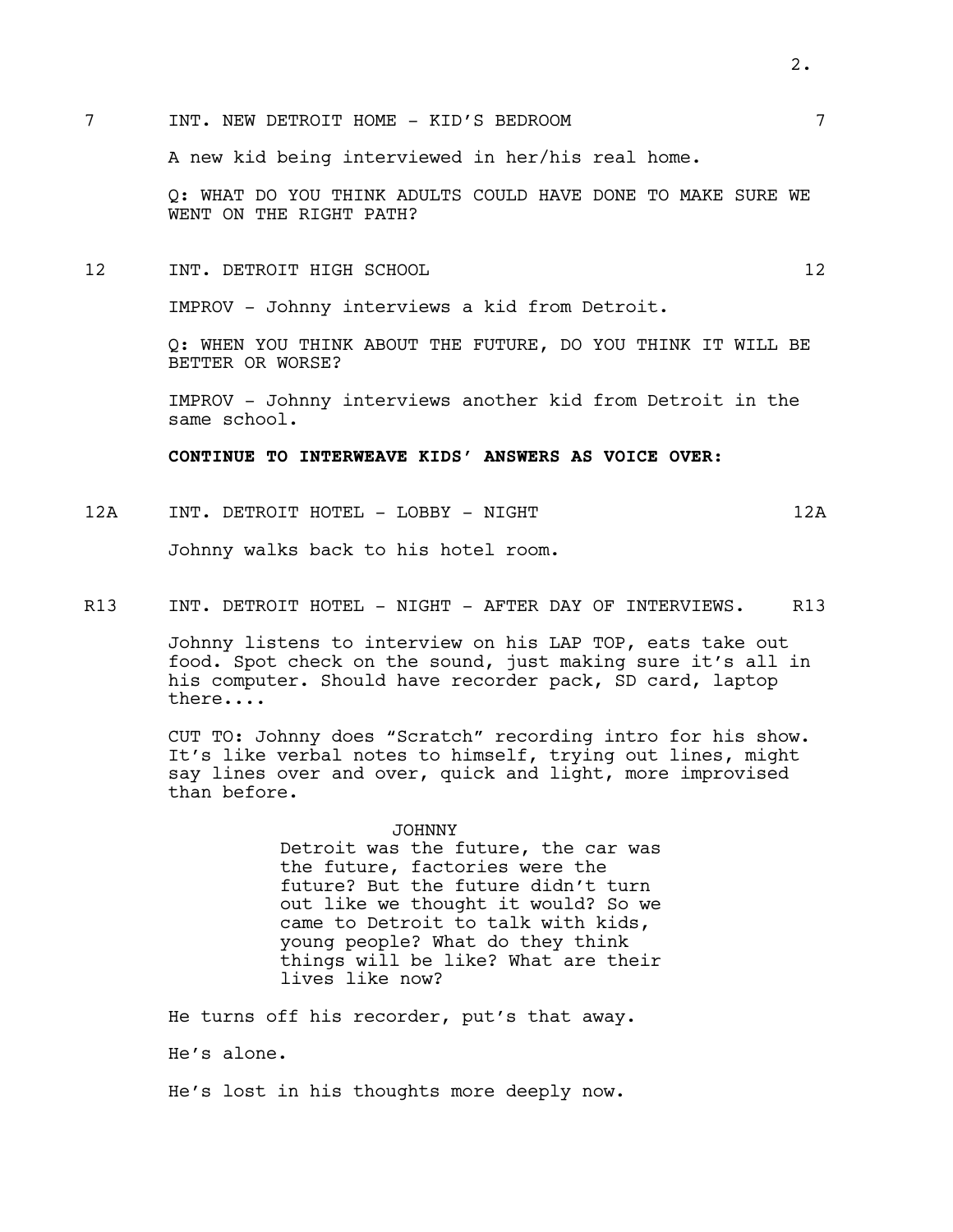MAYBE WE SEE SOME OF MOM'S THINGS? Balloons, Rabbit, Empty bed.

R15 INT. DETROIT HOTEL / INT. VIV'S HOUSE - LIVING ROOM - SAMER15 NIGHT - A LITTLE LATER

> HARD CUT BACK TO HOTEL - JOHNNY'S IN ANOTHER PART OF THE ROOM, SOME TIME HAS PASSED, MAKING A CALL.

> > VIV

Hey...

SEE VIV IN HER HOUSE, LIVING ROOM, NIGHT.

JOHNNY

Hey.

Something distant between them, something awkward, but there's hope or something in his face.

> **VTV** This is nice.

Their humor, when their nervous.

JOHNNY

Is it?

VIV I don't know? Is it?

They laugh cause there's also discomfort, sadness, pain.

JOHNNY I didn't know if we were finally gonna talk today?

VIV It's a good day to talk - do you think mom can hear us?

INTERCUT WITH MOMENTS OF MOM IN BED.

JOHNNY Doesn't seem like a year, does it to you?

VIV No. It's pretty trippy huh? What are we supposed to do today?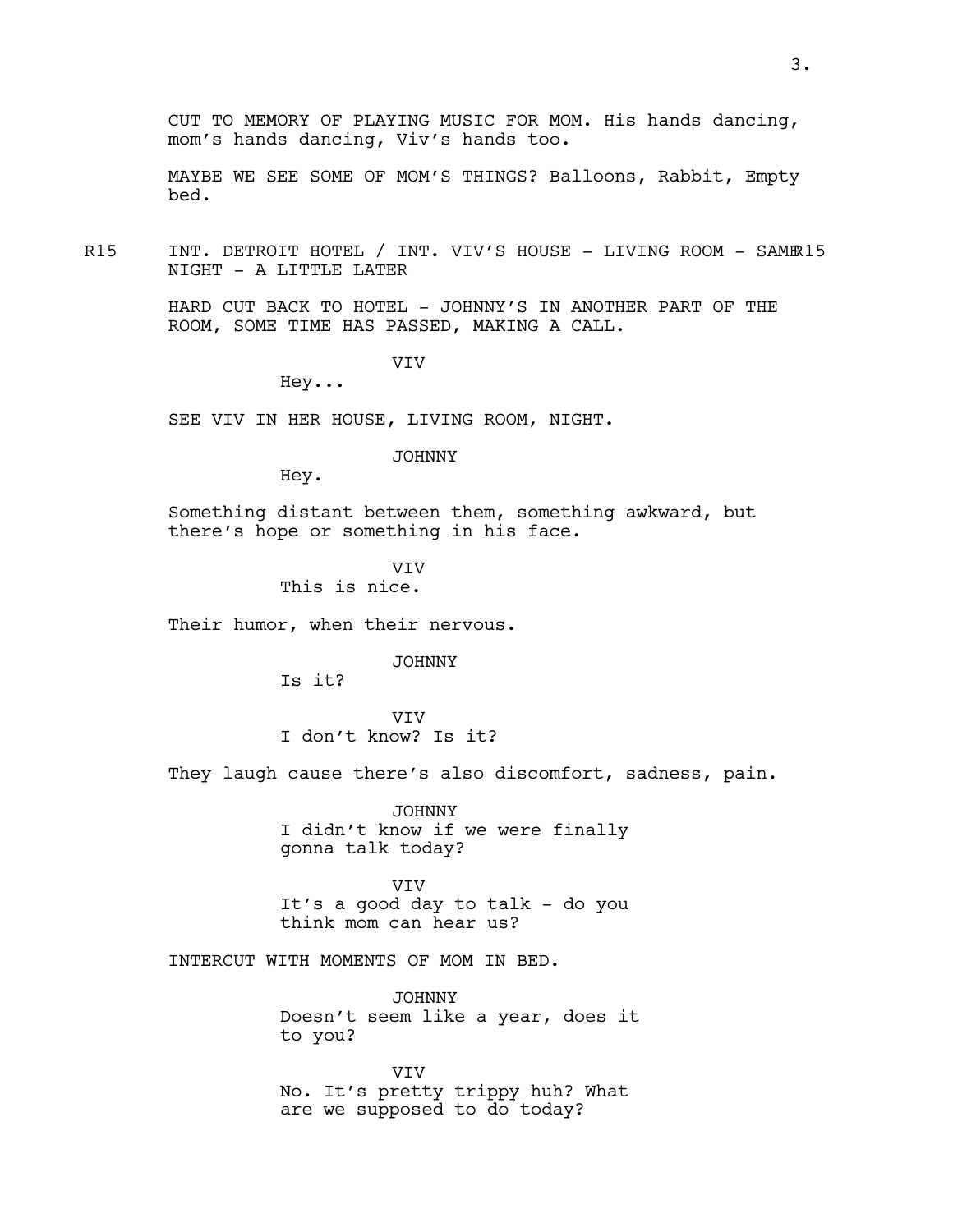They begin to connect more.

CUT TO VIV AND JOHNNY ARGUING? DOOR SLAM?

JOHNNY I don't know. If I just work I feel like I'm an asshole...

VIV

I know.

JOHNNY If I sit in this depressing hotel just thinking about her, it's pretty brutal. So I called you?

That's nice.

VIV Where are you?

JOHNNY Detroit. I've been interviewing kids all day...

(You'd be good at that actually).

VIV Jesse heard you on the radio the other day.

INTERCUT WITH JESSE IN CAR.

JOHNNY Oh yeah? (some kinda hopeful sound)

VIV Yeah, you were on the radio, I had to tell him it was you. A year in kid years is like, 3 years? So, you know...

JOHNNY

Right.

Should she say "It's nice you called" but we feel the tension? Johnny feels quite alone, a bit of tension, pause.

> JOHNNY (CONT'D) It's nice to hear your voice... you sound like my sister... How's Jesse?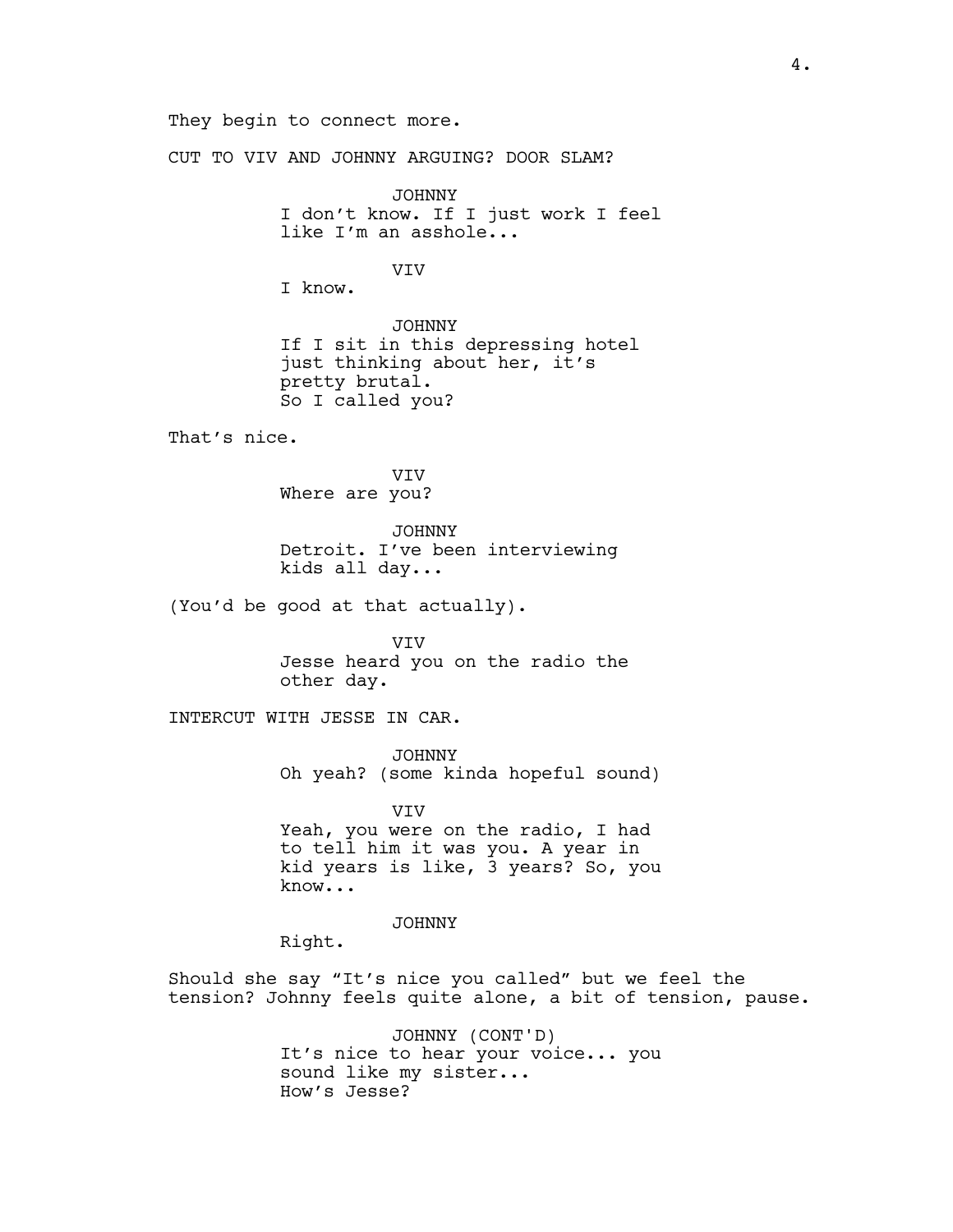VIV He's older, he's quite a person, He's great - Paul moved to Oakland...

JOHNNY Oh, woah - he did?

VIV Yeah, It's OK, Jesse's dealing with it pretty well. But now I have to go all the way up there cause he needs a little help, settling.

Johnny knows what that means, feels concern for her, but it's not something they easily talk about.

JOHNNY

Yeah?

VIV Yeah, so I'm about to head up there.

JOHNNY You and Jesse going?

VIV Just me. (Not that kinda trip)  $*$ 

Either just a look from Johnny or he says.

JOHNNY Who's taking care of Jesse? \*

24 EXT. VIV'S STREET - DAY 24

Wide tracking shot - obviously LA. After we establish we're in a new place, we find Johnny getting out of a cab, with luggage. A little nervous or vulnerable or something.

25 INT/EXT. VIV'S HOUSE - DAY 25

Door opens, a pause - he's not sure what's going to happen.

VIV

Hey.

JOHNNY

Hey.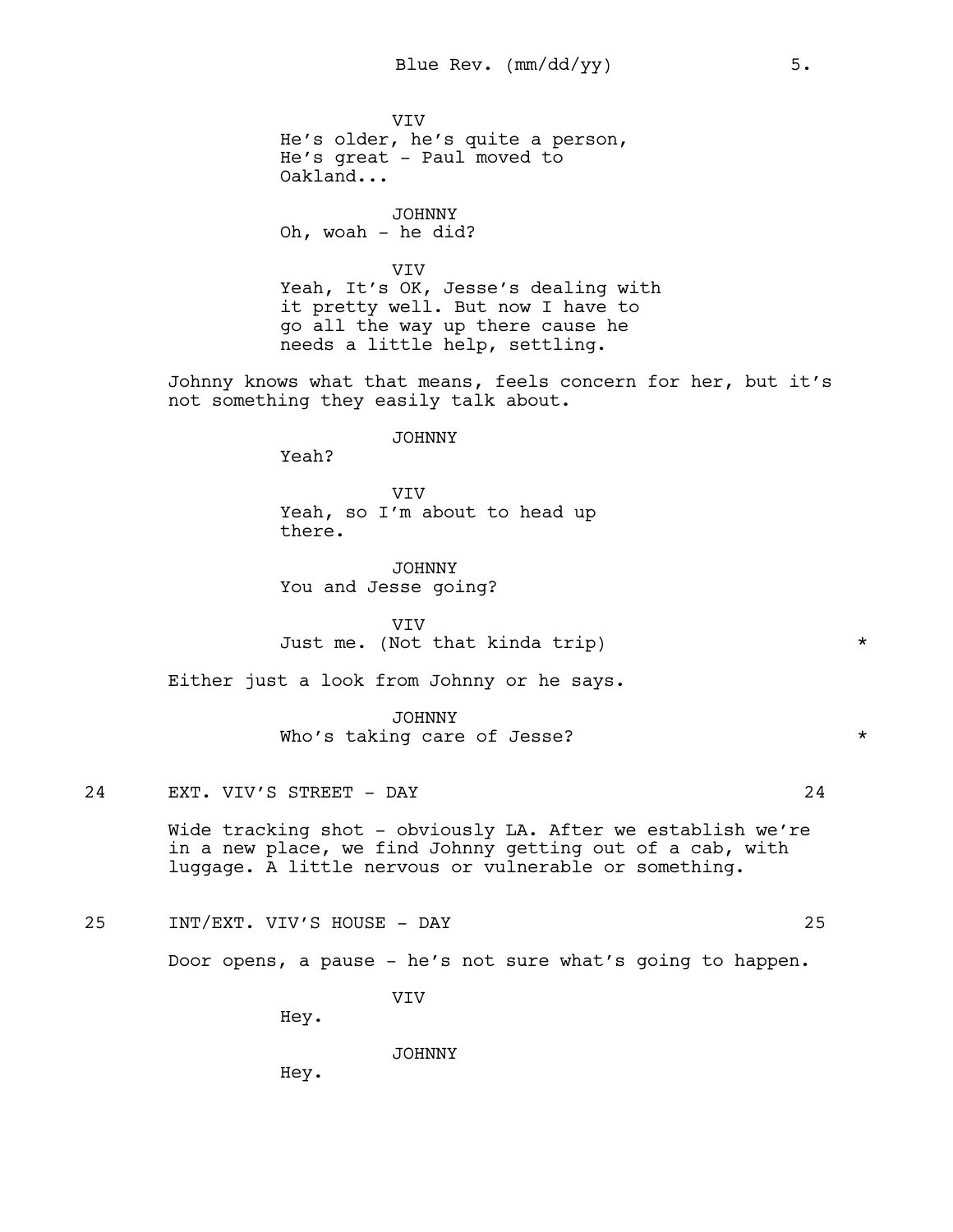They don't hug. He would have liked to. Jesse comes to the door, studying him, no one is sure what he remembers.

JESSE

Hi.

VIV This is Johnny. A man. Your uncle. My brother. Standing here.

JOHNNY Hey, how's it going?

**JESSE** Have you been to our house?

JOHNNY It's been a while.

26 INT. VIV'S HOUSE - DAY 26

IMPROV: Jesse gives a tour, showing every bit of the house, every room, hallway, every small detail. Johnny's immediately taken by this kid, but wants to keep connecting to Viv, make eye contact with her.

INT. VIV'S BEDROOM - DAY

Johnny, Viv and Jesse sit on Viv's bed.

JESSE Mom said you're going to sleep up here tonight, in her extra big, cozy bed. The best bed in the house.

27 INT. VIV'S DINING ROOM / OR KITCHEN / NIGHT 27

They eat OR cook dinner. Jesse/Viv IMPROV: about something he's heard on Radiolab - the fungus that connects all tree roots. Viv heard it with him and is equally enthralled - they go back and forth, interrupting and finishing thoughts, describing what they heard together.

RS28 INT. VIV'S BEDROOM - NIGHT RS28 RS28 After bath, Johnny and Viv find a private place to really talk.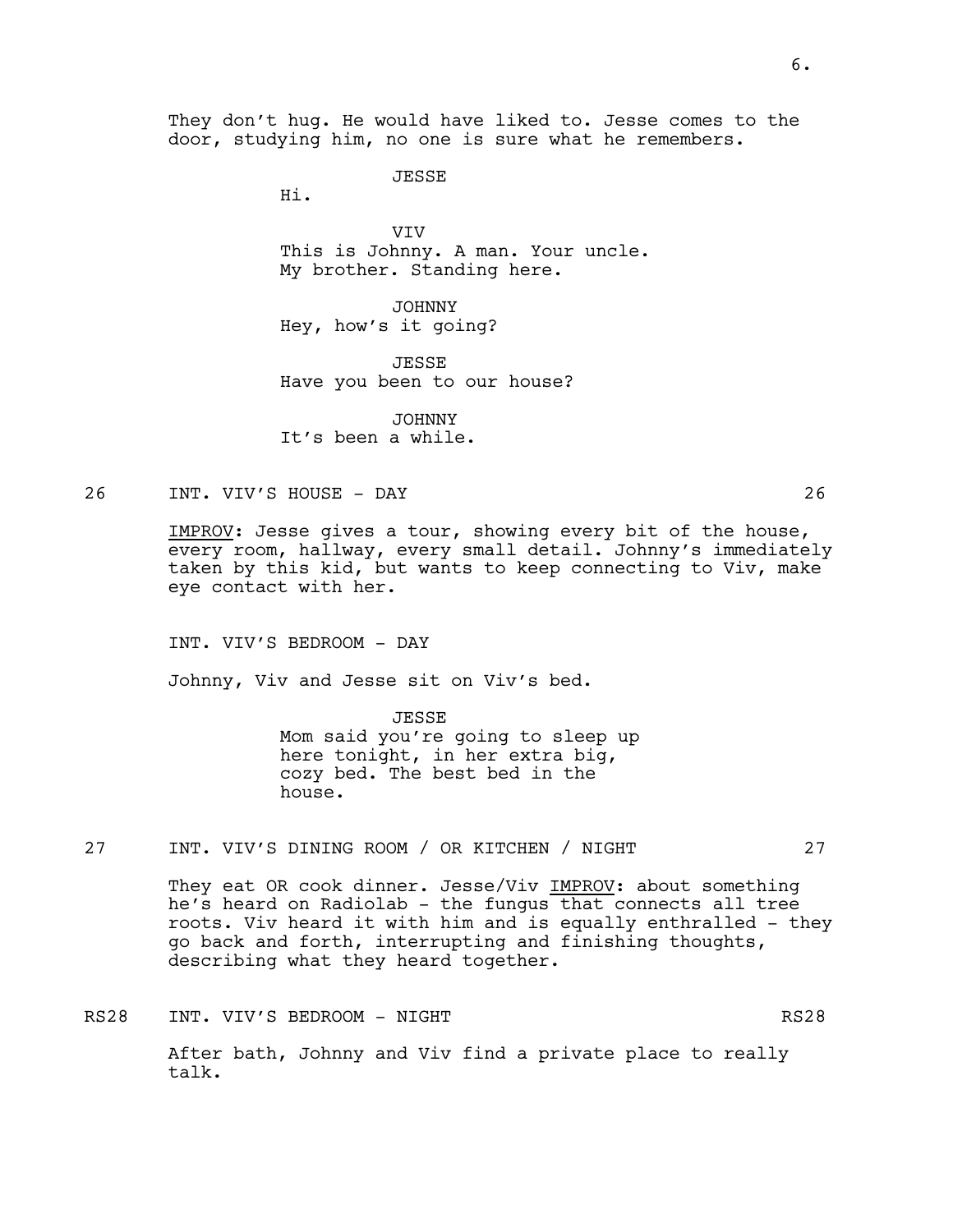#### JOHNNY

So what's going on with Paul?

#### VIV

The San Francisco symphony offered him this great position, which is awesome, he so deserves it, but the whole transition's fucked him up, like transitions do, he got a fucking dog he shouldn't have gotten, it's a mess. (laughs)

She laughs, she doesn't know how serious it really is.

He's trying to be on her side, take care of her?

JOHNNY And you have to clean it up?

Viv cares for Paul, he's a good guy, he's Jesse's dad and there's no one else left.

> **VTV** Yeah. It's Paul.

OR JUST A LOOK FROM HER.

Johnny accepts that, feels for her. "Yeah".

JOHNNY What does Jesse know?

VIV

I told him his dad needs some help getting organized, but it's not a big deal and he can go up and see him another time.

JOHNNY He's gonna be OK with just me?

**VTV** Oh god he loves it when I'm not around.

The first time back in her house in over a year.

JOHNNY It's nice to see you.

They share a look, she nods? They connect.

VIV

You too.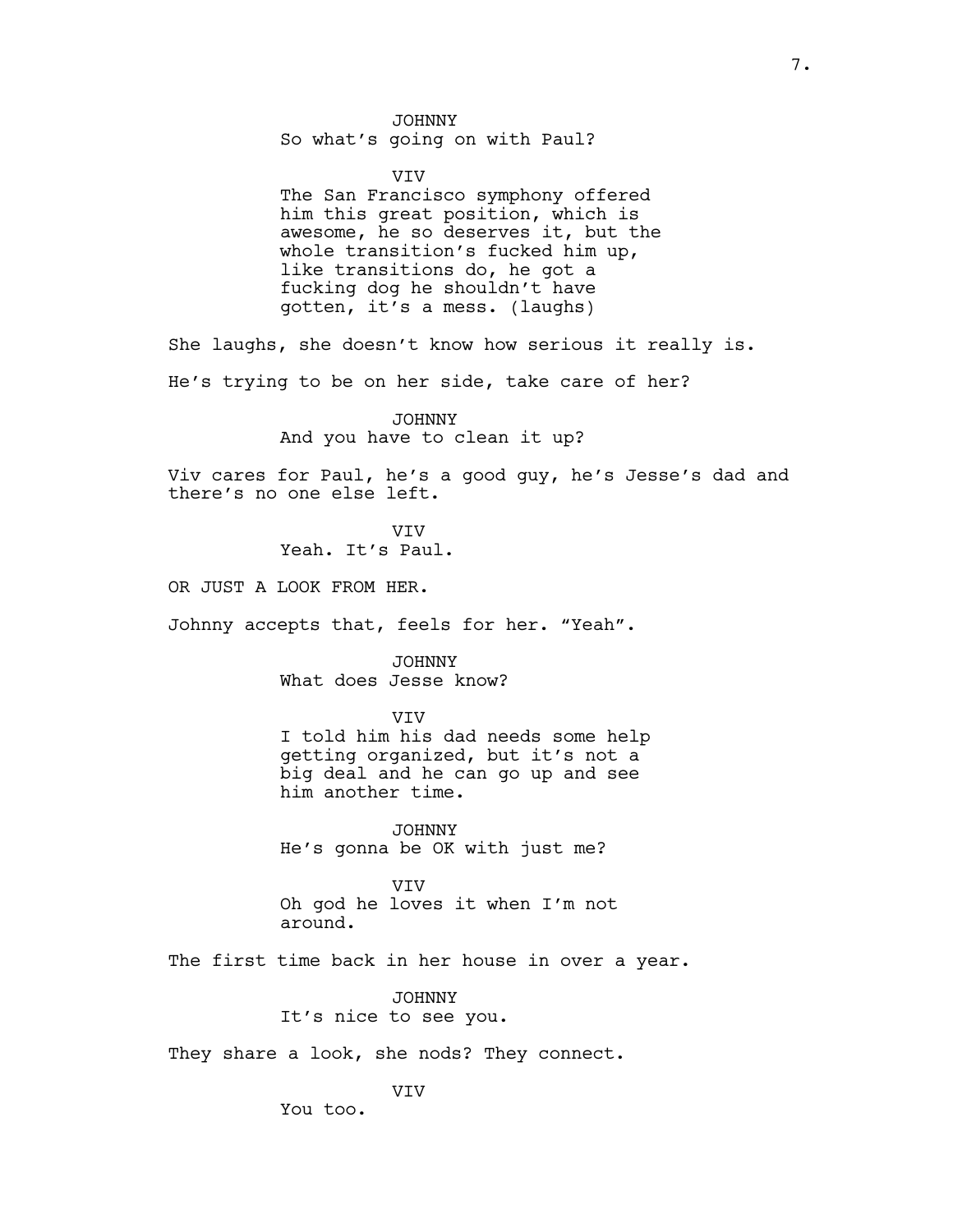## JESSE

Hello???

She looks up, has a look on her face, starts to head downstairs.

> VIV Are you ready for this?

### JOHNNY

What?

VIV

There's an orphan that visits me at night. You may get a visit from him yourself. Sometimes he's got this whole story where I have to have dead children that he, the orphan, want's to know all about, and do what they did???

Off his look, as she goes.

VIV (CONT'D) This is a great moment for you to not be judgy...

29 INT/EXT. VIV'S HOUSE LIVING ROOM - NIGHT 29

The door bell rings, Johnny's surprised, Viv's not "damn it". She opens the door, knowing Jesse's gonna be there half dressed on in PJ's.

> VIV Jesus, come in.

In a strange mood, he nods yes.

JESSE I snuck out of that horrible place. Can I sleep here tonight?

VIV Sure, you cold? My son's rooms in there, he's not here, you can sleep in his bed.

JESSE

Thank you.

They walk into Jesse's room, Johnny's trying to keep up.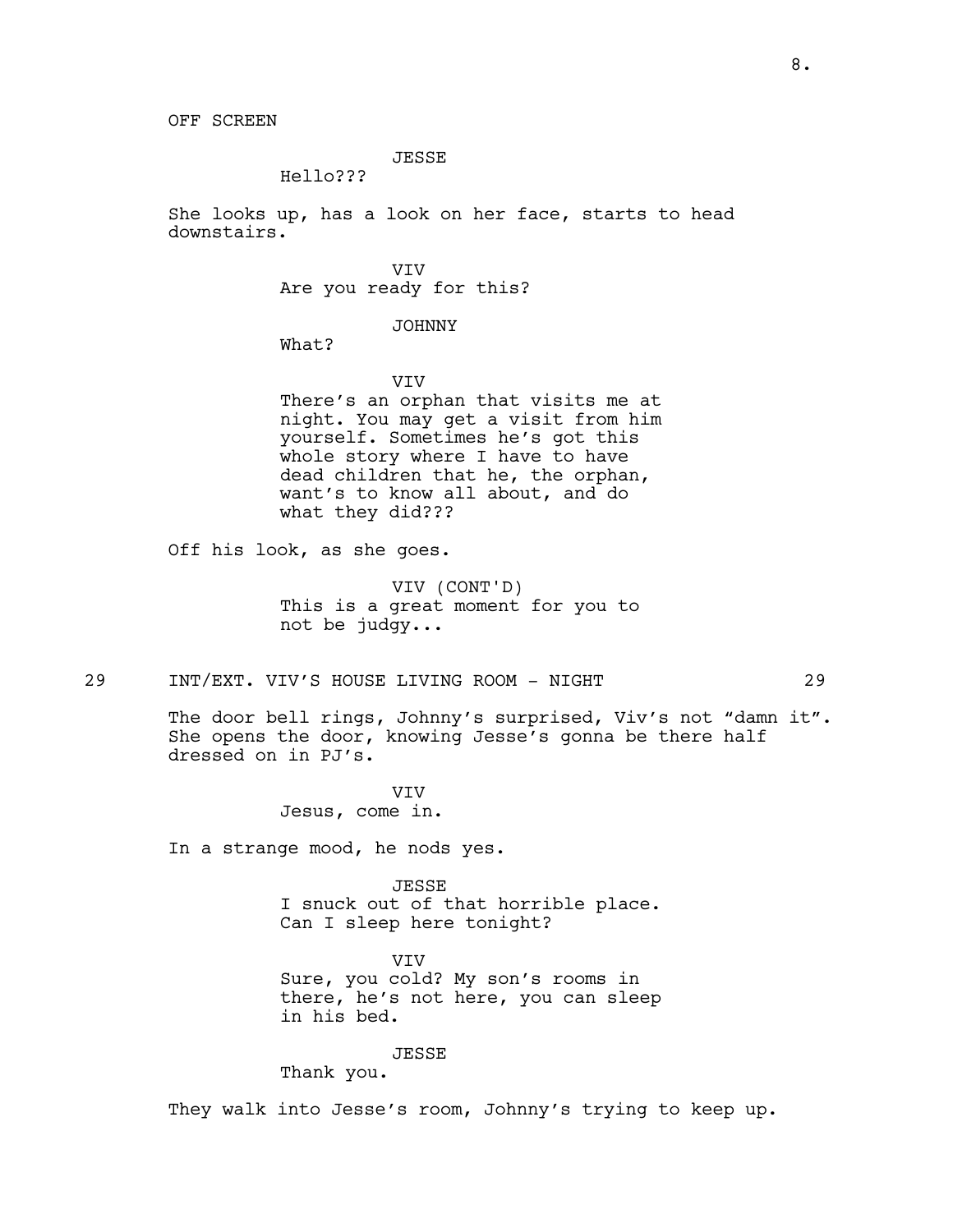VIV I asked him to clean up.

JESSE Do you want me to be messy? Like your son? I could do that.

VIV That's OK, I'll just have to clean it up. You tired? You want to try on his pajamas and see if they fit?

#### JESSE

Sure.

He holds them up to himself to see if they fit.

JESSE (CONT'D) They're just the right size?! VIV Johnny's gonna read to you. This is Johnny, he's my brother. JOHNNY Hi.

> JESSE I'm an orphan. I escaped.

He shakes Johnny's hand.

JOHNNY You seem like you're doing OK.

JESSE I'm not, it's been hard.

#### JOHNNY

I'm sorry.

Dead serious look from Jesse. Johnny looks to Viv for help.

VIV (Yeah don't ask) He's an orphan who's seen some hard times. Who wants to be read to.

She hands him the book and leads him into bed with Jesse. Johnny gets in; Jesse snuggles up next to him, surprising Johnny. He begins to read.

INT. JESSE'S BEDROOM - NIGHT Johnny reads a book to Jesse.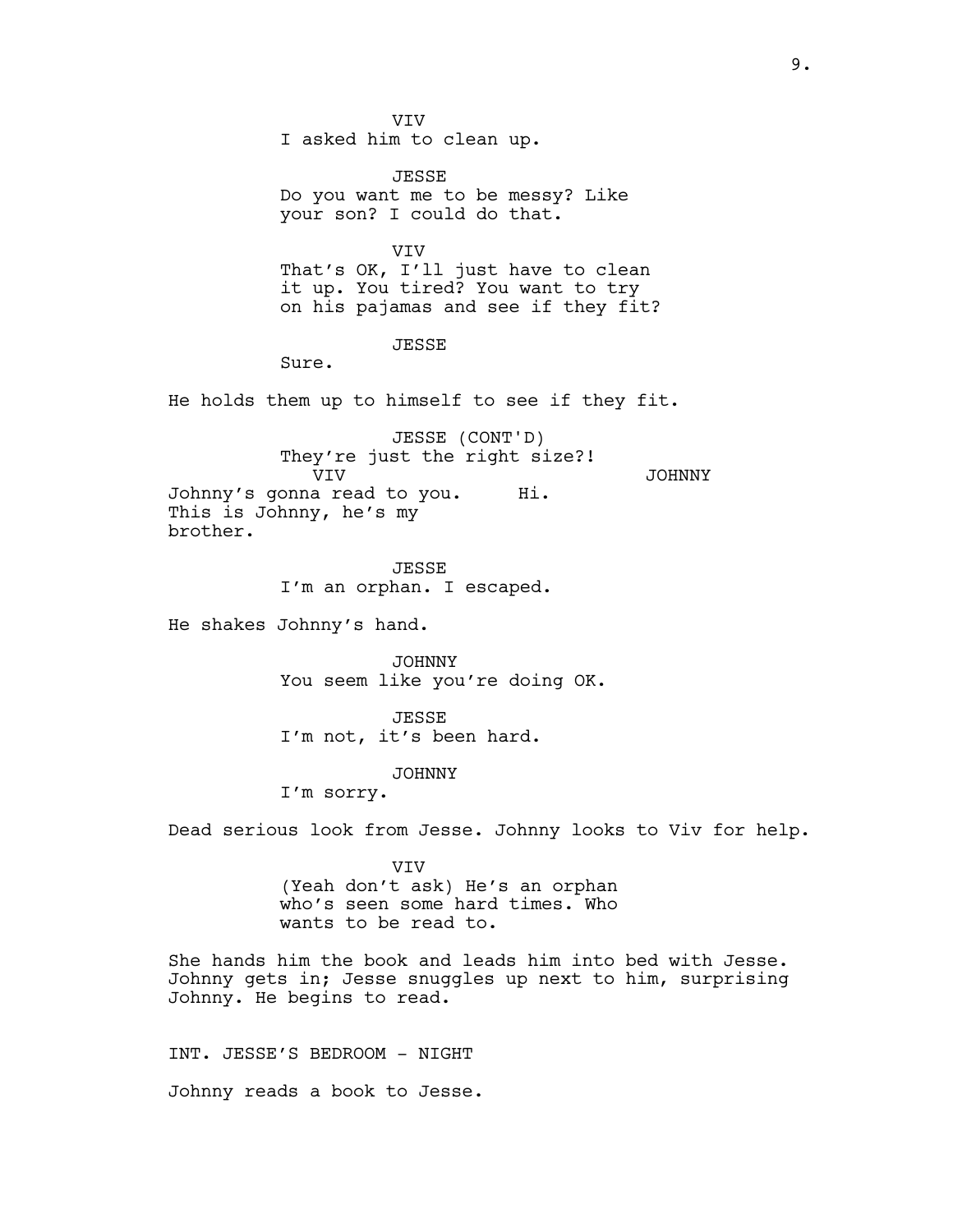## INT. VIV'S BEDROOM - NIGHT

Johnny documents recent events into his recorder.

JOHNNY She hugged me. She felt different. Or I felt different. Jesse, maybe, vaguely remembered me. Maybe, maybe not. He told me about trees communicating with each other, and how connected they were. By an underground network of fungus.

30 INT. VIV'S HOUSE - DAWN 30

Viv tip-toes through house.

JESSE'S ROOM: She whispers goodbyes to sleepy Jesse. He hugs and kisses her and passes back out. She sneaks her way out of the house. Looking back once before she goes.

33 INT. VIV'S HOUSE - VIV'S BEDROOM - EARLY MORNING 33

From downstairs, we hear Mozart's "Requiem" blaring. Johnny begins to wake up.

> JESSE (O.S.) Johnny? Johnny?!

Disorientated. He gets up, sleepily puts on pants.

JOHNNY

Hey?

JESSE (O.S.) Are you awake?

JOHNNY Sort of. I'm coming.

Johnny heads downstairs.

It's the first time they've been alone face to face - they check each other out.

JOHNNY (CONT'D)

Loud.

JESSE It's Saturday, I get to be loud on Saturday.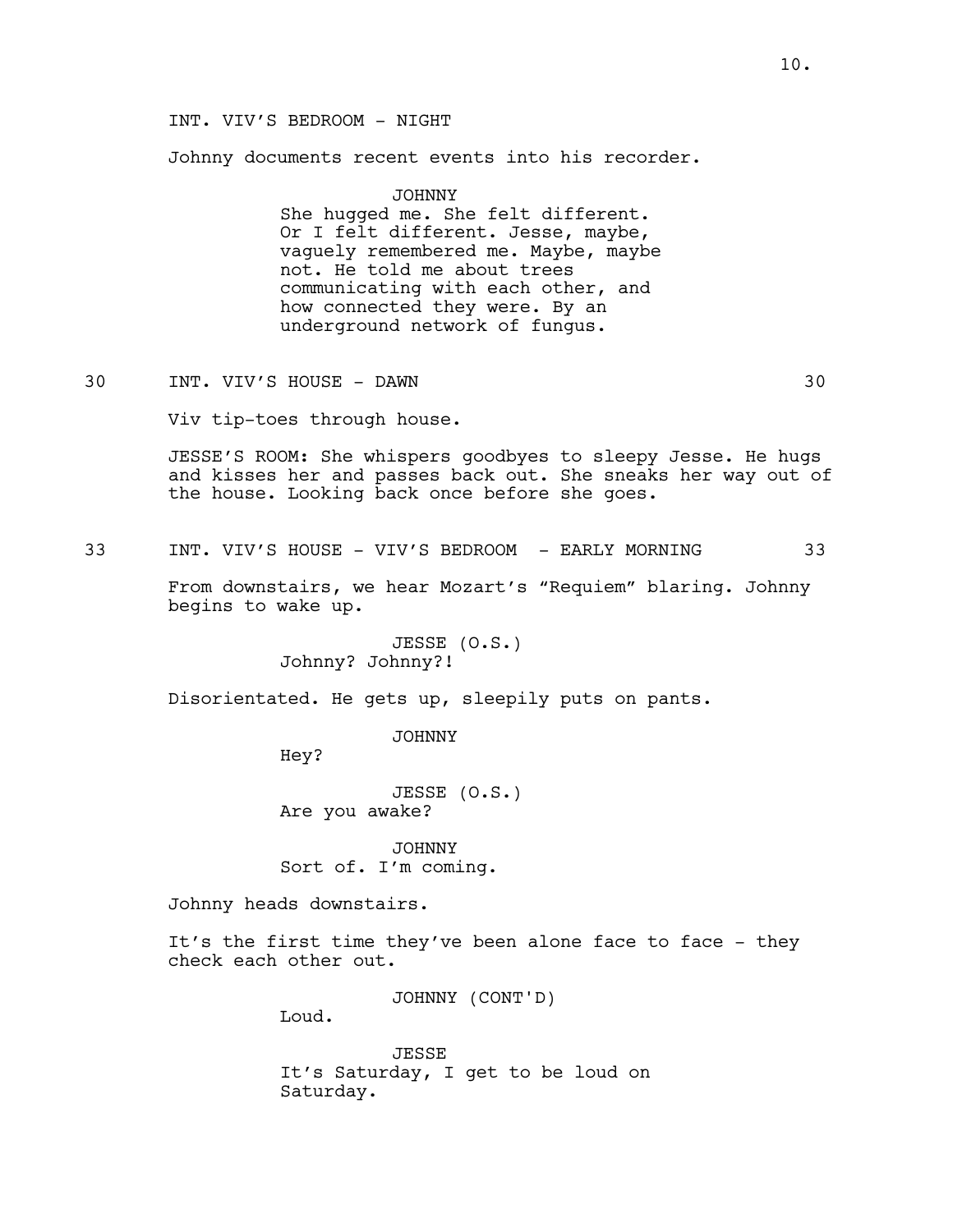JOHNNY Your mom just left?

JESSE She said you might be awkward at first, but you'd get used to things.

JOHNNY Can we turn that off for a minute?

Bummed, he goes and turns it off. Johnny's processing, hurt/confused. He goes to kitchen, finds Viv's notes several typed pages.

> JOHNNY (CONT'D) Jesus, Viv.

36 INT. JESSE'S BEDROOM - DAY 36

Johnny enters, pulls out his recorder - Jesse's intrigued by the gear.

> JOHNNY What about I interview you?

JESSE Like the questions you ask those kids?

#### JOHNNY

Yeah.

Johnny points the mic towards Jesse.

JOHNNY (CONT'D) How do you think the world will be different? By the time you're my age?

**JESSE** I don't want to.

JOHNNY

O.K.

Stuck. Jesse looks at Johnny's equipment. Johnny sees an in.

(MORE) JOHNNY (CONT'D) This shows you the recording level you want it to be strong but not in the red here, see?' I actually have no idea what this button does.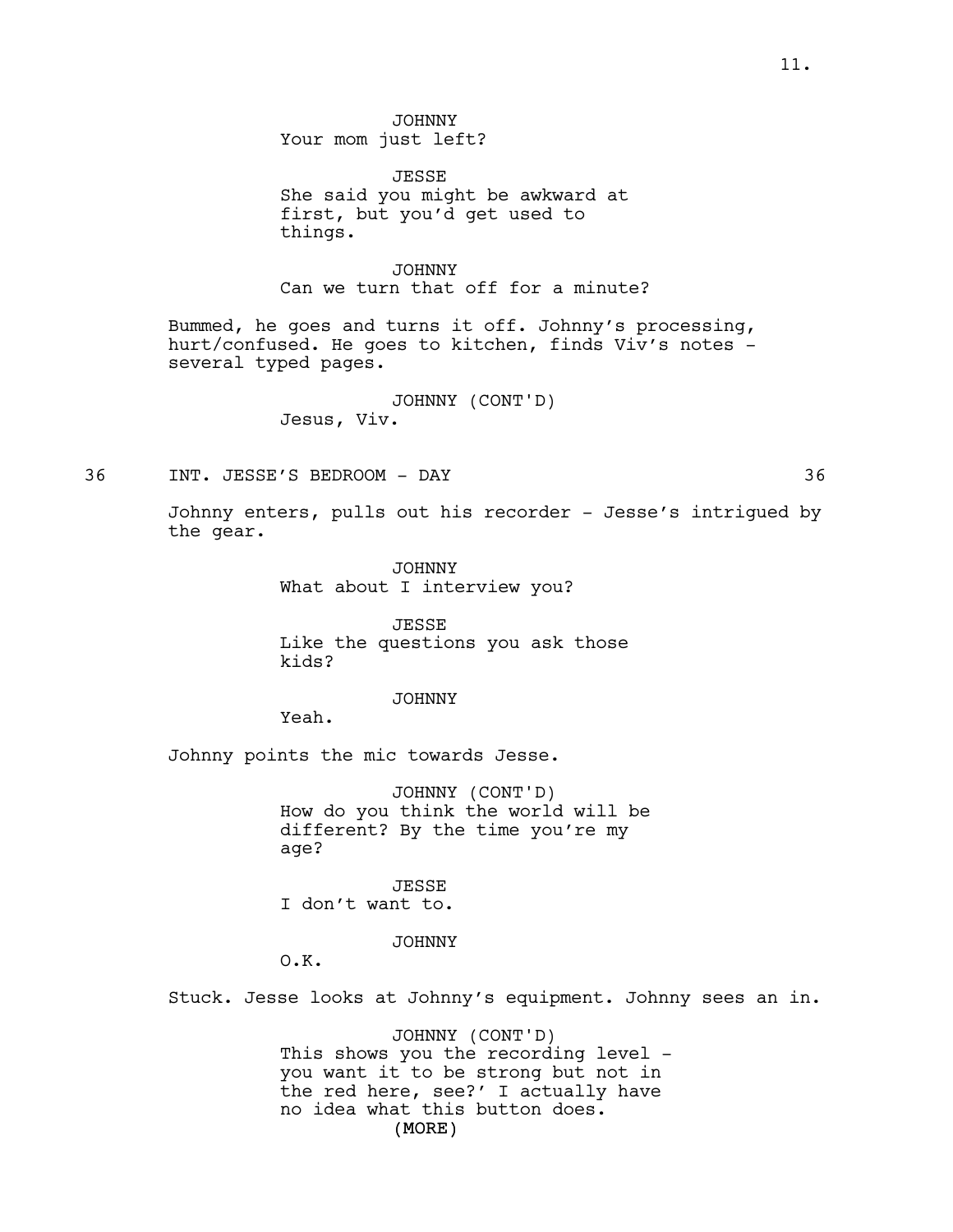Jesse pushes it. Johnny disintegrates.

(IMPROV: They discuss where they want to record. Jesse says "The Beach")

37 EXT. VENICE BEACH / GRASSY MOUND NEAR BOARDWALK - AFTERNOON37

BEAUTIFUL LONG TRACK SHOT - Johnny follows Jesse recording. Just when he thinks Jesse's gonna stop, he continues. Johnny has to wait, and follow, and wait - Johnny begins to like it. Johnny comes and lifts up Jesse's headphones.

### JOHNNY

You OK?

Jesse beams. Signals Johnny to be quiet.

37 EXT. VENICE BEACH CU INSERT 37

Jesse walks with recorder to breakwater, lands in close-up, He loves listening to the world like this. Johnny catches up to him.

Maybe Johnny gets his attention - "you like it?" Nods YES. Smiles, he loves it.

> JESSE Everything sounds so good (real) in here. My dad would love this...

Maybe Johnny says "Yeah". Mention of dad makes Johnny think how's this kid doing? What's OK to say about dad? How's he dealing with it all.

Jesse senses this and want's to show he knows everything.

JESSE (CONT'D) My dad's not around all the time now. And you're all by yourself. That's why my mom asked you to take are of me. She does stuff like that.

JOHNNY It was my idea to come.

That surprises Jesse, why? Realizing he doesn't know everything...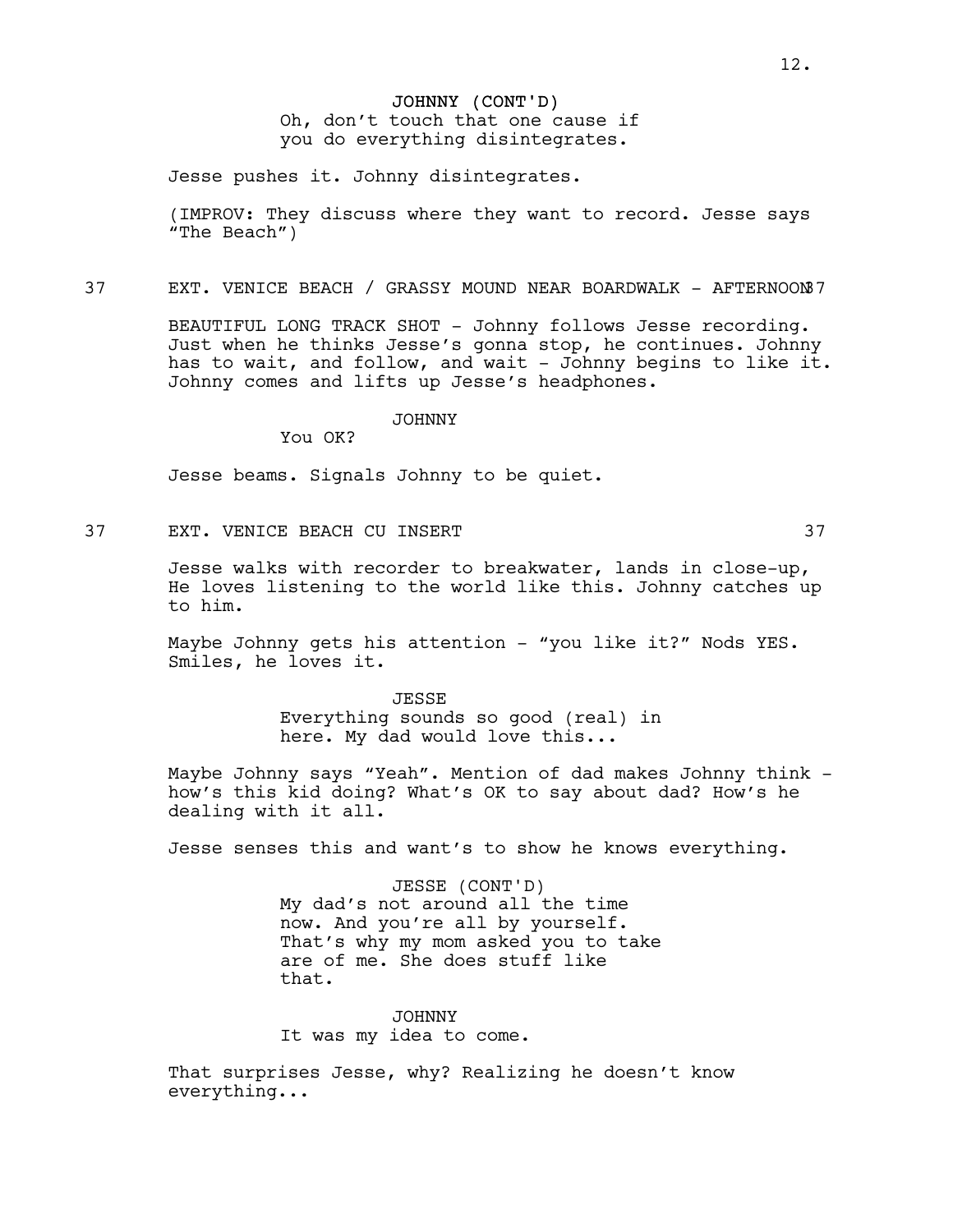(Maybe Jesse says "Why did you and my mom stop talking?"

#### 38 INT. VIV'S BATHROOM - NIGHT 38

IMPROV JUMP CUTS: Johnny follows Viv's sheet as he helps Jesse through night routine - running bath, brushing teeth, etc. Johnny doesn't know why he likes all this so much.

CUT TO: Jesse's in the tub. Johnny sits on the floor beside him, still strangers.

> JESSE My mom tells me stories, it can be fiction or non-fiction.

JOHNNY What about we just - get to know each other?

Awkward silence.

JESSE Why did my mom stop talking to you?

JOHNNY

We talk.

JESSE No you don't.

21 INT. CAROL'S HOUSE - DAY 21

QUICK CUTS/GRAPHIC SHOTS: Johnny brings a tray of food into Carol laying in bed. A hospice worker finishes something and leaves.

> CAROL Where've you been? He's coming to get me.

She can't go anywhere. He's confused. JOHNNY Who's coming? CAROL (CONT'D) I need to get dressed.

She's pointing to a sweater. He's worried.

CAROL (CONT'D) My dad's taking me to the DMV.

She's so excited, breaks Johnny's heart.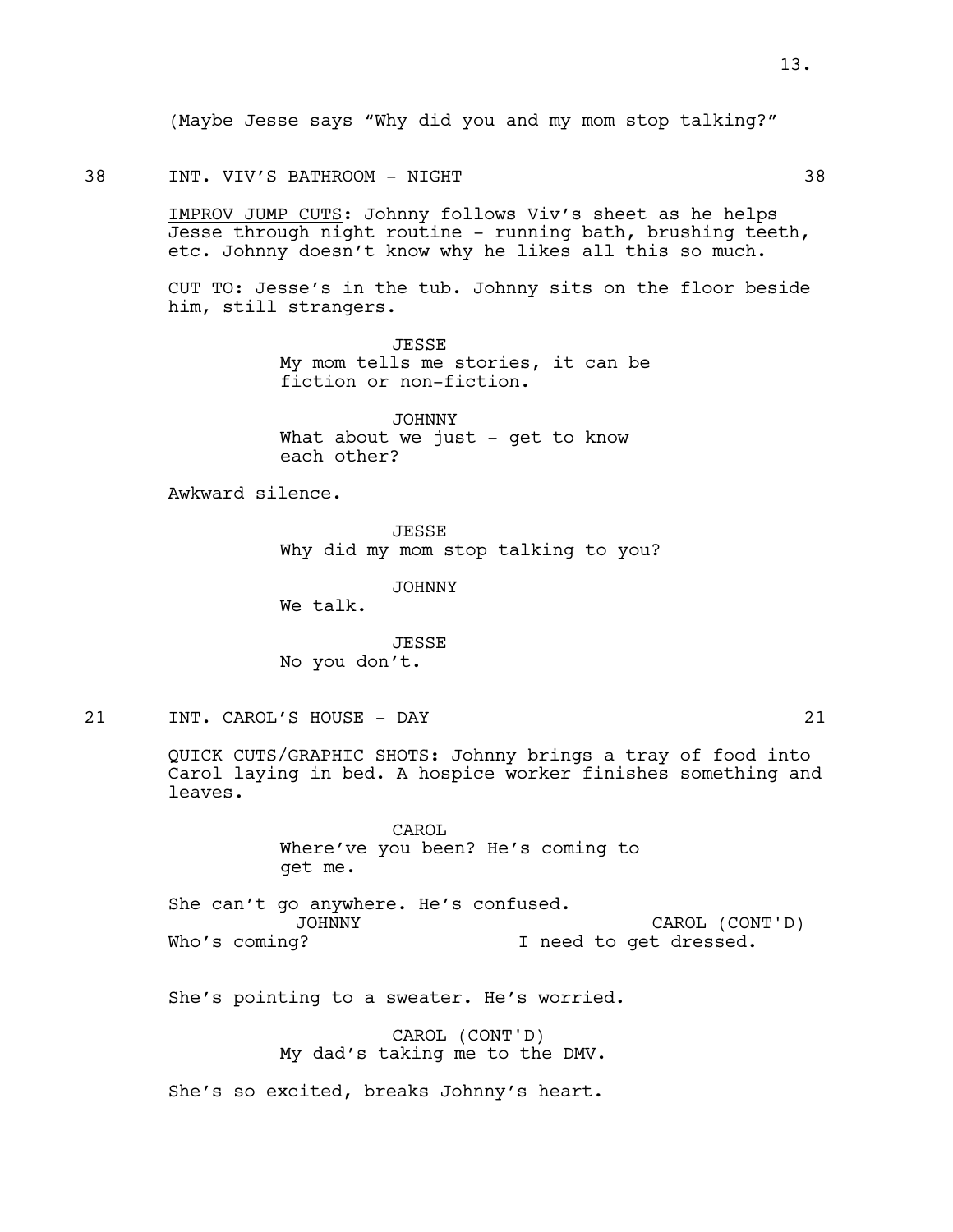CAROL (CONT'D) Gonna get my license.

REVEAL: Viv is there. She makes eye contact with Johnny over Carol's shoulder - she doesn't want to play along with this delusion; but Johnny can't deny her.

He carefully lifts her body off the pillow, threads her weak arms through sweater sleeves. "Hurry, please" "OK, Mom, OK".

MOMENTS LATER: Johnny sits looking at Carol sitting in chair waiting for her dad to come, keeps looking at the door. It's killing him to see her wait like this, she notices Johnny's emotions - a little mean, cold.

> CAROL (CONT'D) What're you looking at?

Johnny's at a loss. Viv's there too, with empathy for this mess.

> VIV Let's get back in bed, Mom.

Viv helps her up. Johnny just watches.

He thinks about that.

22 INT. CAROL'S HOUSE - SIDE ROOM - DAY 22

INSERT into MOM MEMORY sequence.

CU of VIV, as if she was in that room in Carols' house. Just her side of conversation.

> VIV (You want to know what my problem is? It's that for our entire lives, I'm the only one who challenged them.

JOHNNY Really? Our entire lives?

Now calmer, communicating her point.

VIV Yes it's always been this way, it's so easy for you, with me it's always a fight, they treated me like I was a crazy person Johnny and you we're never there for me, you couldn't deal with it.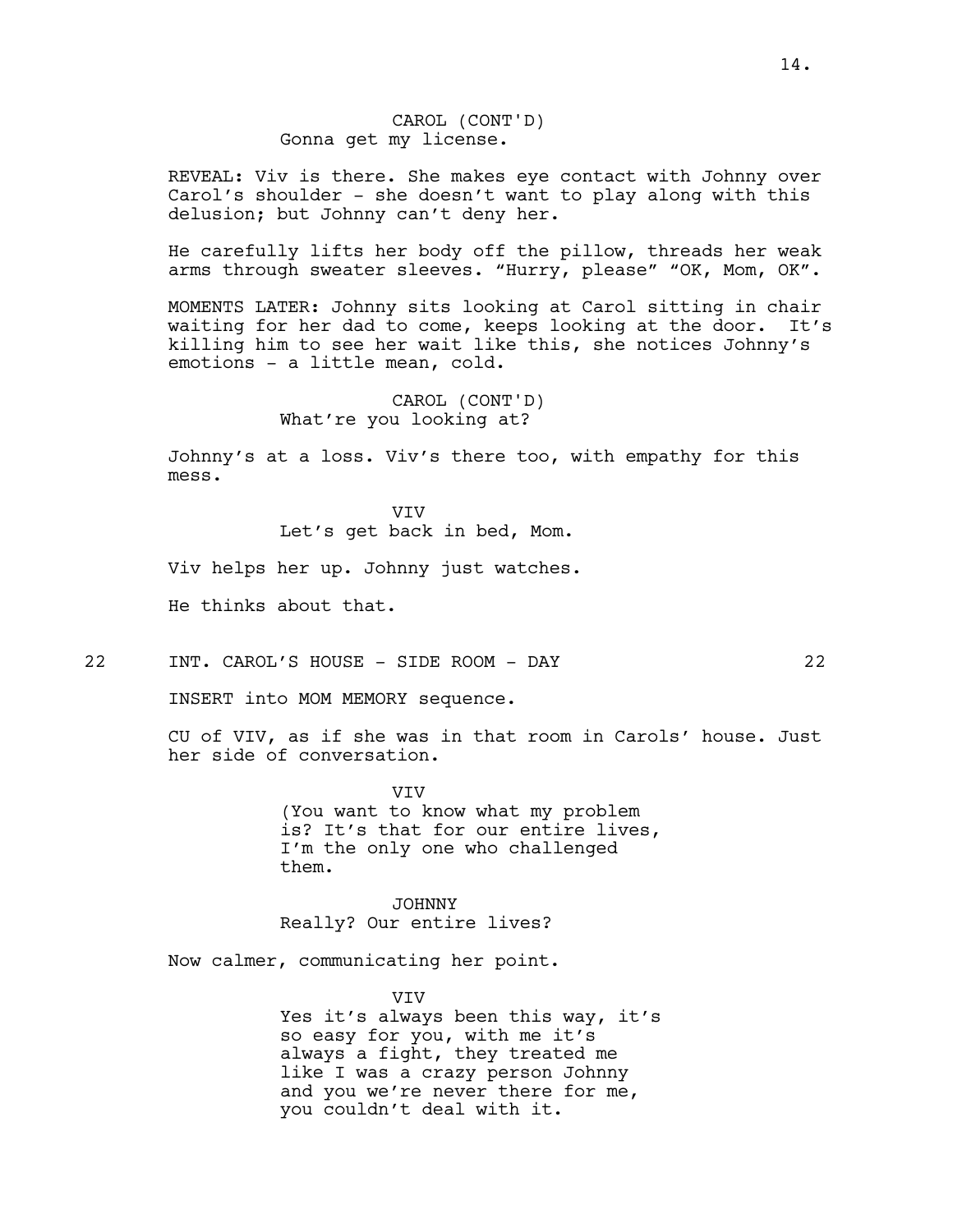JOHNNY You didn't make it easy to help you.

VIV I wanted help. And you couldn't give it to me... You're losing a mom who adored you. I'm losing a mom who never understood me. (Who made me feel this big).

32 INT. CAROL'S HOUSE - DAY 32

Dolphin-shaped balloons scuttle across ceiling.

Carol has just died. A hospice person leaves the room, closes the door. Louis Armstrong playing. Johnny kneeling on the floor by the bed; he's watching Viv comb her hair, kiss her on forehead? Johnny's surprised she's so sweet to her.

> **JESSE** Why aren't you married?

JOHNNY I was with Luisa, we broke up, while my mom was sick.

Johnny pulls up a picture of her on his phone. We see her too.

> JESSE Did you love her?

> > JOHNNY

I still do.

JESSE

Then why break up?

Jesse leaves to get his pajamas, Johnny half follows.

JOHNNY

(I don't know) We were together a really long time, so it's impossible to tell who did what wrong to who, the line between you and the other person gets very blurry. But you're just not making each other happy anymore. Even when you want to.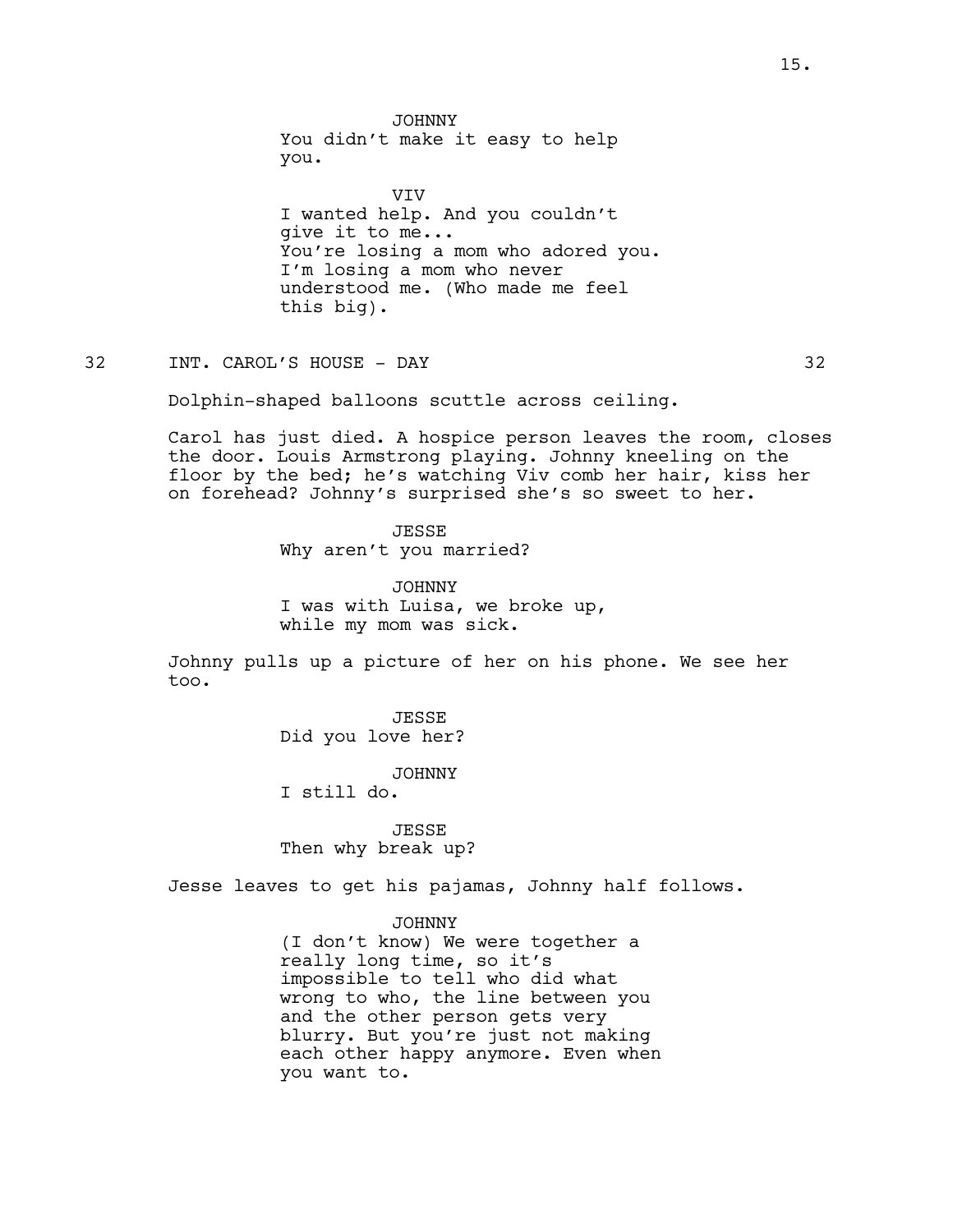Johnny reads a book (TBD) to Jesse in bed.

Jesse begins to lean on him, this blind trust and closeness is new for Johnny. Does Jesse need to show him how the kid fits into the crook of his arm?

> JESSE Why aren't you married?

JOHNNY I was with Luisa, we broke up, while my mom was sick.

Johnny pulls up a picture of her on his phone. We see her too.

> JESSE Did you love her?

JOHNNY I still do.

**JESSE** Then why break up?

Jesse leaves to get his pajamas, Johnny half follows.

JOHNNY

(I don't know) We were together a really long time, so it's impossible to tell who did what wrong to who, the line between you and the other person gets very blurry. But you're just not making each other happy anymore. Even when you want to.

CUT TO: Johnny tucking Jesse in.

JESSE

You can just kiss me on the head, put the book away, say sweet dreams, leave that one light on, and then go.

Johnny does all that.

JOHNNY Sweet dreams.

JESSE Sweet dreams to you.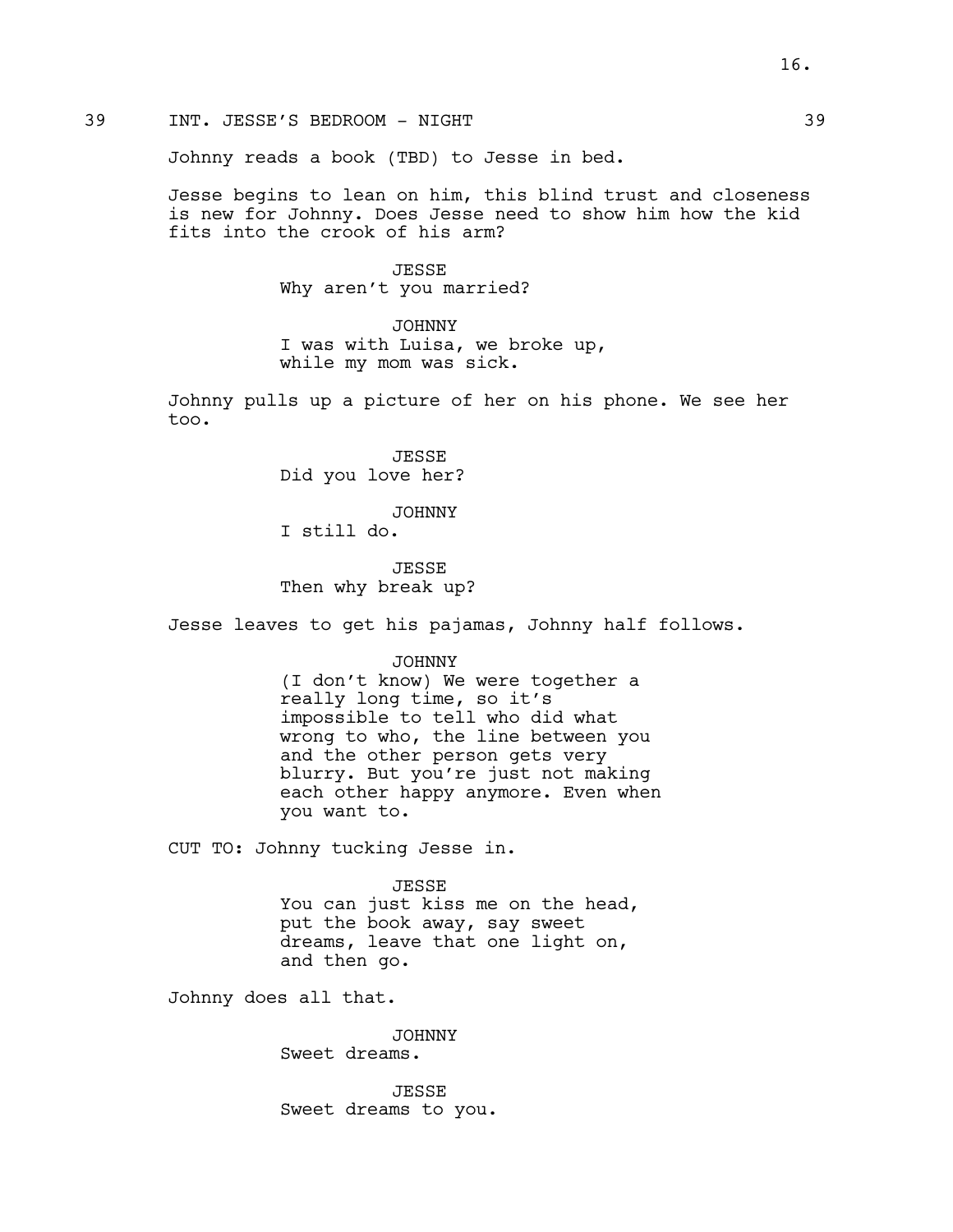As he puts book away, he finds: "Bi-Polar Bear Family Book". He takes it with him. INT. VIV'S OFFICE - NIGHT Johnny Documents recent events into his recorder. INT. VIV'S BEDROOM - NIGHT Johnny read's "Bi-Polar Bear Family Book" in bed. TEXT SUPERS ON : "The Bipolar Bear Family By Angela Holloway" Johnny's V.O. over: 156 INT. JESSE'S LIVING ROOM - DAY 156 CUT TO: Jesse is dancing with Paul. Paul is beautifully lost in the music, encouraging Jesse to be more free, more intense, to be really into it. CUT TO: Both breathing hard lying on floor, we half-hear Paul's describing the beauty of the music to Jesse. PAUL Hear it? AHHHHHHHHH! The way it goes from minor to major right there, AHHHHHHHH! 157 INT. VIV'S HOUSE 25 AU 157 CUT TO: Jesse watching Viv and Paul argue in another room. 41 INT. VIV'S LIVING ROOM - MORNING 41 Jesse is in the living room alone. Johnny enters. **JESSE** Should I call you like? Papa? Dad? Or just Johnny. JOHNNY We'll whatever feels most comfortable to you. JESSE I don't know I'm not used to being able to pick.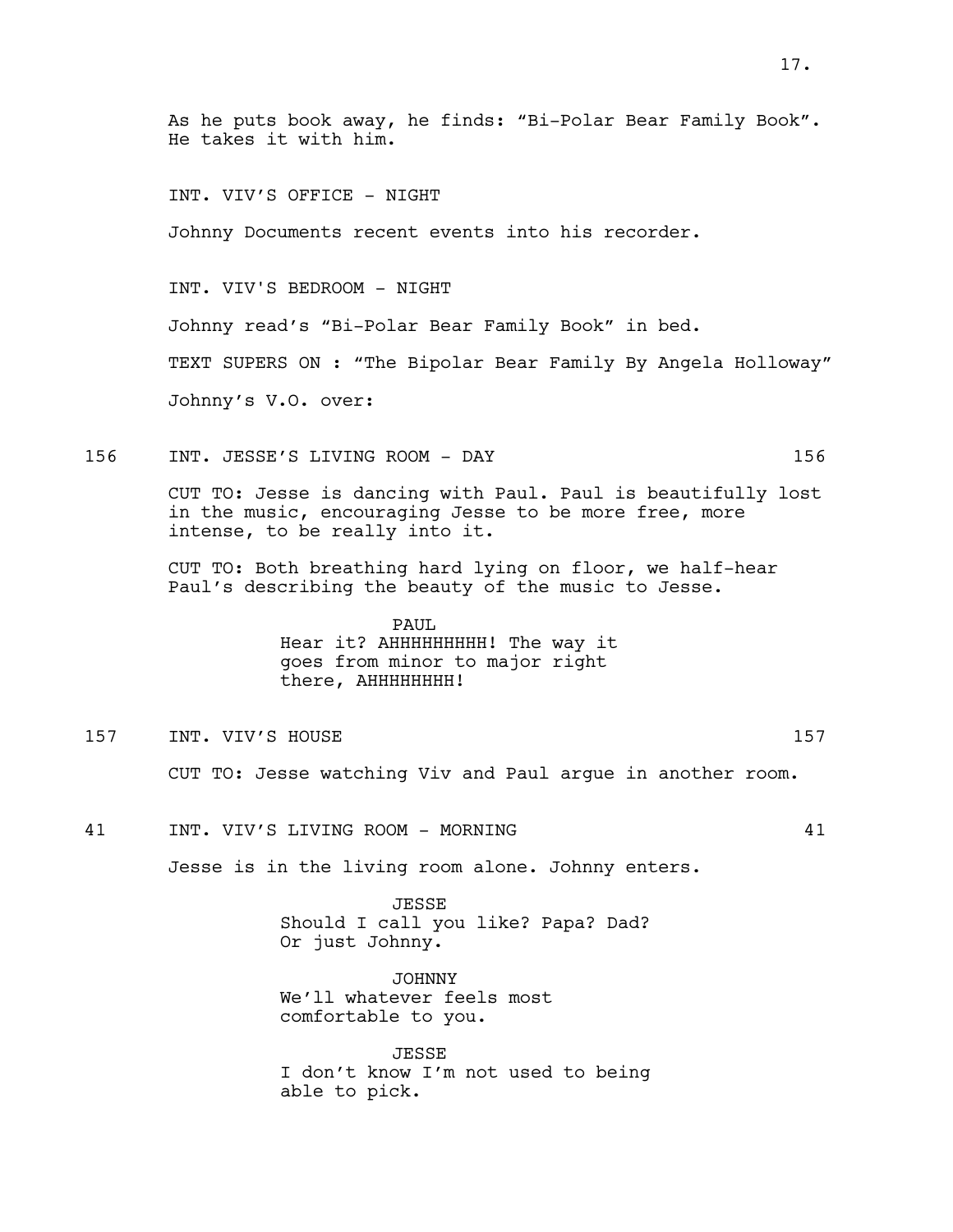JESSIE So I might take Johnny? I don't know. What do you want me to call you?

JOHNNY Well I'm sure this is a difficult transition for you.

#### JESSE

It is.

JOHNNY

It's new for me also. So we shouldn't force each other to be anything extreme right now, and we can see how it goes after some time passes - that sound OK?

JESSE

Yeah.

JOHNNY So for now you just call me something personal like, Jesus Christ.

JESSE I'm not Christian. I'm sorry your children died.

That trips Johnny up.

JESSE (CONT'D) What did they like to do? I'll do that.

JOHNNY Do we have to do the dead kids part?

Jesse breaks character.

JESSE Yeah. I told you. JOHNNY Yeah, but... JESSE (CONT'D) Oh my god, you are so bad at this.

> JOHNNY (CONT'D) You don't have to say 'oh my god' like that. I was doing OK, I just, the dead kids thing threw me, it's so sad.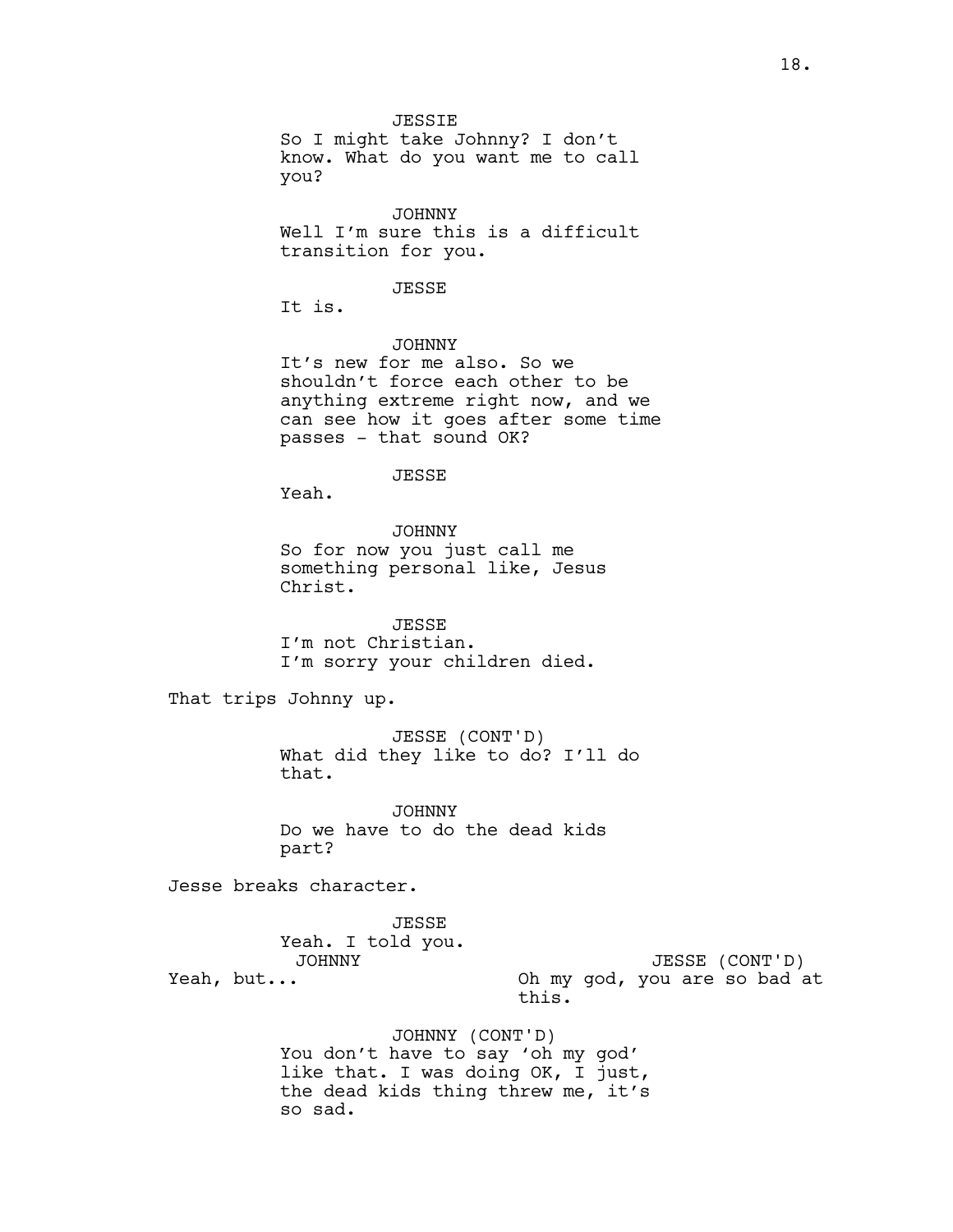## **JESSE**

## Never-mind.

He walks off, leaving Johnny to wonder about the shortcomings of his performance - and filled with admiration for this kid.

46 INT. VIV'S HOUSE - NIGHT 46

Johnny's working on interviews on his laptop at night. Jesse asleep on couch behind him, wearing his own headphones and with an iPad in his lap. Johnny reads a text.

TEXT SUPERS ON:

Paul's not doing good He's been hiding how bad He needs go to the hospital again But he won't, trying to get him into place without doing the whole ER room thing.

Johnny reacts to the text, surprised, guilty. He sneaks into the office, away from sleeping Jesse.

### 44 INT. PAUL'S HOUSE - NIGHT 44

JUMP CUTS / FRAGMENTS: We see Viv trying to negotiate with PAUL, 40s. He's talking manically, looks unhinged, hasn't slept. MOSES, a large rescue dog, is there.

> JOHNNY (V.O.) What's going on?

47 INT. VIV'S HOME OFFICE / EXT. OAKLAND STREET (NEAR MELROSE 47 LAUNDROMAT) - NIGHT

Moses is pulling Viv throughout.

VIV He's all manic again, his brain's eating him up. He hasn't been like this in a long time, and he's totally paranoid about me helping.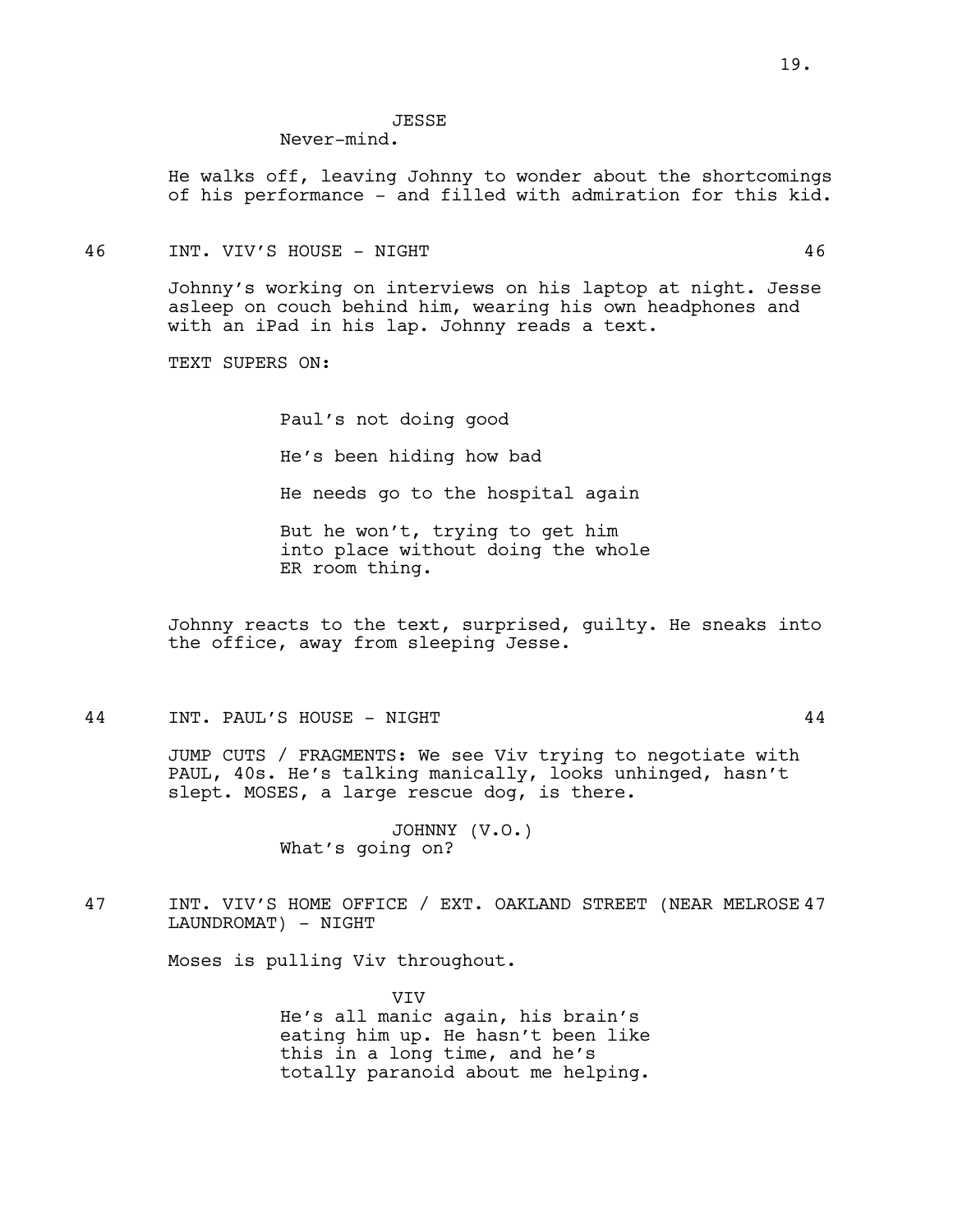I'm sorry (I didn't believe you).

VIV

He saw me packing his bag, he got so scared. I stopped trying to make him go. Can you stay another day or two? I'll call his school - you can take him actually, I'll add you to that list...I'll talk Paul into checking himself in.

JOHNNY OK, I can stay.

VIV

Thank you.

#### JOHNNY

But they set up all these interviews for the weekend. I'm supposed to go back Friday. I told them I'd be there.

Viv knows how much Johnny clings to work.

VIV I know. Thanks Johnny. Don't tell Jesse, OK? I will later.

JOHNNY

Right.

Johnny hangs up the phone, goes back to the living room. Jesse's sleeping on the couch; Johnny's in a new situation.

- 34 INT. KITCHEN / DINING LATER 34 They eat together.
- 48 EXT. SANTA MONICA MUSCLE BEACH DAY 48

(Time permitting, quick call from Roxanne about work in NYC on the way, or in VO over wide shot)

#### 49 EXT. BEACH / SANTA MONICA PIER - EVENING 49

Johnny and Jesse sit on the sand, underneath Johnny's feeling taxed by all this - how's he gonna stay here and do his work?

He has a plan.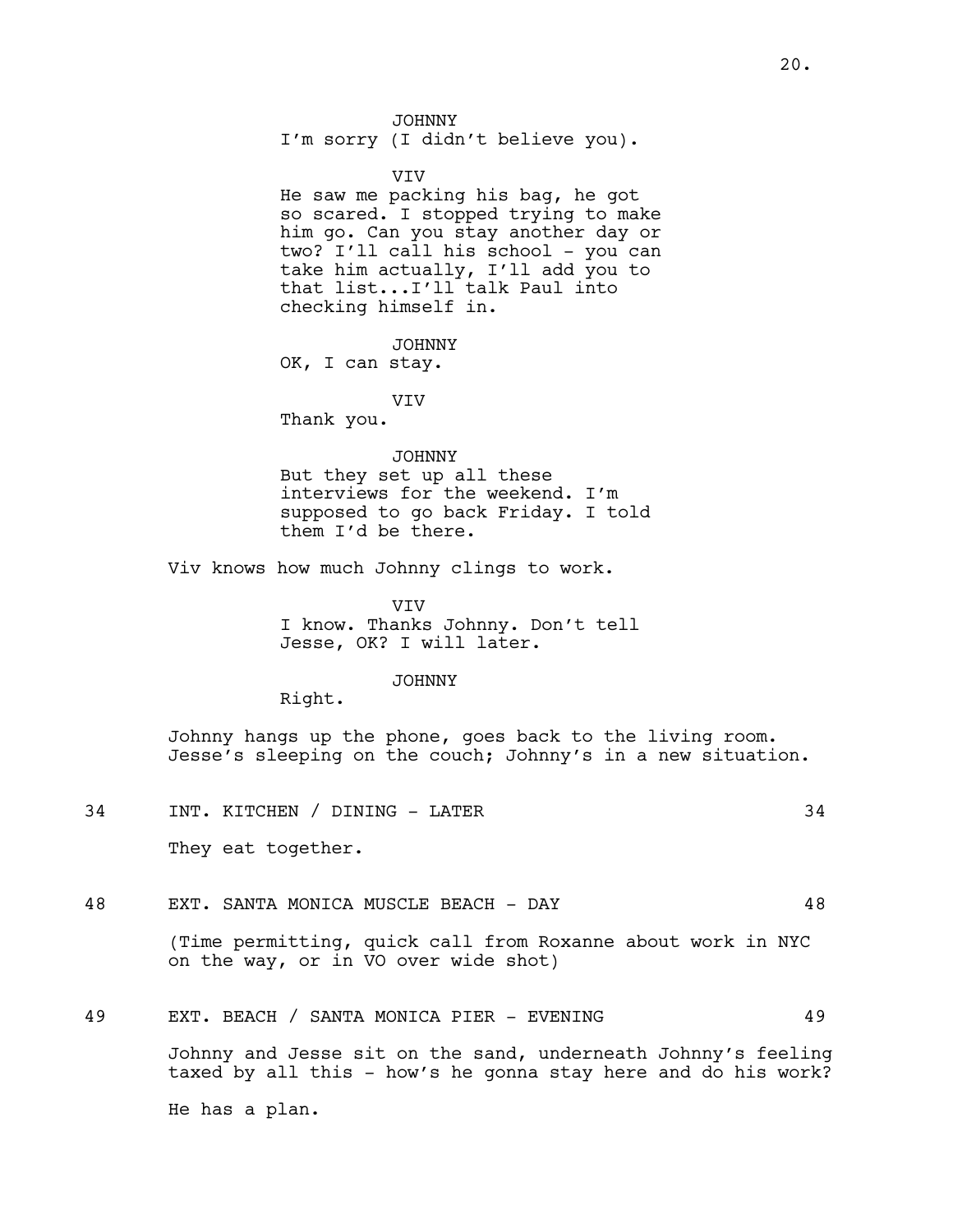JOHNNY You've never been to New York?

JESSE

No.

JOHNNY Maybe you should come with me?

JESSE

Really?

We see Jesse really want this - a vulnerable, open child.

JESSE (CONT'D)

Like now?

JOHNNY Yeah? I have to do more interviews, but maybe you could help me? Do ambient sound?

## **JESSE**

I'd love that.

Johnny sees the purity, sees he's manipulated a kid. Something conflicted, something more complicated growing inside him.

INT JESSE'S BEDROOM - NIGHT

Johnny reads to Jesse in bed.

51 INT. PAUL'S HOUSE - DAY 51

Viv and Moses walk around, call out - no one there. SHOTS OF empty rooms at Paul's.

> I can't find Paul He's not at his house Not answering phone.

51A INT. PAUL'S HOUSE - LATER SALL AND START START START THE START START START START START START START START START START START START START START START START START START START START START START START START START START START

CUT TO: Viv now on the phone in Paul's.

VIV Can you stay longer?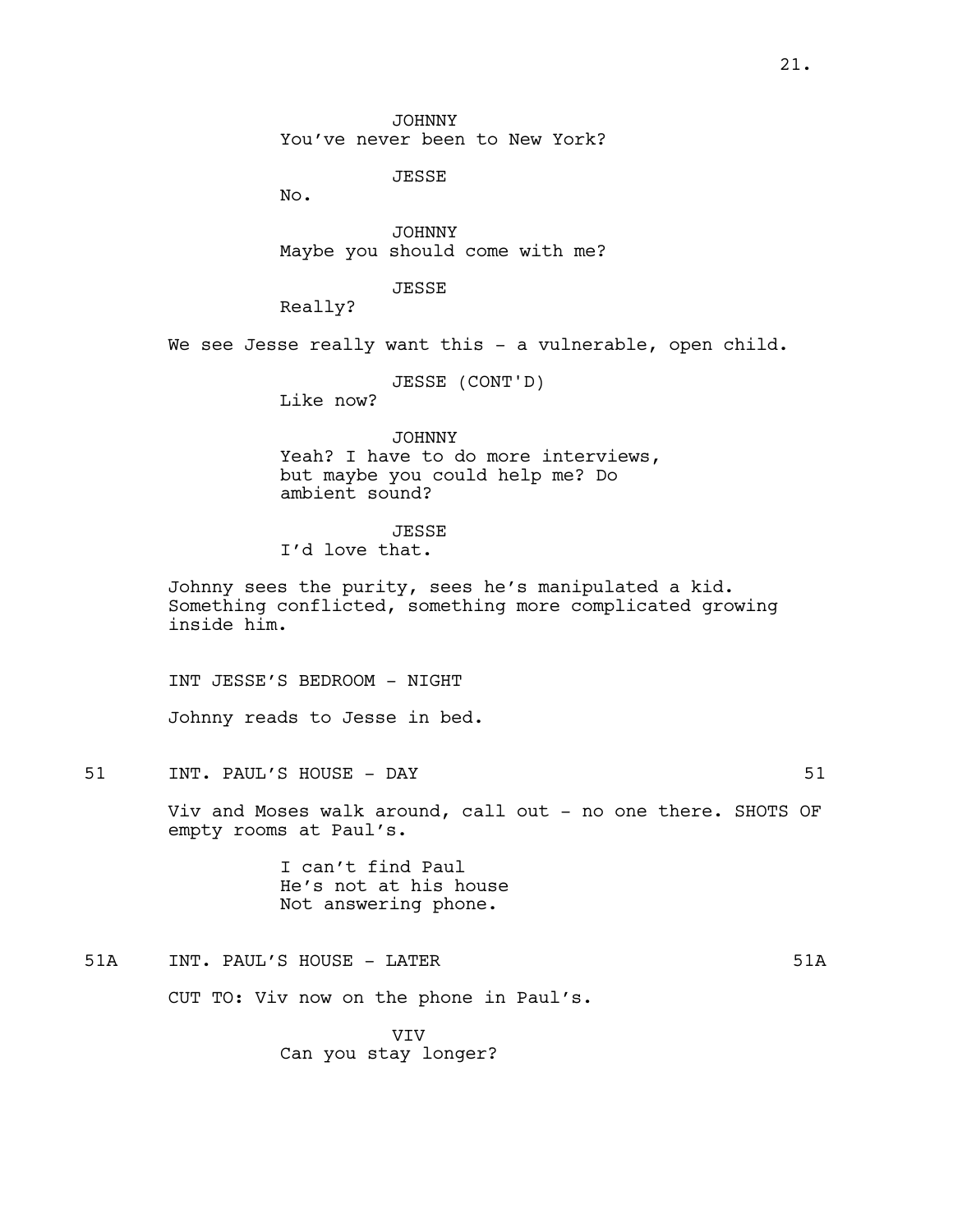VIV Nobody would want to feel what he's feeling.

## 51B EXT. SCHOOL - INTERCUT WITH/VIV **1990 120 SET AND STATE**

Johnny is waiting for Jesse to get out of school.

JOHNNY What if Jesse just come with me to New York? He said he wanted to go.

VIV You invited him?? Johnny?

JOHNNY I want to help - this is how I can help.

VIV That's not gonna work.

JOHNNY

Viv...

VIV No. I'll call some friends, I'll call you back.

IMPROV Goodbyes: She hangs up as Jesse appears from the building. IMPROV asks if Johnny talked to Viv about going to New York.

> JESSE What did she say?

JOHNNY She said she loves you.

INT. VIV'S OFFICE - NIGHT

Johnny documents recent events into recorder.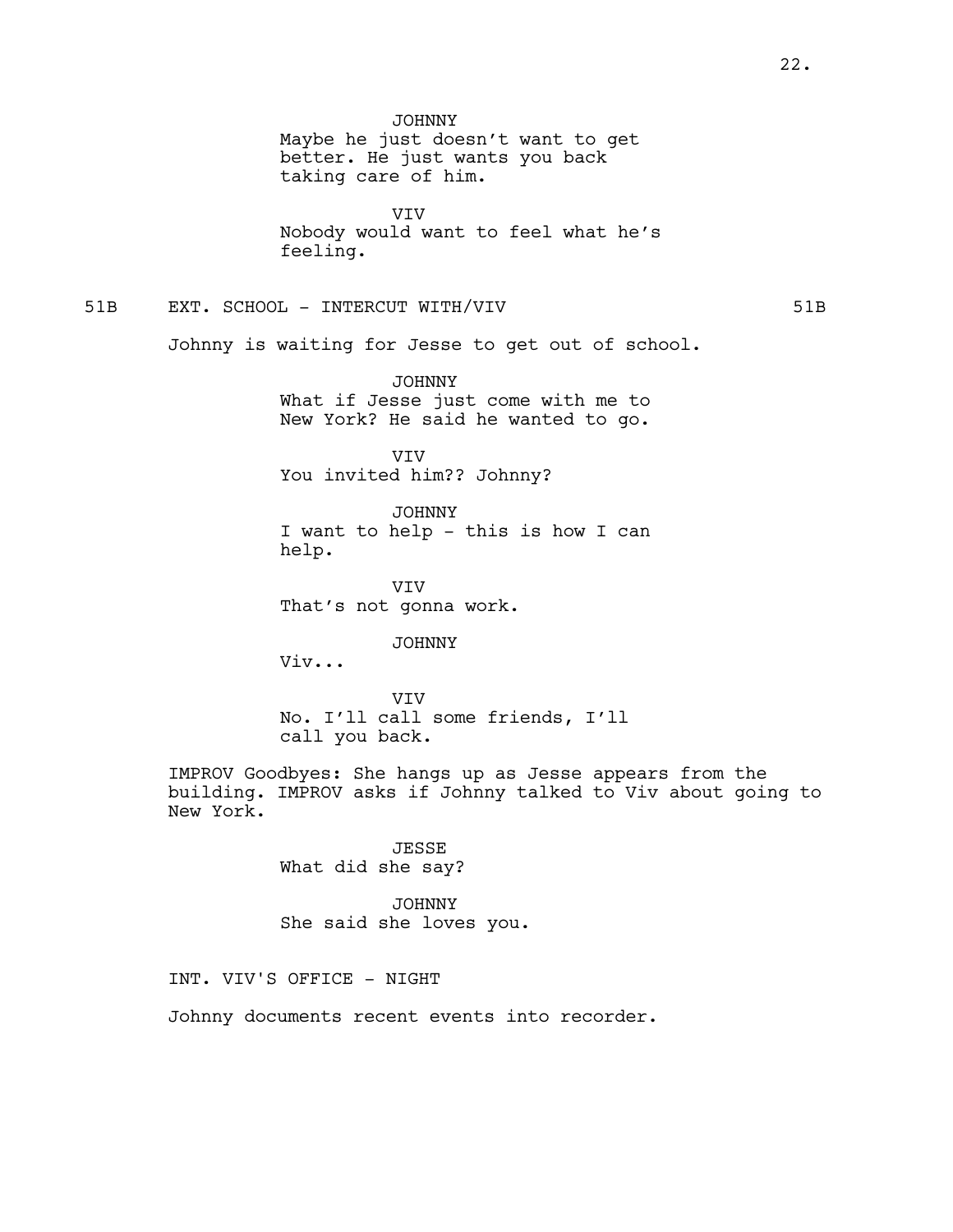52 INT. VIV'S KITCHEN / INT/EXT. BODEGA - NIGHT 52

Johnny's cooking with Jesse. Johnny's looking at Jesse like he's already lost all of this - and misses it. His phone rings.

He goes outside/other room, out of hearing range. Viv walks down the aisle of the Bodega, talking to Johnny. Hard for her, but with some kinda love for Johnny too...

> VIV Can you get someone to watch him while you work? Can you make a realistic plan for that to happen?

He didn't think it was going to go this way. It means more to him than he understood it would.

JOHNNY

Yes.

VIV Who will that person be?

JOHNNY Viv, I'll figure it out, I'll get someone.

ON: Viv's face, stuck between bad choices.

IMPROV: Viv standing in front of Butcher Case, looking at steaks. A customer gives Viv grief about bringing Moses into the Bodega.

Viv fights back.

53 INT. VIV'S OFFICE – DAY 53

Johnny finds a "Mother's" book on Viv's desk. He begins to read it.

> JOHNNY OR VIV (V.O.) "Motherhood is the place in our culture where we lodge, or rather bury, the reality of our own conflicts, of what it means to be fully human.

TITLE SUPERS: Mothers: An Essay on Love and Cruelty by Jacqueline Rose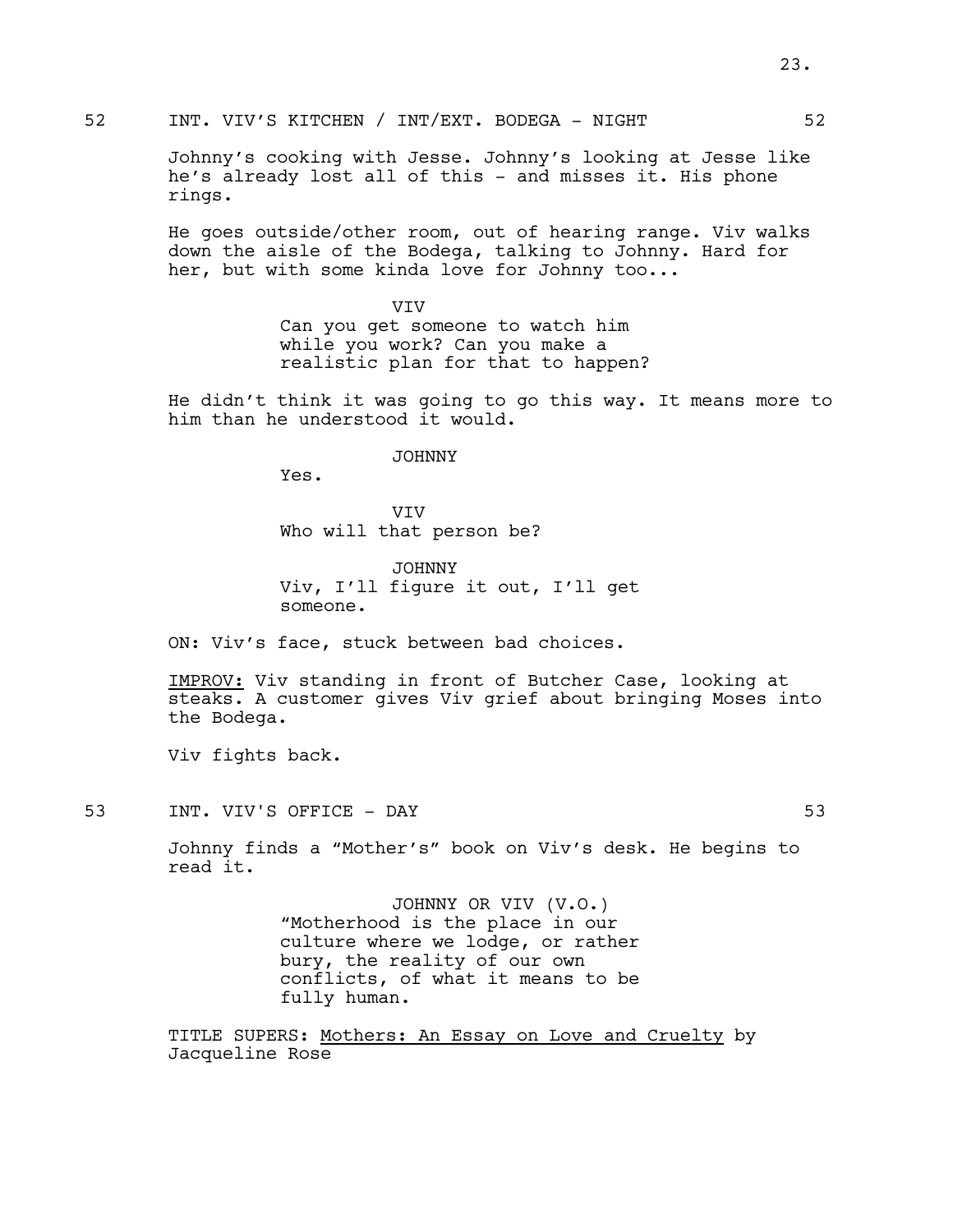Viv talks to a student as class leaves. She's confident and filled with life.

> JOHNNY OR VIV (V.O.) "It is the ultimate scapegoat for our personal and political failings,

## 204 INT. VIV'S HOUSE 204

CUT TO: Jesse and Viv at the dining table.

JOHNNY OR VIV (V.O.) "For everything that is wrong with the world, which it becomes the task - unrealizable, of course - of mothers to repair.

INT. VIV'S LIVING ROOM - DAY

CUT TO: Jesse and Viv having Saturday morning Mozart listening party.

> What are we doing to mothers when we expect them to carry the burden of everything that is hardest to contemplate about our society and ourselves? Mothers cannot help but be in touch with the most difficult aspects of any fully lived life. Why on earth should it fall to them to paint things bright and innocent and safe?"

57 EXT. DRONE SHOTS - NYC CHINATOWN 57

Maybe from water to city.

61 EXT. NYC - MANHATTAN BRIDGE AREA - LATER AFTERNOON 61

CUTS: Johnny watches Jesse recording the very busy world of sound that's NYC - the huge booming sound of the subway crossing the bridge. Sometimes, Jesse closes his eyes as he listens; Johnny takes a picture/video of him recording...

CUT TO Baseball field with Manhattan Bridge in distance. Johnny watches Jesse; Johnny loves watching Jesse record.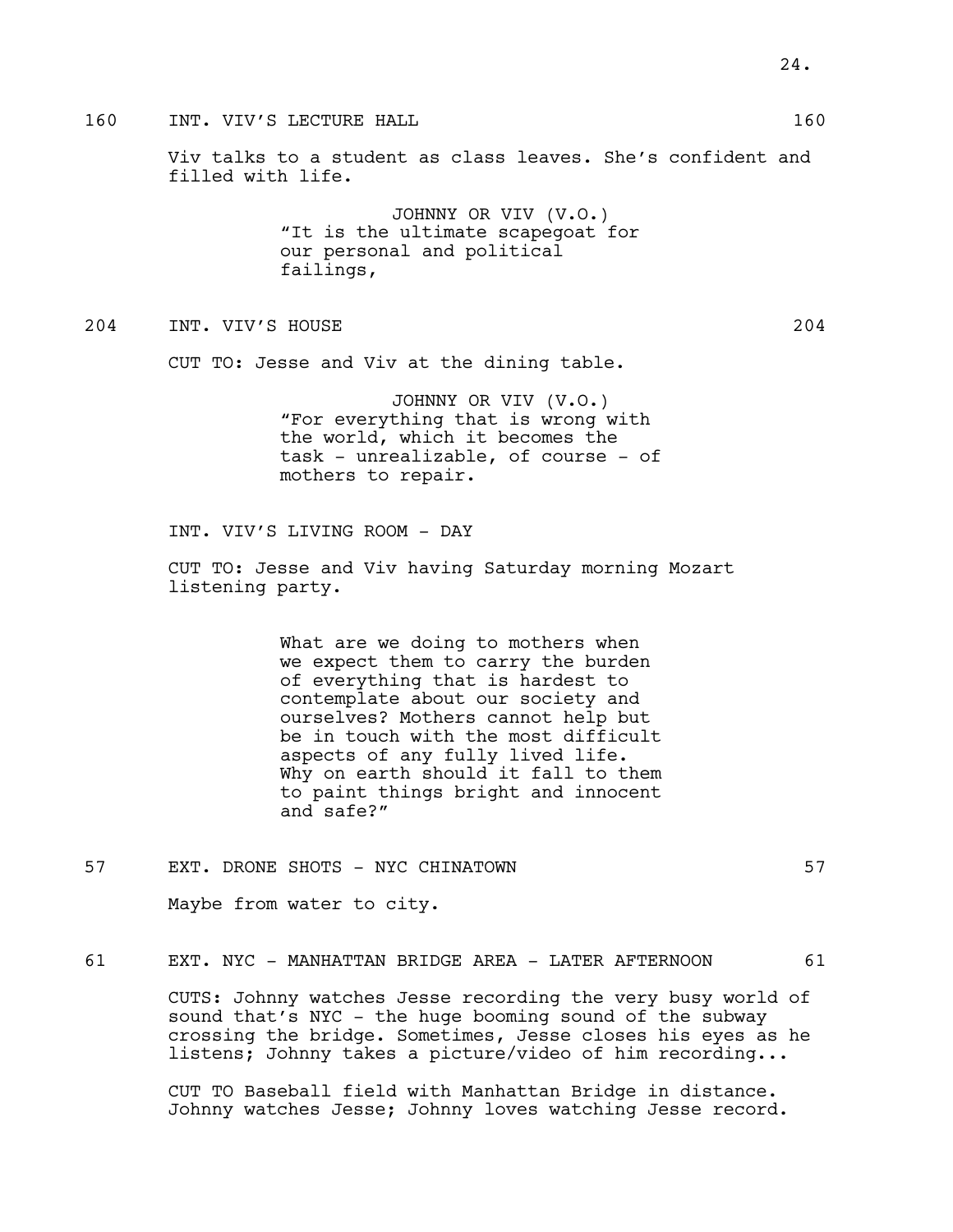JOHNNY You like New York?

JESSE

Yes.

JOHNNY Recordings, for me - you get to keep the sounds, they don't go away - that's what I like about it.

It's Johnny's way of saying "everything's gonna be OK" - Jesse senses something, and walks off.

Johnny watches, concerned, not knowing what to do.

EXT. WATERFRONT - DAY

Johnny and Jesse walk along the bikepath.

TEXT SUPER'S ON:

Your kid says he likes NYC better than LA

Little traitor

Wish I could see him there

62 EXT. NYC STREET - NIGHT

Jesse walks with Johnny and Roxeanne. She doesn't know what to make of this Johnny. The one who's not all work - it's touching and confusing.

Johnny is texting with and they're all looking for Fernando who approaches from the other direction.

IMPROV hello's and introductions. Something like:

JOHNNY This is Fernando, he's a friend of ours, he's gonna help take care of you while we're recording.

FERNANDO Hey. Or you can take care of me.

JESSE I don't need that.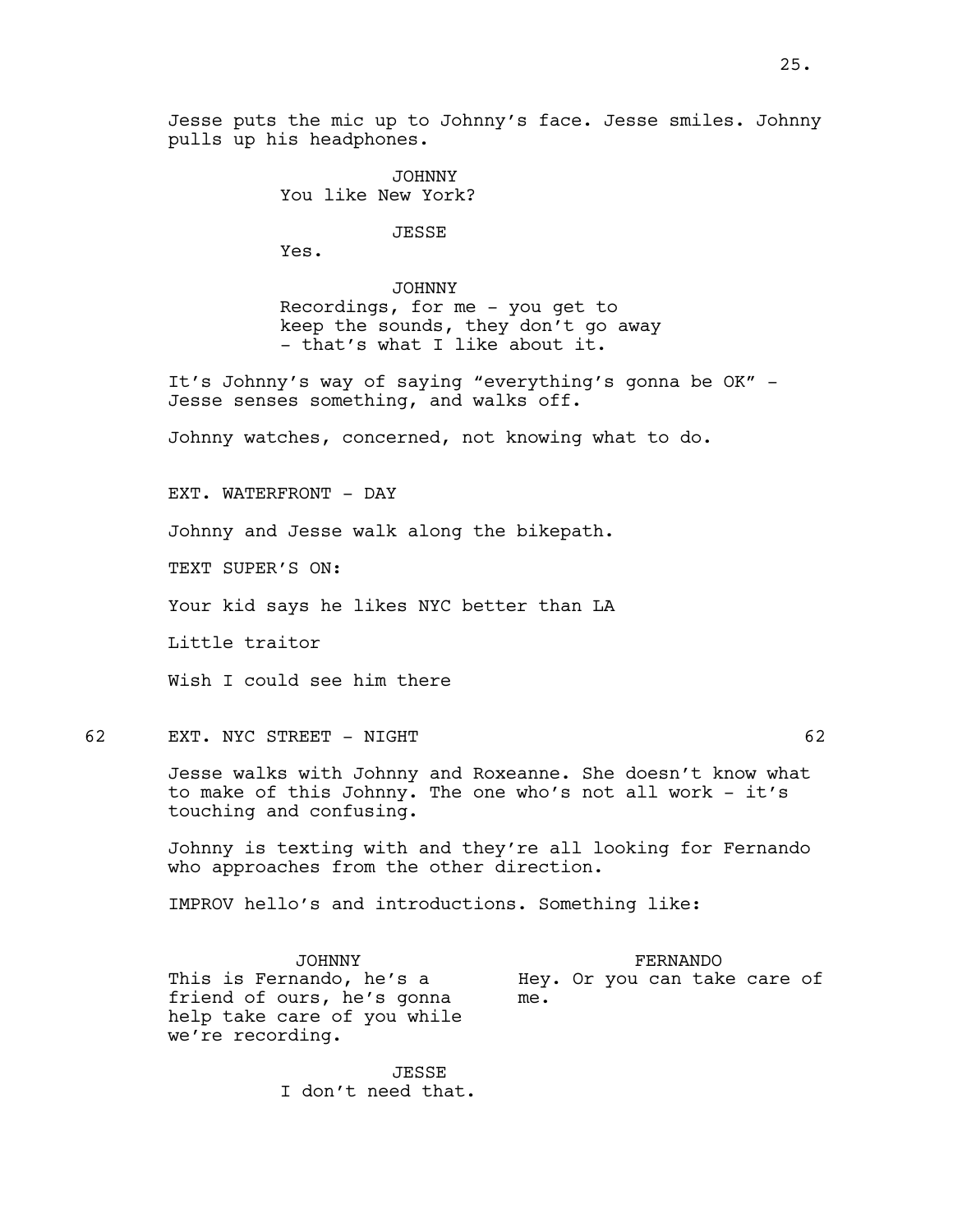Fernando improv about how they're gonna have a good time together.

63 INT. NYC RESTAURANT - NIGHT 63

Johnny, Roxanne, Jesse, and Fernando are all finishing a meal. Jesse's finishing a very large piece of cake - midconversation, revved up on sugar.

FERNANDO Do you think things will be He doesn't want to do this. different? JOHNNY

> JESSE Everything is always changing.

> > ROXANNE

How?

Jesse can IMPROV about how we are going to finally admit there are aliens. Or talk about "Parasite brain" Roxanne and Fern IMPROV with him - Johnny starts to feel slightly left out, can't enter the conversation.

JESSE

In the past, like when Johnny was a kid, men couldn't cry, or be afraid, or have a lot of feelings.

ROXEANNE This explains a lot.

JOHNNY

I cried.

FERNANDO That is kinda hard to imagine.

JESSE

Men couldn't have certain jobs, or just stay at home or wear dresses, or love other men. And men were supposed to be like the hero of everything.

FERNANDO Things are different now?

JESSE

Maybe.

\*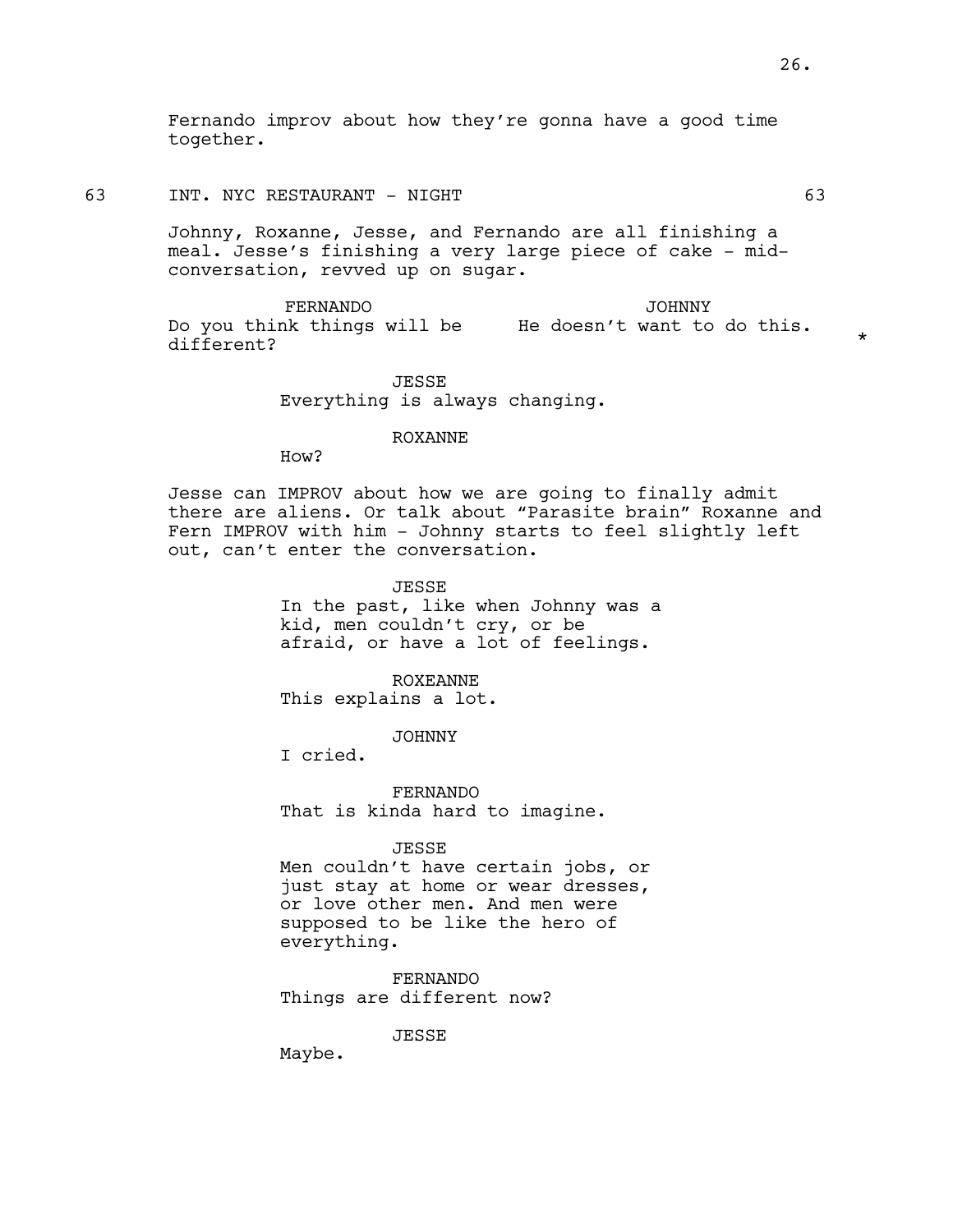They are taken by Jesse, he eats up the attention. Johnny sees that Jesse's had the whole dessert, clocking that something is changing.

> JOHNNY I thought we were gonna share that?

> > JESSE

Yeah, and then I just ate it.

Roxy and Fern laugh. Jesse loves the attention. Jesse continues to IMPROV about Parasite brain, one of his other obsessions.

64 EXT. NEW YORK CITY STREET - NIGHT 64

They all walk home after dinner - Jesse still cranked up.

ROXANNE

Do your friends talk like you do?

**JESSE** 

No, not really.

Johnny's increasingly worried for Jesse, feeling out of control.

INT. JOHNNY'S APARTMENT - NIGHT

Johnny records memories of the day's event into recorder, intercut with:

65 INT. JOHNNY'S APARTMENT - BATHROOM - NIGHT 65

Johnny brushes teeth; Jesse talks and paces back and forth in and out of the bathroom, very revved up.

> JESSE How could I get my recordings on the radio?

> > JOHNNY

I don't know.

JESSE When you went to school, they taught kids that white people are just like, innocent, or (uses air quotes) "normal".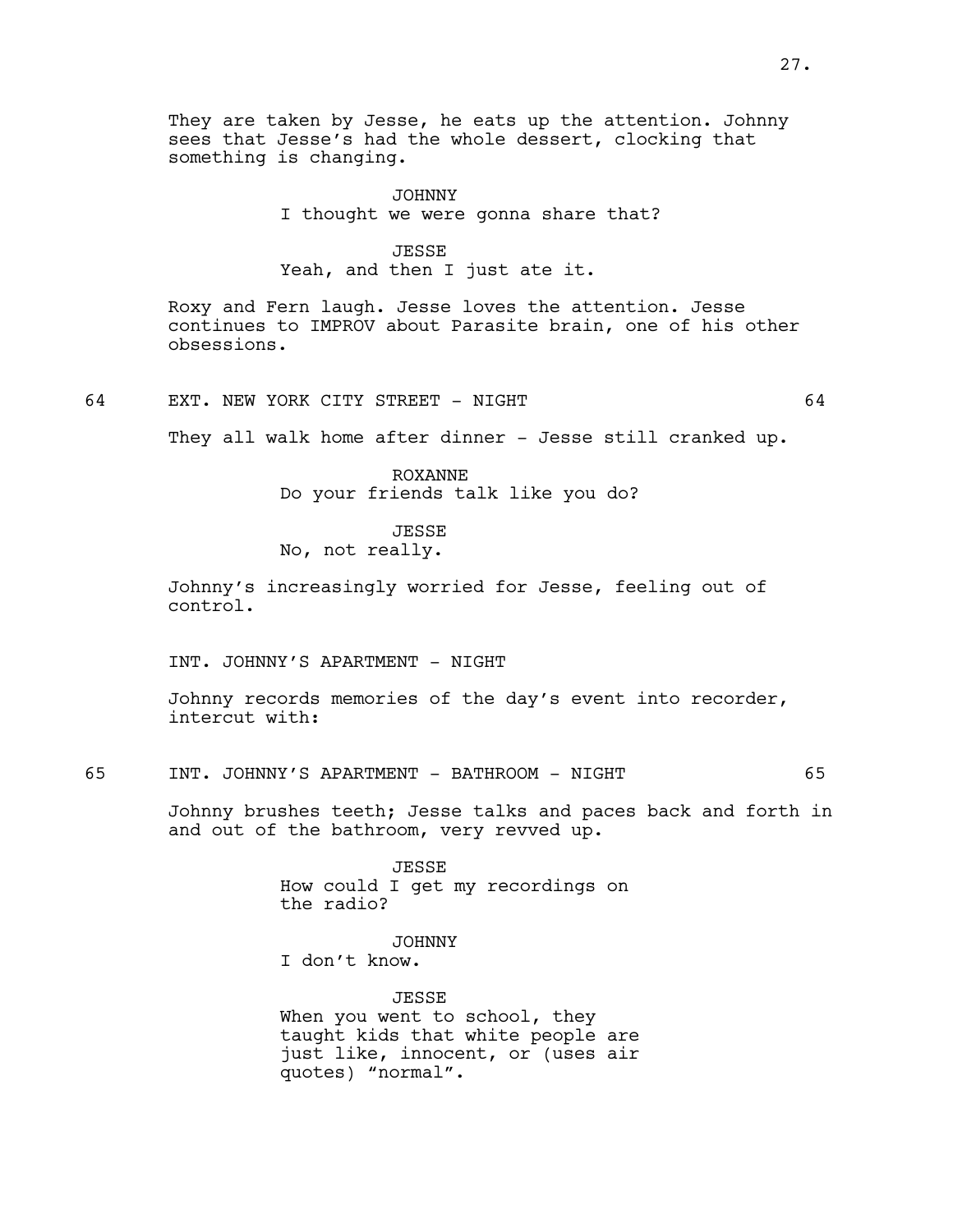JOHNNY I know, I was there.

JESSE Do you think you're racist?

Johnny thinks, "On a level every white person in America is racist, but what do I say to this kid?"

JOHNNY

No...

JESSE White people never think they are, especially older people like you.

JOHNNY Right. Where's your toothbrush?

JESSE

I don't have one.

JOHNNY

You didn't pack your toothbrush? I told you to pack it?

JESSE Do you have trouble expressing your emotions?

JOHNNY I'm feeling pretty frustrated right now.

JESSE That's good - it's good to just say what you're feeling.

Johnny gets down to Jesse's eye level; Jesse doesn't want to make eye contact. Johnny keeps at it, trying to like see inside Jesse. Jesse bounds out of the bathroom; Johnny's in over his head.

## 66 INT. JOHNNY'S ROOM - NIGHT 66

Dark room - Johnny's sleeping. Door opens; Jesse enters IMPROVISING about something, waking him up.

> JESSE My friends don't talk like me, because I don't really have any friends.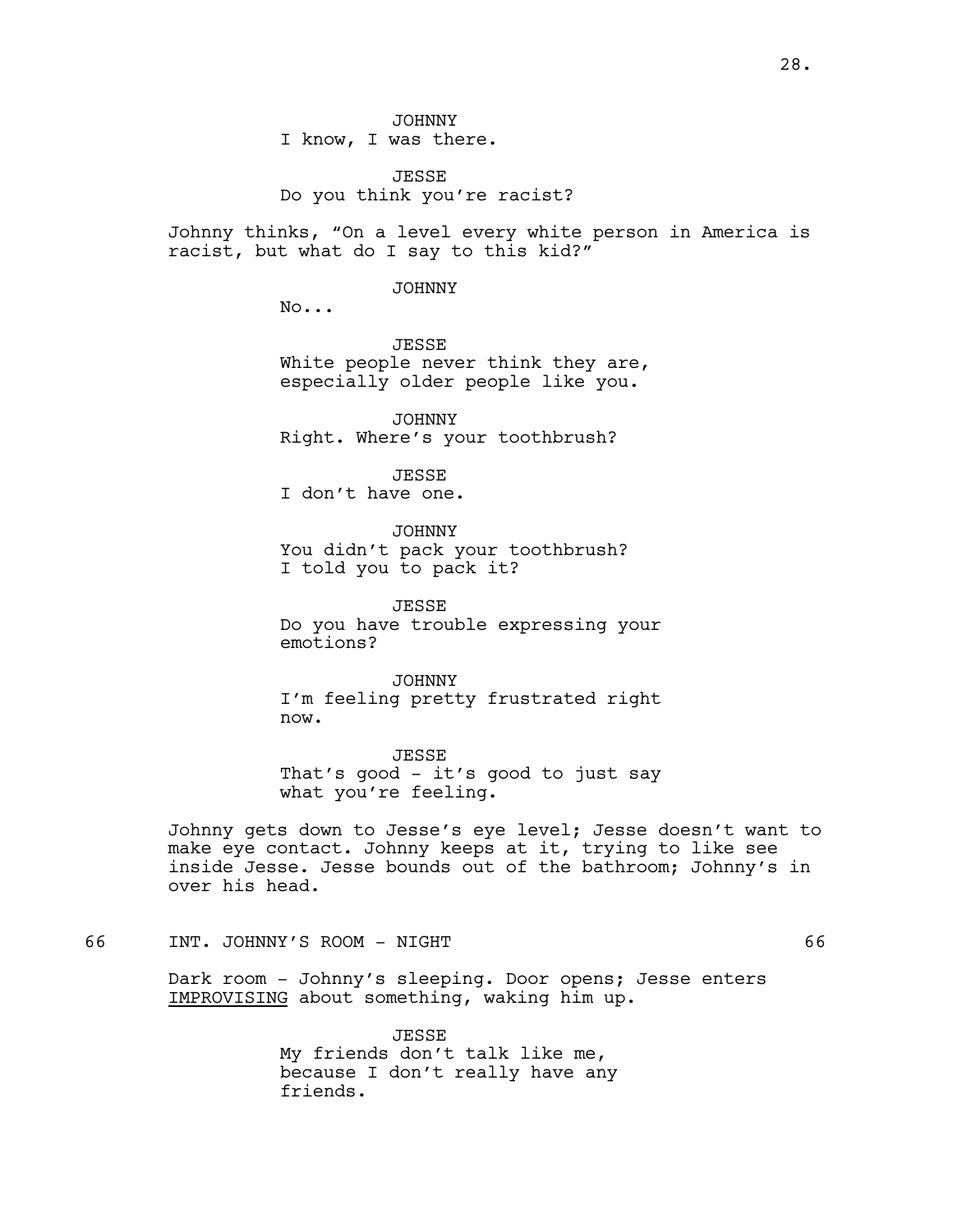JOHNNY Jesse. It's time to be asleep.

JESSE (CONT'D) I mostly hang out with adults.

JESSE (CONT'D) How much does Pro-Tools cost?

JOHNNY We can talk about that in the Let's talk about it now. morning. You don't need Pro-Tools right now, it's too complicated for you. JESSE (CONT'D)

> JESSE (CONT'D) I'm better at Pro-Tools than you. Just tell me how much it costs. .

67 INT. JOHNNY'S LIVING ROOM - NIGHT 67

IMPROV: Johnny walks Jesse back to his couch; on the way, Jesse pretends he is the orphan, marveling at this wonderful house, this wonderful furniture.

> JESSE You have such beautiful things. I've never seen furniture like this.

> > JOHNNY

Please stop.

JESSE We just have wooden benches we have to share with mean children. Don't take me back to the mean children.

#### 68 INT. JOHNNY'S LIVING ROOM - LATER - NIGHT 68

CUT TO: Johnny's lying with Jesse on his couch bed. Seems like Jesse's finally asleep - he begins to slowly escape. First silently sitting up, then a foot on the ground, then slowly up off the couch, then tiptoeing out to leave, he's almost made it - and something creaks. Jesse sits up.

#### JESSE

Can I just sleep with you?

Johnny - to have almost made it out. Johnny marveling at his tenacity, changes course.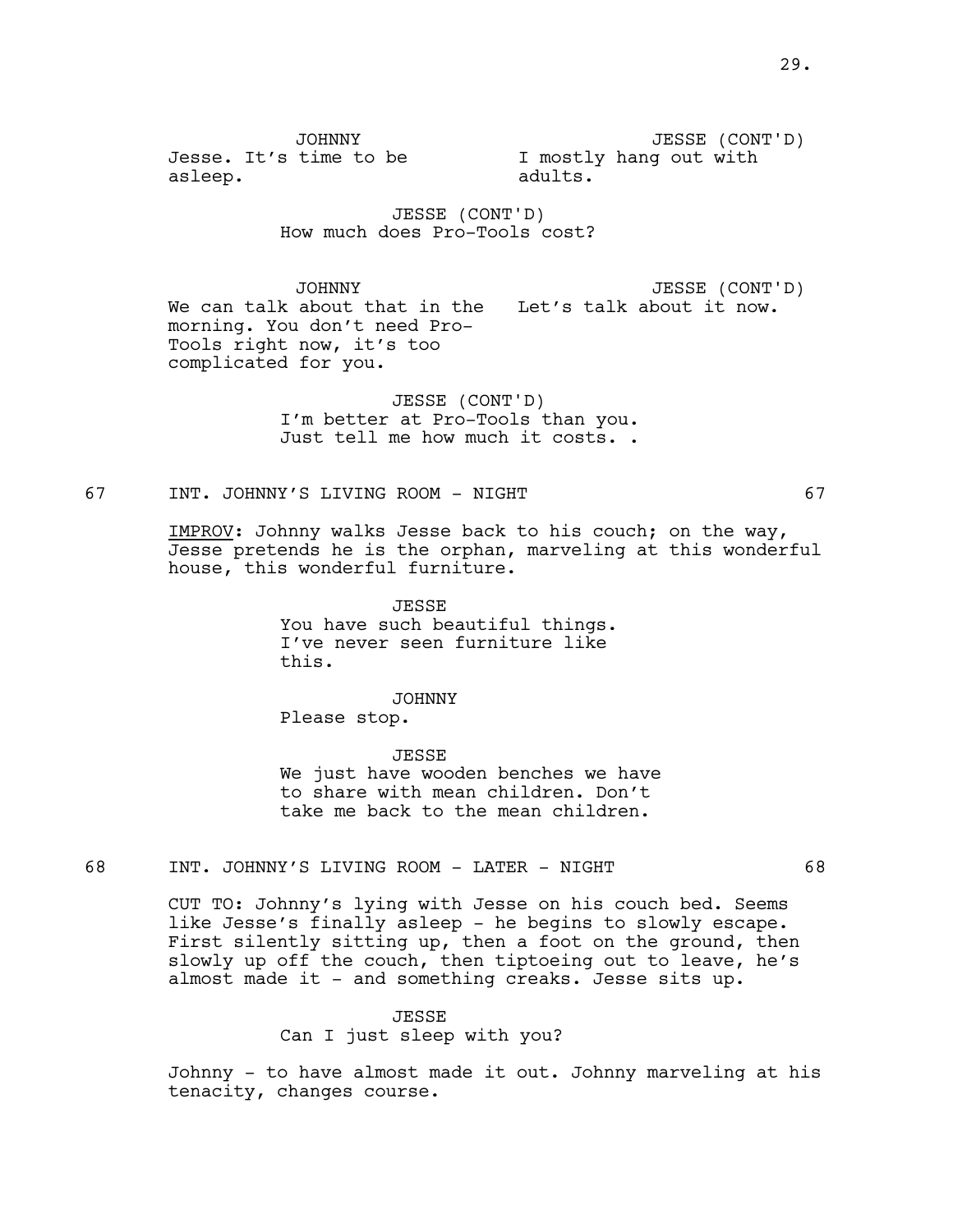JOHNNY

OK.

69 INT. JOHNNY'S ROOM - LATER - NIGHT 69

CUT TO: Johnny's room - they are now both in Johnny's bed, it's feeling more like a sleep over now, Johnny has given up trying to get him to sleep.

> JESSE You had me eat all that sugar. My mom would never let me eat that.

A sense of humor about it all.

JOHNNY Oh my god. You said she'd let Of course she wouldn't let me you. JESSE (CONT'D) eat all that sugar - didn't you read her thing?

> JESSE (CONT'D) Can't you tell me a story?

JOHNNY No, Jesse - we're done.

JESSE TELL ME A STORY!

JOHNNY (CONT'D) OH MY GOD, I'M NOT GOOD AT FICTION.

JESSE (CONT'D) Tell me about mom when she was little.

Johnny's so tired he doesn't know what he's saying, half asleep.

> JOHNNY She was really cute.

JESSE Was she crazy?

JOHNNY

What? No.

JESSE I heard about her boyfriends. That she ran away... got in trouble all the time.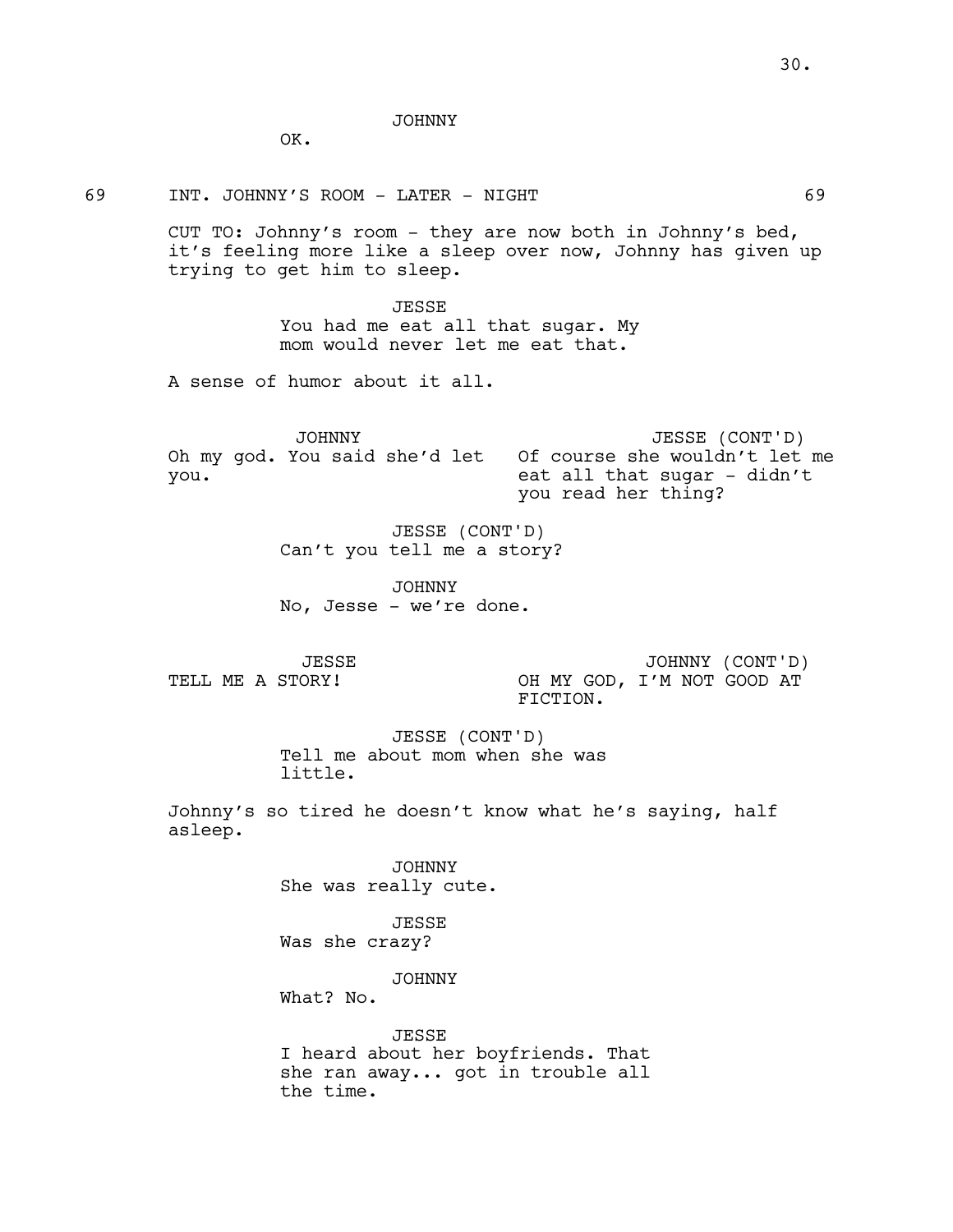Johnny tries to educate the boy about women.

JOHNNY Just cause a woman does something wild, or doesn't follow other people's rules doesn't maker her crazy, it's real important not to call women crazy...

JESSE And she got an abortion.

Oops. How did we get here? What to say?

JOHNNY

A woman has a much more complicated deal... A womans' body...

His incomplete attempt hanging in the air. Jesse can feel his failure in the air, takes care of things.

JESSE

I'll show you how my mom puts me to sleep. Just be still. Now rest your feet, and your legs, and your hands, your arms, let your stomach relax.

JOHNNY My mom would never do this.

JESSE Shhh. Rest your eyes, your mouth, your jaw. Rest your mind, no more thoughts tonight, no more questions, no worries, just stars in the sky -

Jesse realizes Johnny's asleep.

IMPROV: Jesse puts himself to sleep.

71 INT. JOHNNY'S ROOM - DAWN 71

CUT TO: Towards dawn. Johnny's awake, holding Jesse's hand, listening to his breathing, watching early light coming up - When was the last time he was this present? Hearing the cars outside, people talking, wind in trees.

> JOHNNY (V.O.) He was impossible, I tried everything, I couldn't get him to sleep.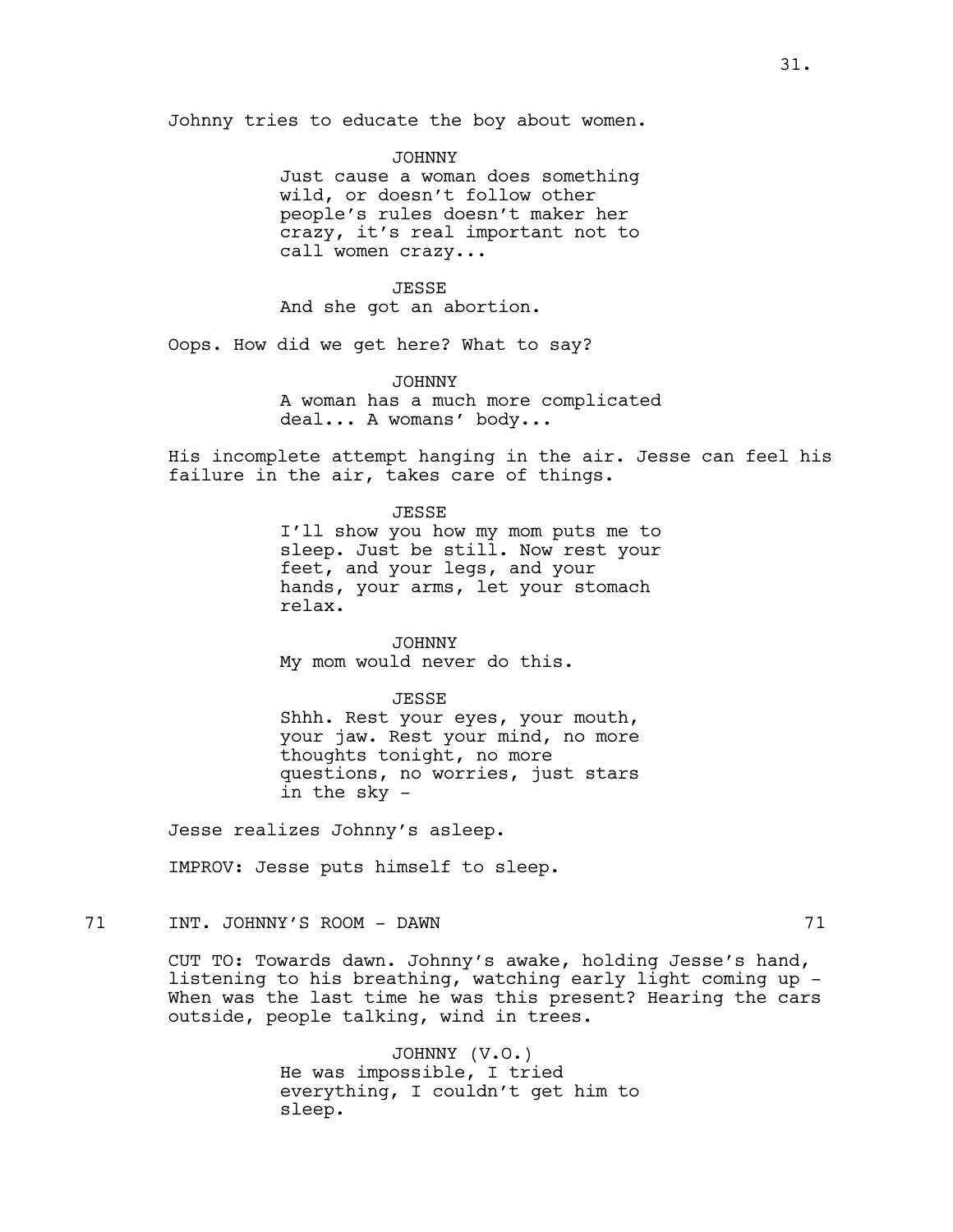Exhausted Johnny walks with perky Jesse on a busy street. They're carrying shopping bags.

> VIV (O.S.) Did he have sugar? Or screen time? He might be overstimulated, he gets all cranked up when he's tired.

JOHNNY You're used to this.

A river of feeling, tears?

VIV (O.S.) I'm not used to it.

75A EXT. PAUL'S HOUSE - SIDE YARD - INTERCUT WITH JOHNNY ON 75A STREET

Viv on phone, Moses with her.

**VTV** 

I fucking hate it. I even hate him sometimes. I don't want to clean up a mess ever again, make lunch one more time in my life, one more interrupted thought, just fucking picking up shit all day and putting it back, talking about some random nothing that's so random my mind just can't repair itself.

Johnny did not see that coming. He feels for her.

VIV (CONT'D) You think I'm horrible?

#### JOHNNY

No.

## VIV

He loves those gross little salamiand-cheese tube things - you just gotta somehow give him protein. Or let him to listen to his music.

On Johnny processing how complicated this love is.

JESSE Look! Balloons!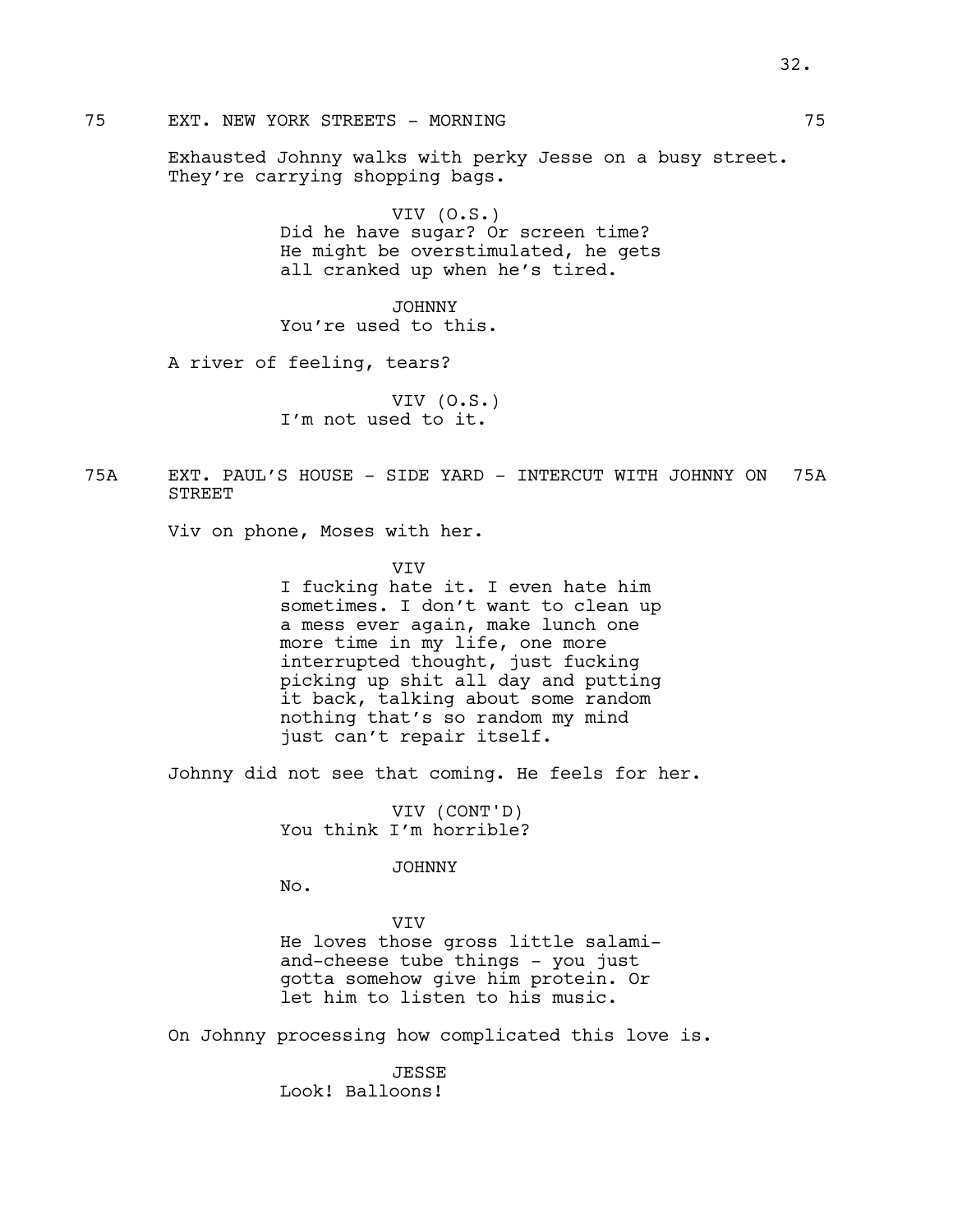WE SEE: Johnny, Roxanne, go to 5-7 DIFFERENT NYC HOMES over a a few days

WE SEE: Kids giving tours of their homes, interviews in bedrooms. Johnny and Roxanne are equals - both record, both ask questions. Some of the homes are wealthy, some not.

WE SEE: Children of emigrants from diverse parts of the world, diverse economic situations.

Q: "HISTORICALLY NEW YORK REPRESENTS THE FUTURE AND POSSIBILITIES FOR SO MANY IMMIGRANTS. WE ASKED TODAY'S CHILDREN OF IMMIGRANTS WHAT THEY THINK ABOUT THE FUTURE AND THE WORLD THEY LIVE IN NOW..."

WE SEE: Jesse's with them, and Fernando is taking care of him. They are often outside on stoop or in a hallway or bench or park across the street, drawing, listening to something. Jesse does his own ambient recording. We see Johnny checking in, Johnny needing to go off and do interview

**EXT. NEW YORK CITY STOOP:** Fernando and Jesse hang out; Jesse reads a book, waits. Johnny comes out of interview and checks in with Jesse. He's stressed and torn between wanting to take care of Jesse and the pressures of his work.

#### 78 EXT. NYC CVS-TYPE CONVENIENCE STORE - NIGHT 78

Johnny and Jesse walk down the street, enter store. Johnny on phone/texting with Roxanne as they head in. SOMETHING PLAYFUL, physical going on between the two of them. Maybe Jesse is imitating Johnny and Johnny imitates himself back.

#### 79 INT. NYC CVS-TYPE CONVENIENCE STORE - NIGHT 79

They enter, Johnny still texting or on phone, Jesse still teasing, they are having fun.

> JOHNNY Find a toothbrush you want. What kinda toothpaste you use?

Jesse runs ahead. Johnny keeps texting, absently walking down aisle. He turns - Jesse's gone. Worried, puts phone away, finds him in another aisle. Jesse holds up brightly-colored toothbrush, it plays a crazy pop song - "I AM YOUR TOOTHBRUSH, CALL ME YOUR FUNKY BRUSH".

Johnny laughing at how much Viv would hate this?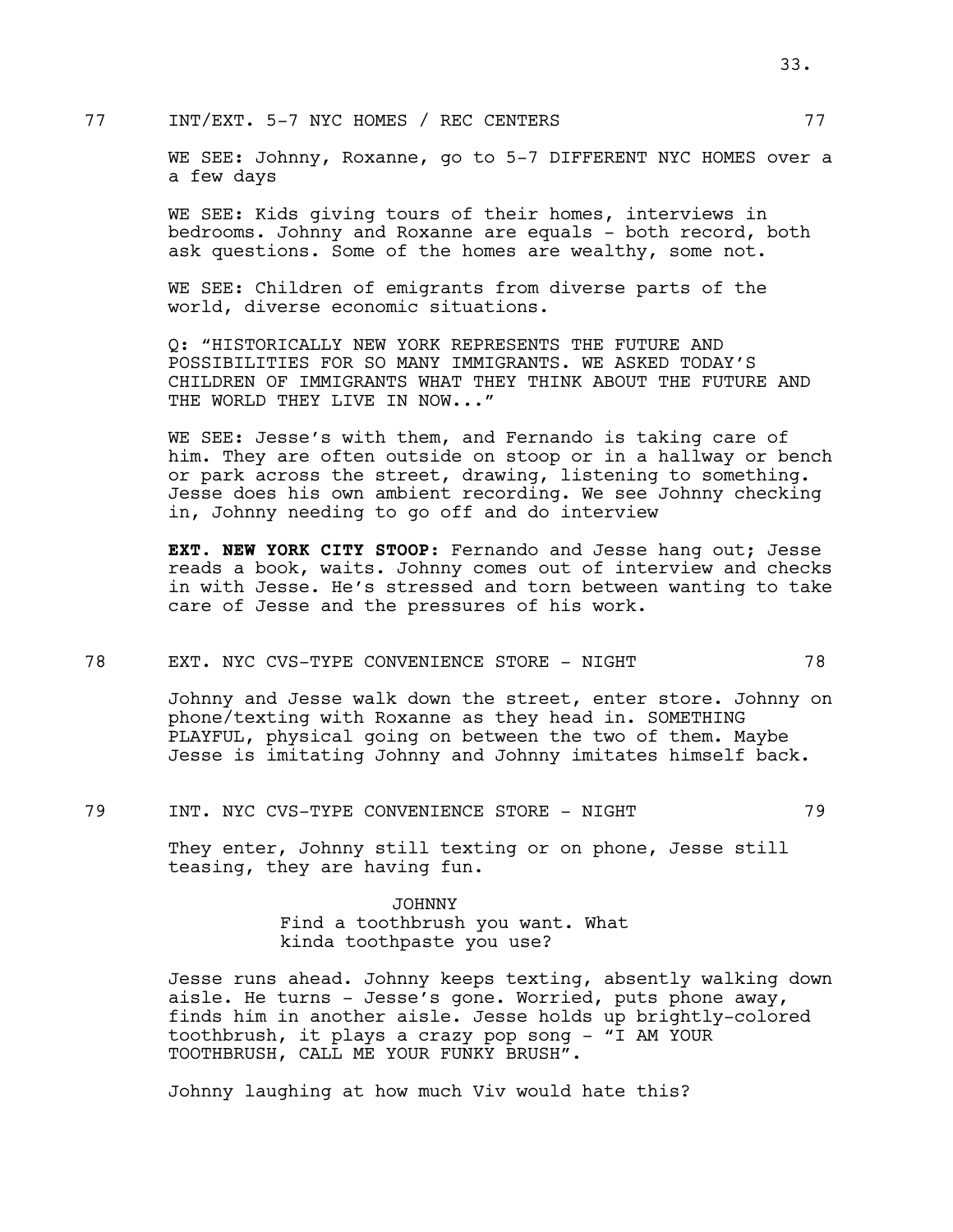JOHNNY (CONT'D) Your mom would totally flip out. This would be like (X) to her.

JESSE She's not here.

JOHNNY We'll she's actually right.

JESSE

I want it.

JOHNNY (CONT'D) We're not getting that - you don't need a song to brush your teeth? Next thing you know you'll -

Jesse walks away and makes a turn, disappearing. Johnny continues talking over the shelves, then follows.

> JOHNNY (CONT'D) You'll need some kind of electronic stimuli to do anything, and it's important to just live through it, peace and quiet, boredom is an important thing...

He turns down the aisle that Jesse should be in, but he's not there. Johnny's surprised, but maintains calm.

JOHNNY (CONT'D)

Jesse?

Down another aisle, and no Jesse - Johnny's more freaked.

JOHNNY (CONT'D)

Jesse?

Down another aisle, no Jesse. A WORKER comes down the aisle.

JOHNNY (CONT'D) Have you seen a little kid?

WORKER

No.

Johnny turns and runs the other way. Down another aisle - now very worried.

JOHNNY

JESSE!

He turns, surprised by Jesse behind him with a huge smile.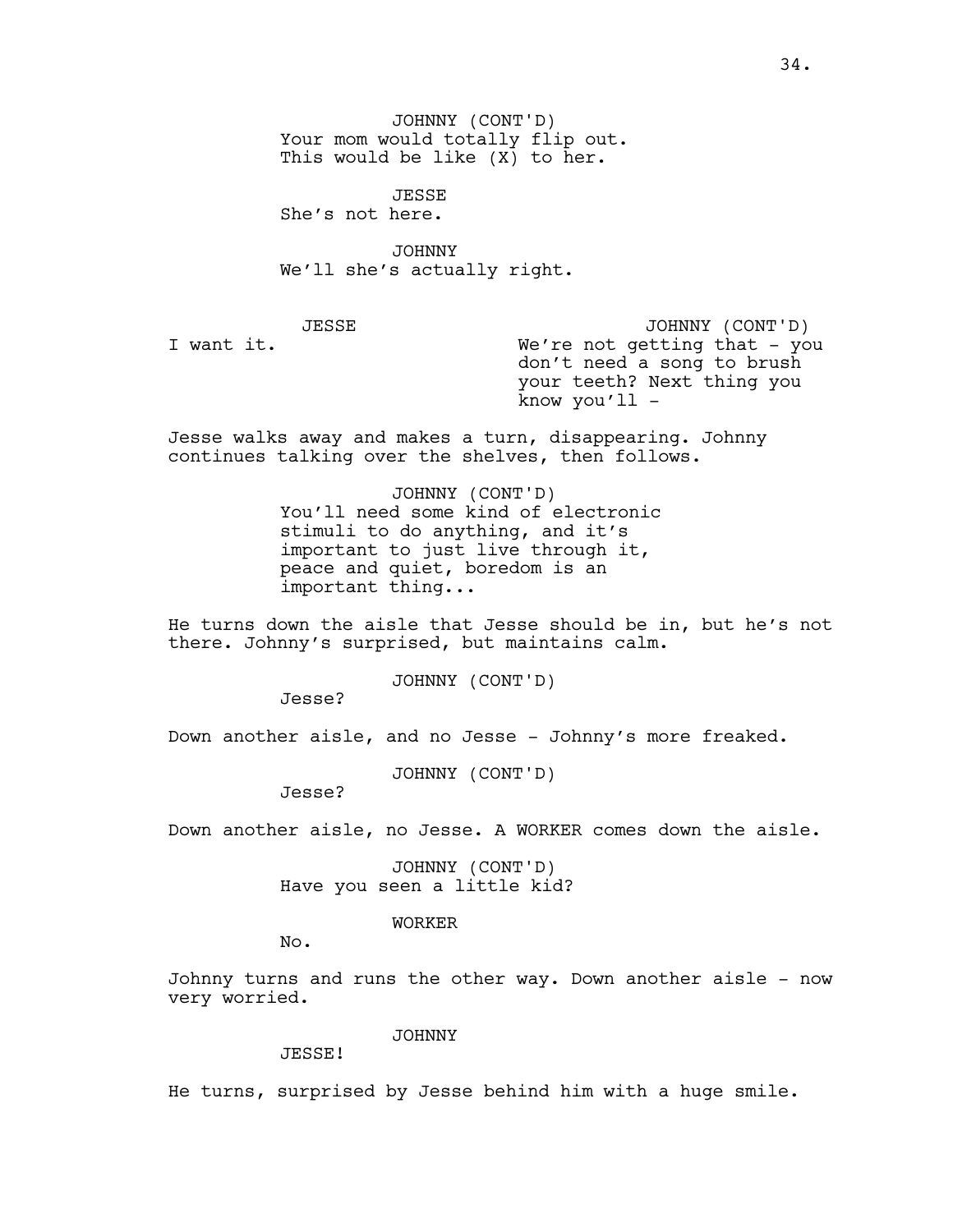JESSE You should see your face!

Jesse laughs. Johnny loses it.

JOHNNY Jesse! You can't do that!! YOU UNDERSTAND?!

Jesse's laughing more and more.

JESSE Oh my god, you're losing it.

JOHNNY

STOP IT!

JESSE

STOP IT.

Johnny, a bit out of control, takes hold of Jesse's shoulders, pushes him against a wall, or pulls his arms down towards the ground, until they're both sitting, awkward and not good.

> JESSE (CONT'D) Stop that!

Johnny stops, wakes up to what he's doing, horrified. Is someone there watching? Johnny lets him go, deals with how out of control that got.

80 EXT. NYC STREET - NIGHT 80

Busy NYC street, Jesse storms out. Johnny catches up with him. Jesse doesn't want to hold his hand or wait or get eye contact with him, they walk through big city, mad at each other.

80A INT. CHEAT FOR JOHNNY'S NYC APT / INT. PAUL'S HOUSE - SMALEOA BEDROOM - NIGHT

Johnny against the wall of his bathroom we haven't seen.

INTERCUTS WITH INT. PAUL'S HOUSE NIGHT - VIV ALONE IN SMALL ROOM. Maybe intercut with Jesse brewing on the couch in the living room MCU.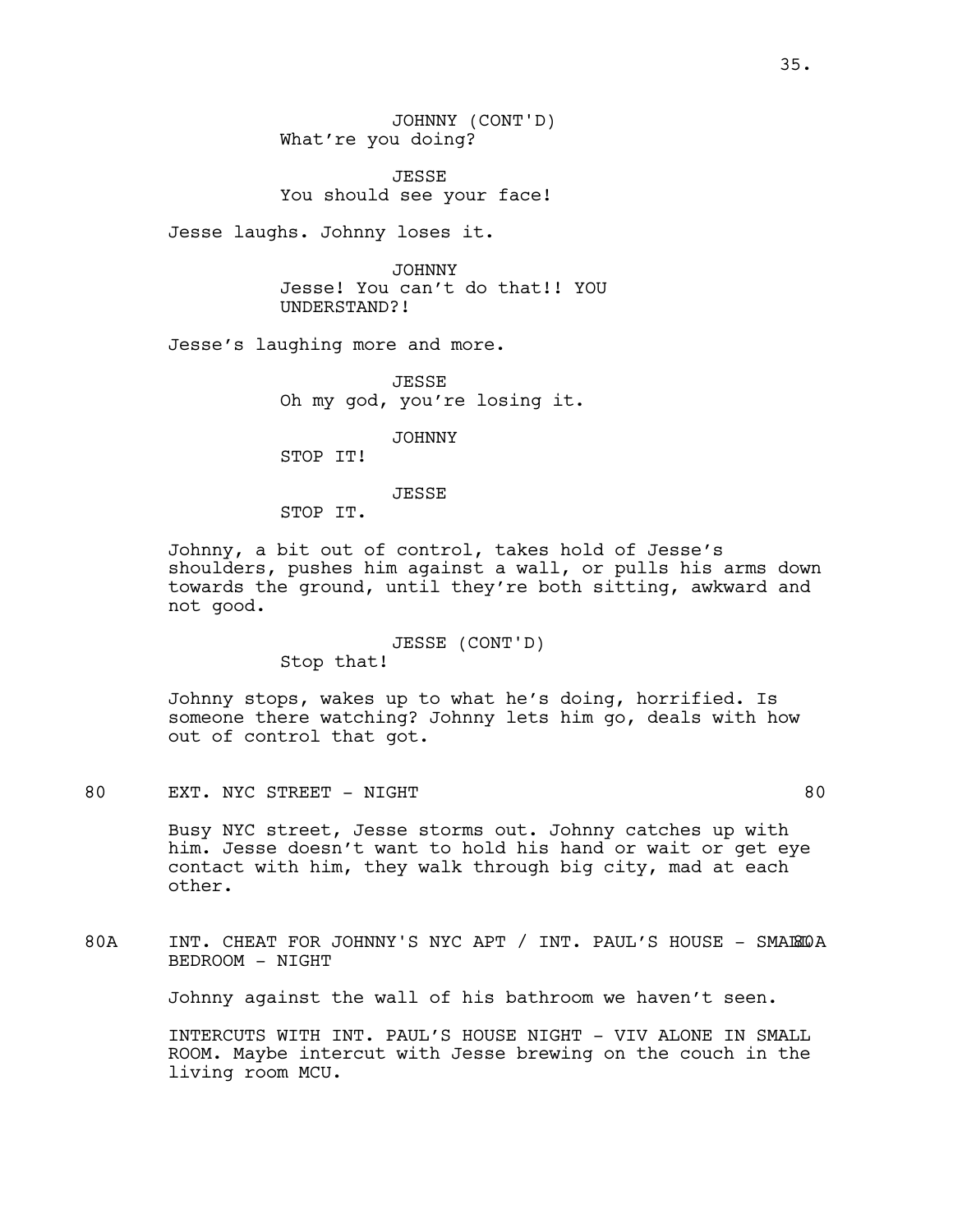Johnny's not as freaked out, confused over-retelling, and confessing everything to Viv. WE MAY ENTER IN THE MIDDLE OF THIS...

> JOHNNY I- I was so scared looking for him, I thought he was gone. And then he jumped out at me - and I was like filled with anger - Viv, I yelled \* at him.  $\star$

> > VIV

Yeah... I've done it. It's the worst, but it's OK, you just explain to him why you yelled, tell him you were scared, you know, be honest with him. And then apologize to him. It's called a repair, you can look it up. Let me talk to him.

Johnny vulnerable.

JOHNNY

Everything's been going so great.

Helping him out, 'It's OK'.

VIV

He's done it with me before, when he was mad or overwhelmed, Let me talk to him...

Viv waits as Johnny brings the phone to Jesse.

MCU on Jesse on the couch.

VIV (CONT'D) Sweetie, are you okay?

JESSE

Yeah.

VIV

I miss you.

JESSE I'm OK. I was just joking around, he didn't need to call you.

VIV Jesse, you really scared him. You can't do that.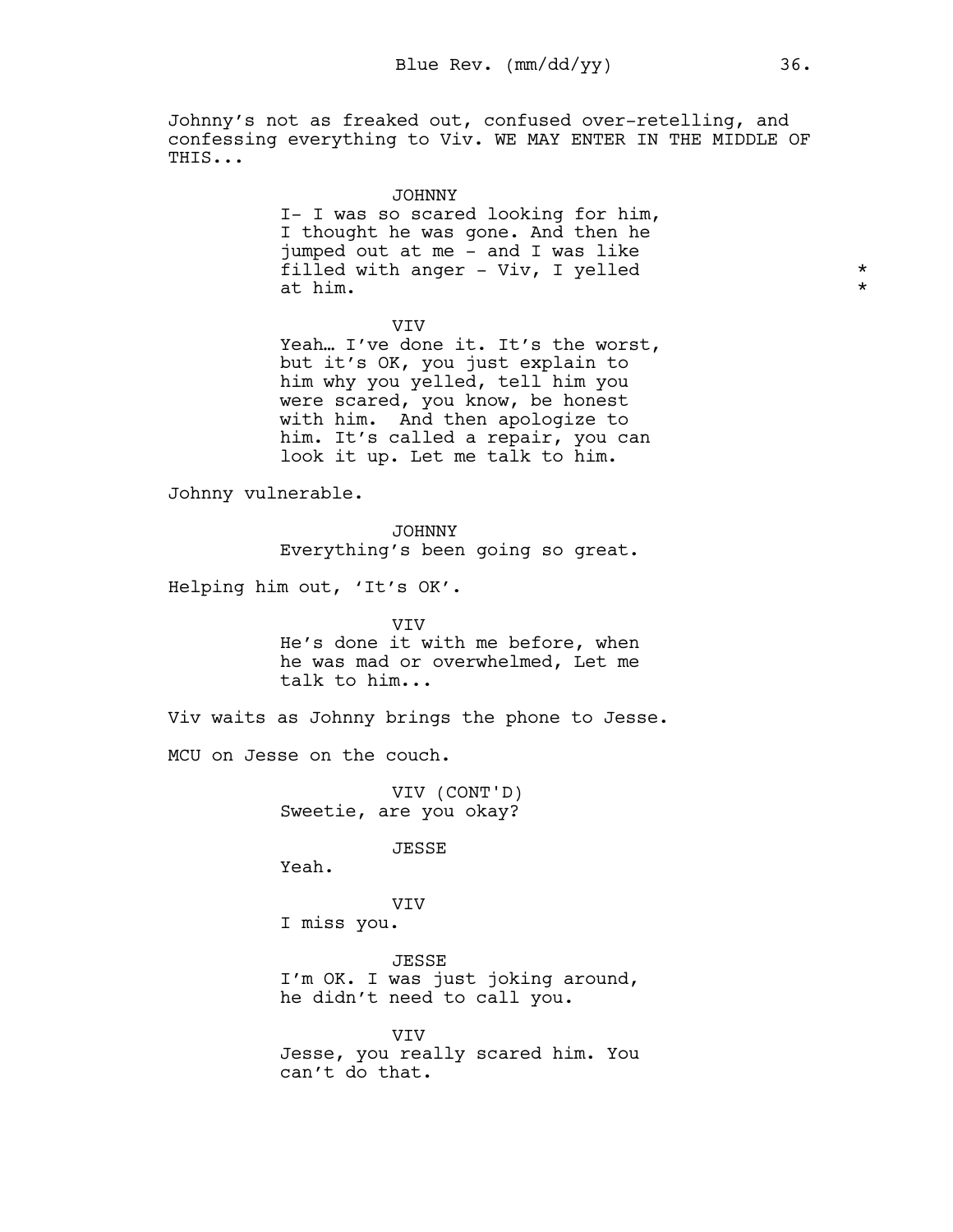JESSE

Mom? Why are you on his side?

VIV

There are no sides You gotta listen to Johnny. You're at his place, he's taking care of you.

A pause, Jesse's thinking about something...

JESSE Why? Why's he taking care of me?

### 81 INT. JOHNNY'S BATHROOM - NIGHT 81

Jesse starts up "I AM YOUR TOOTHBRUSH". Johnny sits on the toilet in disbelief. Jesse dances around to the beat of the electronic toothbrush, dances around the house.

> JESSE I don't even know you. Why'd my mom let me come with you?

JOHNNY You wanted to come.

JESSE I didn't really have a choice She's a horrible mother.

JOHNNY You don't feel that.

JESSE I know what I feel, you can't say that.

JOHNNY That's true, that's so true - your mom taught you that right?

JESSE She just does what she wants.

JOHNNY We'll no, she doesn't. She needed to help your dad, he needed some help.

Jesse gets more angry.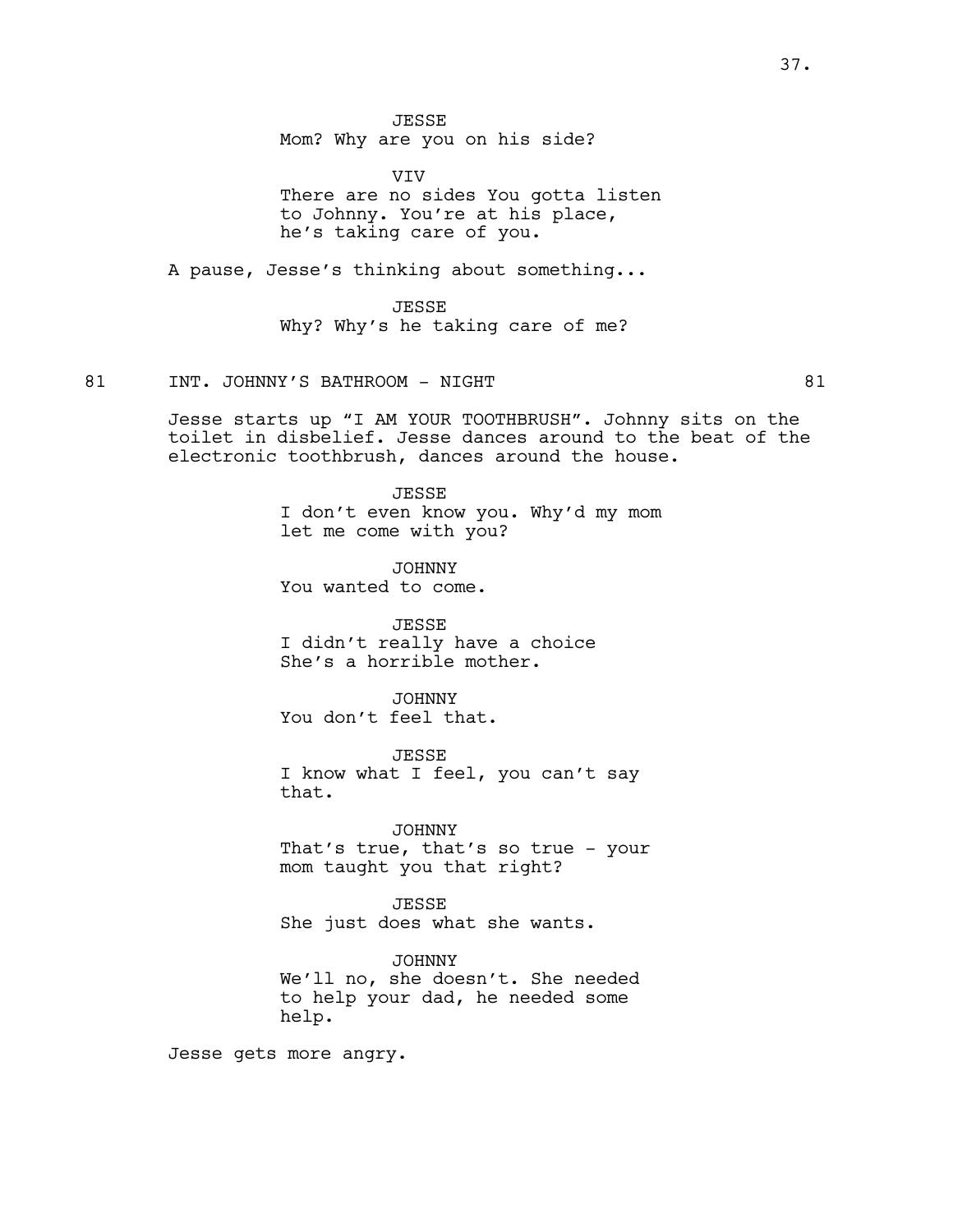JESSE

You don't know what you're talking about.

JOHNNY Why do you think you're here, cause she needs to be there helping him.

Long pause while he takes that in.

JESSE

Is he staying in a place where they make you where a uniform or a place you can wear your own clothes?

That slugs Johnny, he's in over his head.

JOHNNY He's not there yet. Your mom's trying to get him to go.

Something turns in Jesse. He becomes calm, puts on his pajamas. Johnny watches him, but Jesse won't give eye contact.

> JOHNNY (CONT'D) You OK? I didn't mean to tell you that.

JESSE I'm tired.

JOHNNY Talk to me a little?

JESSE

I'm OK.

Jesse leaves. Johnny waits for him to come back. Johnny checks on him. To his surprise, he's asleep, or at least pretending.

156 INT. JESSE'S LIVING ROOM - DAY 156

Jesse and Paul play on the living room floor.

83 EXT. NYC STREET / INT. PAUL'S HOUSE - MORNING 83

Johnny is walking behind Jesse, out of hearing range.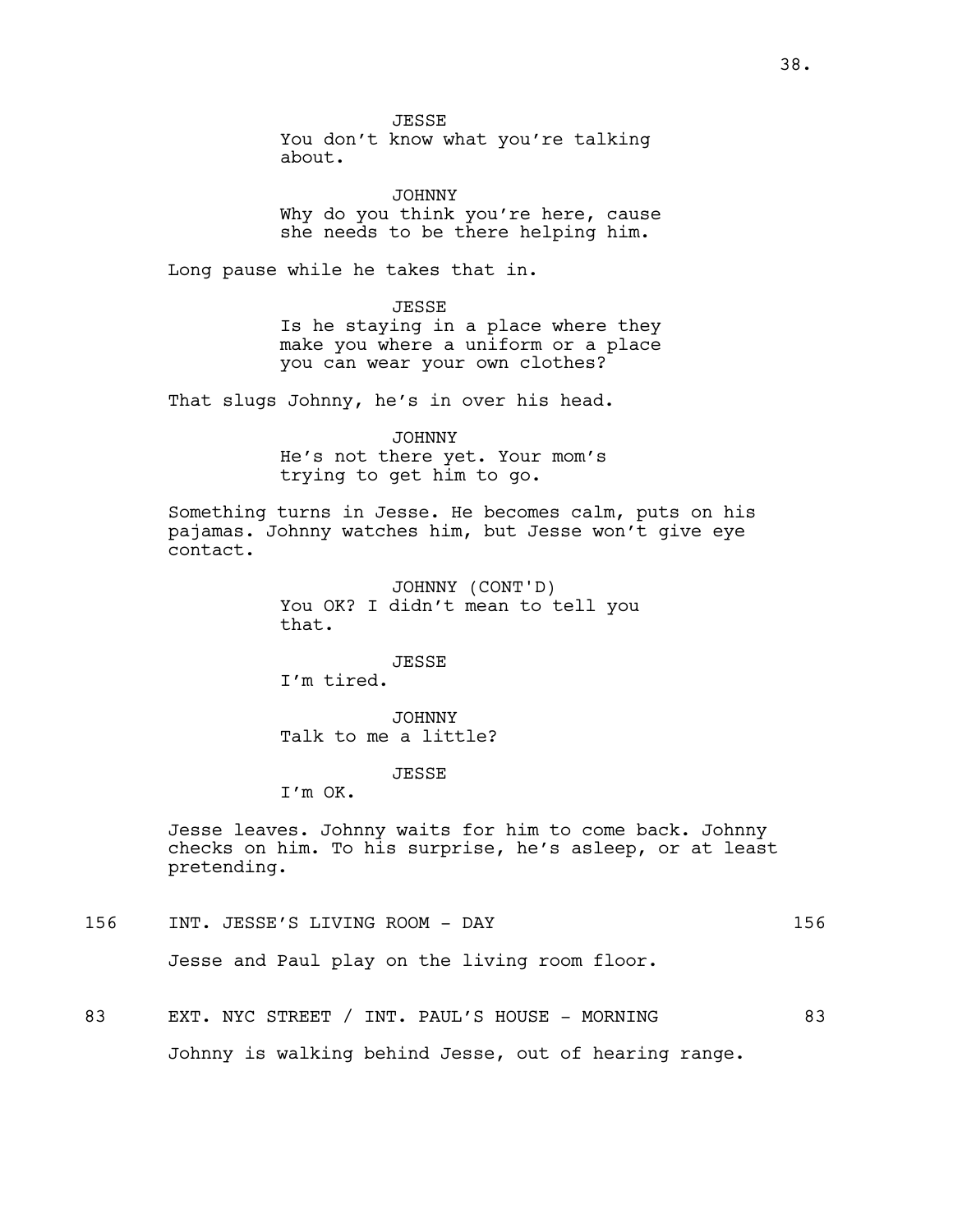toothbrush and then he got really mad at you, and I was explaining why you weren't with him cause you were helping Paul and I (guess he knows everything).

VIV He knows. Let me talk to him.

Johnny catches up to Jesse.

JOHNNY Here, It's your mom.

JESSE Tell her I'm fine.

JOHNNY

Jesse, c'mon.

JESSE (CONT'D) She's impossible.

JOHNNY (CONT'D)

VIV

Hey.

Johnny don't force him.

Johhny puts the phone on speaker, holds it out.

JESSE I don't wanna talk.

VIV

Jess, babe. Your dad's fine, he's gonna be fine. He's gotten a little out of control, I didn't get it, how he was. But he's gonna be fine.

**JESSE** Is he like before?

VIV Yeah. But he's gonna get better. I didn't want you to worry, but I messed up, I should have told you. I was, I...

JESSE Are you home now?

VIV

Not yet.

To Johnny.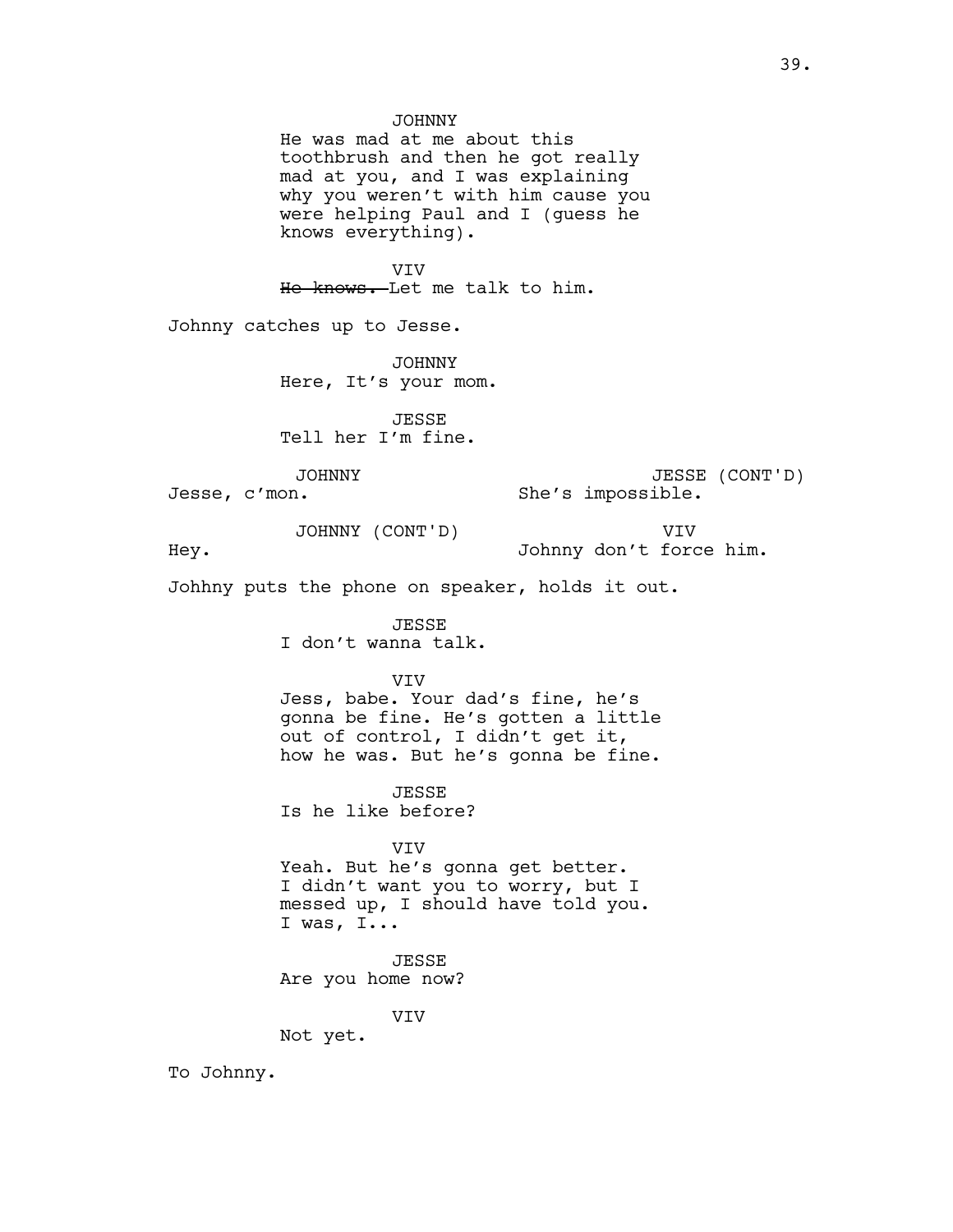JESSE Just tell her I'm fine.

Johnny puts phone off speaker, back to his ear.

JOHNNY He says he's fine.

VIV Tell him I miss him and I love him.

JOHNNY She says she loves you and she misses you.

Jesse tunes it out, starts walking away. Johnny looking at him, on the phone with Viv. This all kills her, but she's thinking of how to make it not so hard for him.

> VIV He might want to listen to the Nutcracker now - you might offer him that.

84 EXT. CENTRAL PARK - LATER SALL SOME 2008 SAME SAMPLE SERVICE SERVICE SERVICE SERVICE SERVICE SERVICE SERVICE SERVICE SERVICE SERVICE SERVICE SERVICE SERVICE SERVICE SERVICE SERVICE SERVICE SERVICE SERVICE SERVICE SERVIC

NUTCRACKER PLAYS. Jesse, wearing the big headphones, is walking ahead of Johnny on the avenue alongside the park. Johnny follows.

CUT TO: They're walking through Central Park, Jesse ahead of Johnny, not looking back. NUTCRACKER PLAYS.

87 INT. JOHNNY'S BATHROOM - NIGHT 87

Jesse's in the tub, still aloof. Johnny sits on bathroom floor.

> JESSE Did your child fight about washing his hair? Do you want me to do that?

JOHNNY Do you want to talk?

JESSE At the orphanage, we have to wash our own hair.

JOHNNY That's harsh.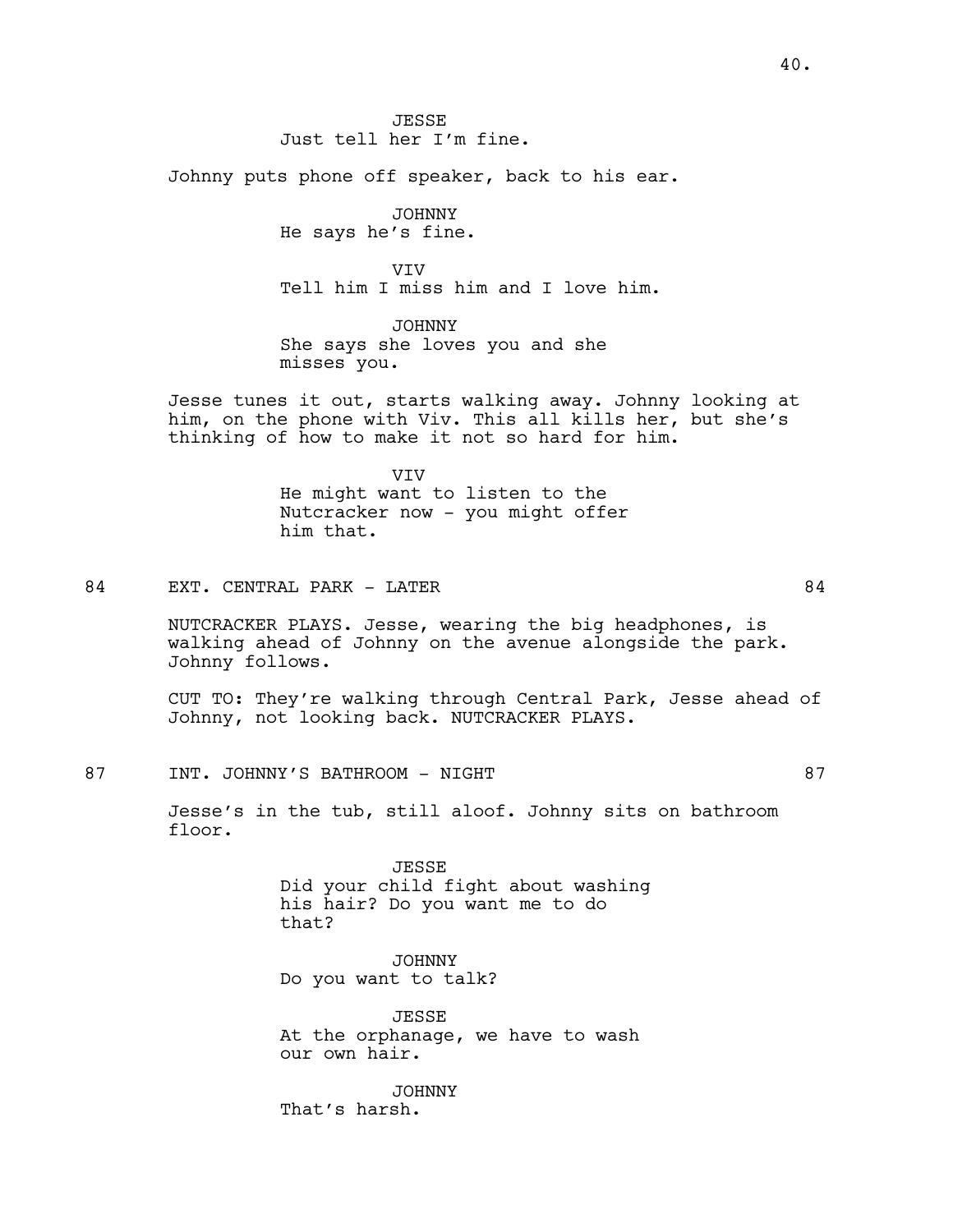JOHNNY Don't have a kid.

JESSE

Why not?

Thinks. Somehow sincere and playful at same time. A list of potential answers.

> JOHNNY I'm too selfish? Only an insane person would have a kid? It requires another person to have a kid? All the steps it takes to get that to happen, I never got through all the steps. I always thought I would.

Jesse appreciates the honesty, even if he doesn't get all the details. Changes something inside him.

> JESSE You still can. But a woman your age probably couldn't.

> > JOHNNY

Thank you.

Johnny studies this strange secret person.

JOHNNY (CONT'D) Do you want to fight about washing your hair and then I'll wash your hair?

Jesse nods yes, and then they don't fight but Johnny does wash his hair. OR IMPROV: They fight and Johnny washes his hair. Jesse is disassociating but also enjoying the care and touch.

87A INT. PAUL'S HOUSE / JOHNNY'S NYC APT - NIGHT 87A

Viv reads Wizard of Oz into phone, to Johnny and Jesse sitting on couch in NYC.

Viv is leaning against bed in little bedroom.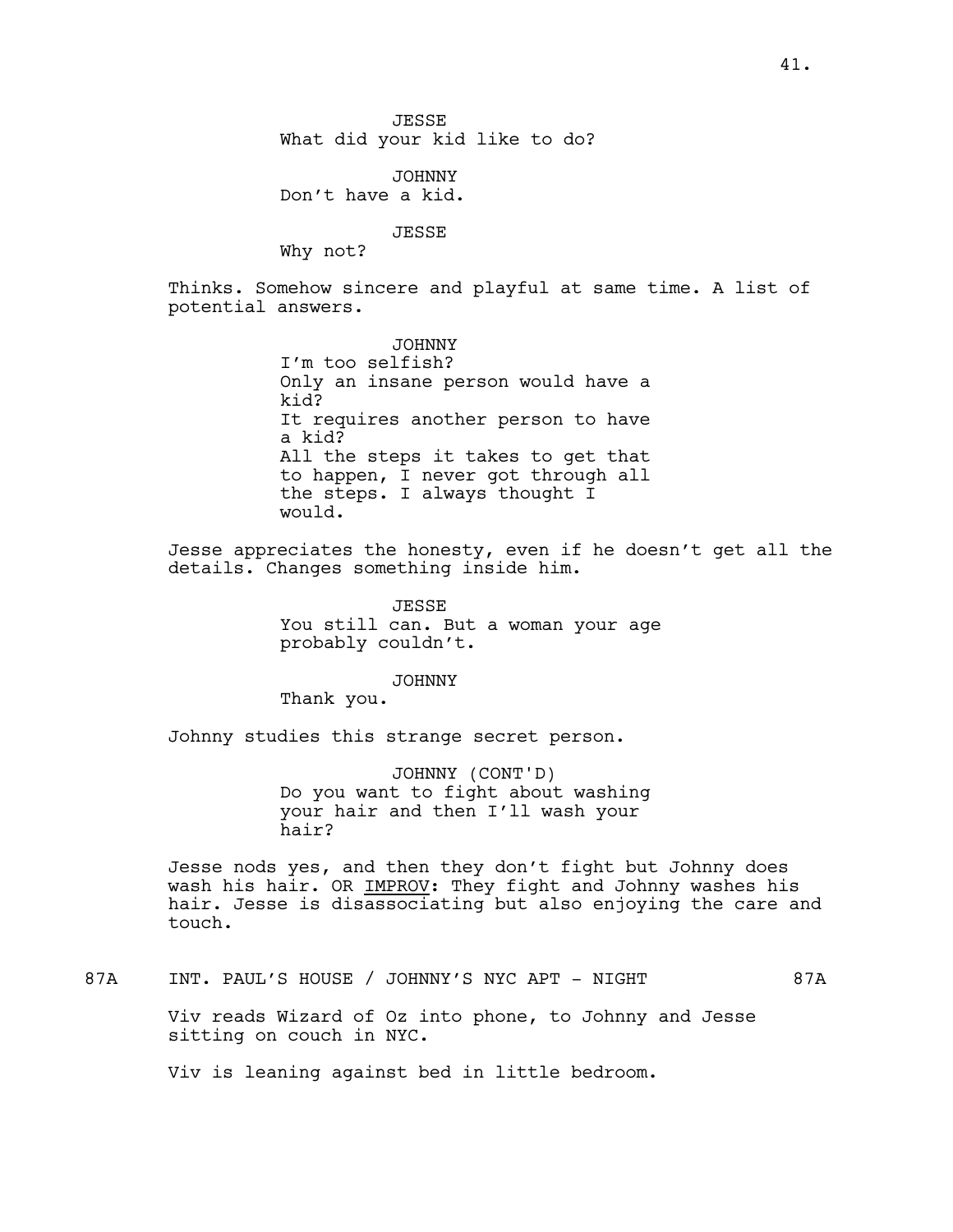VIV (After reading a while) You guys still there?

#### JOHNNY

Yeah.

JESSE Keep reading mama.

95 INT. JOHNNY'S APARTMENT - NIGHT 95

CUT TO: Jesse asleep, or pretending to be asleep. Johnny takes a photo and sends it to Viv.

88 EXT. NYC STREET - MANHATTAN BRIDGE AREA - DAY 68

Jesse record ambient sound under the Manhattan Bridge.

Reveal Johnny and Roxanne watching him.

#### JOHNNY

He's talking about what's going on in this totally indirect way. He's reacting to it all but not being direct with me so I'm struggling with how to help him. When I try to address it he makes me feel stupid cause he see's right through it all, and then he just says he's fine.

ROXANNE

Remember when your mom was dying and we were on the phone all the time and I didn't even know you were with her? (OR: and when I'd try to help you'd make me feel stupid) Or when Luisa left, and you were, 'fine'. (He's like you?)

Johnny thinks about that.

WE HEAR: INTERVIEWS in V.O.

Q: SAY THERE WAS SOMEBODY YOUR AGE THAT WAS COMING FROM ANOTHER COUNTRY. WHAT WOULD YOU TELL THEM ABOUT THE U.S.?

INTERCUT WITH: SHOTS OF THESE KIDS IN THEIR REAL WORLDS - THEIR REAL HOMES, WHERE THEY HANG OUT IN NYC.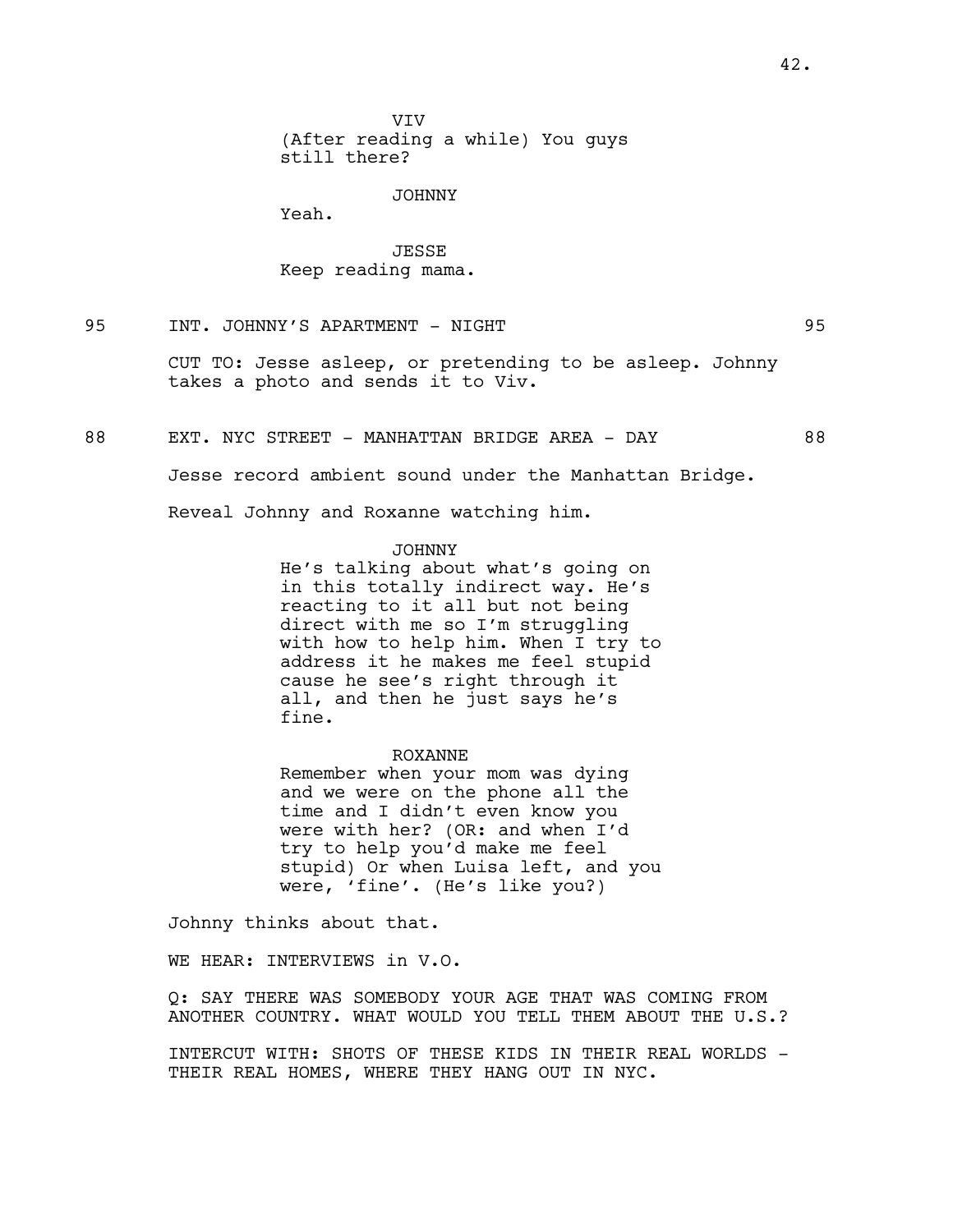Jesse does homework at the table while Johnny edits interviews on his laptop.

TITLE SUPERS: "AN INCOMPLETE LIST OF WHAT THE CAMERAPERSON ENABLES BY KRISTEN JOHNSON"

> JOHNNY (V.O.) I ask for trust, cooperation and permission without knowing where the experience will lead the subject.

WE SEE: Scenes from Johnny and Roxanne's work life, interviewing kids.

> JOHNNY (V.O.) I can and will leave a place, a situation, a problem, but the people I interview cannot. The work offers the interviewer access and a reason to stay in a world not my own, complete distraction from my own life, a sense of invincibility, a sense on invisibility. I traffic and hope without the ability to know what will happen in the future. The work offers the subject a chance to speak of things they have never spoken of. A chance to see themselves as subjects worthy of time and attention. The work offers the subjects the creation of an image of self, the distributions of which they cannot control, on a global scale, in perpetuity.

91 EXT. NYC PARK- EVENING 91

Jesse walks with Johnny through the park. Johnny has Viv on speaker phone.

> VIV (O.S.) You let Johnny interview you yet?

> > JESSE

Oh god no.

(MORE) VIV (O.S.) That seems like a smart move. Too many questions with that guy right?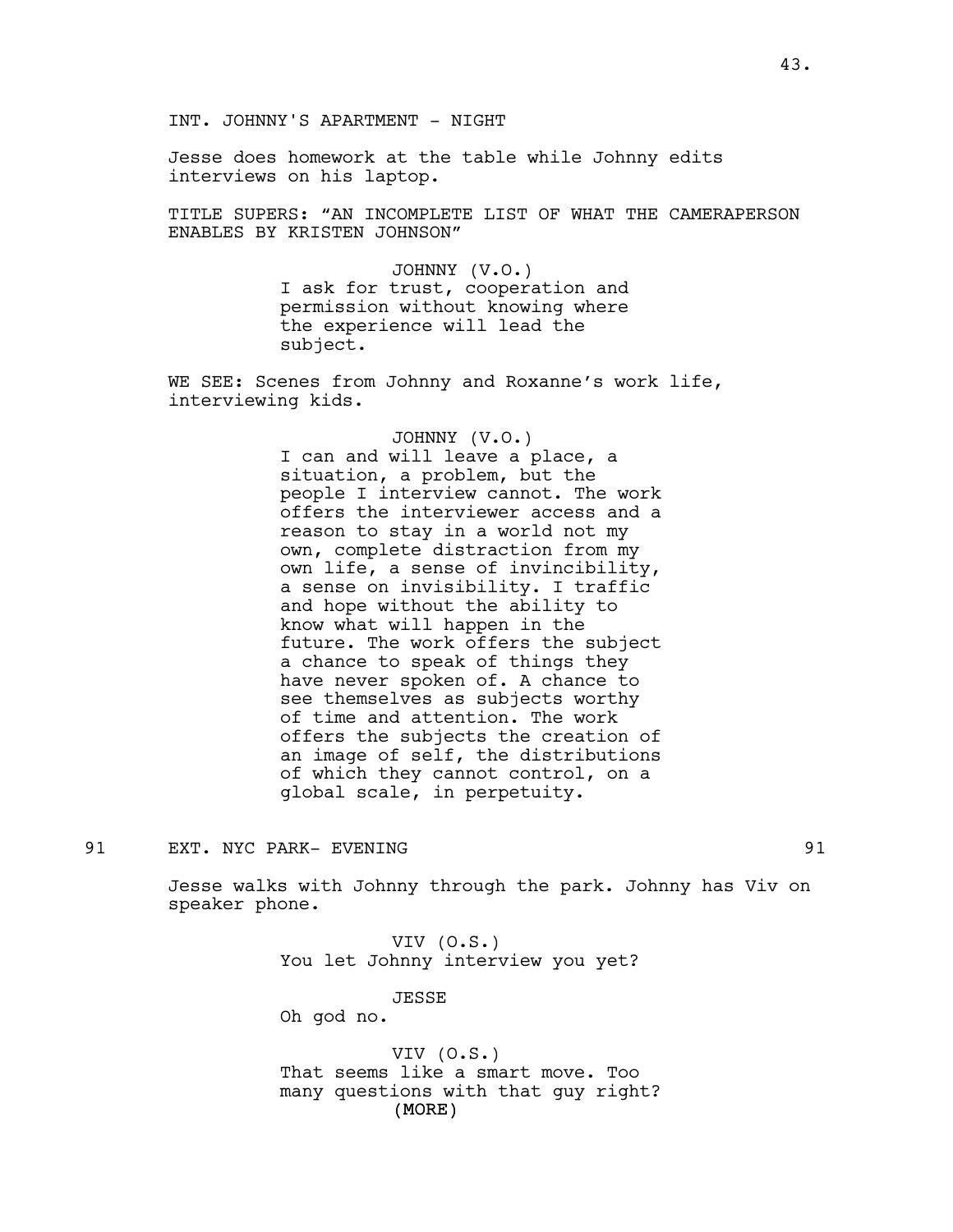# VIV (O.S.) (CONT'D)

Not enough answers. Aw, I miss you so much babe.

JESSE I miss you too mama.

91A EXT. RESTAURANT – NIGHT 1918 SAN 1918 SAN 1918

Johnny and Jesse walk into a pizza place.

92 INT. RESTAURANT - NIGHT 192

Jesse and Johnny sit at a counter. Jesse pulls out the recording equipment; Johnny watches, wary. Jesse puts the mic up to Johnny's mouth.

> JESSE Can I interview you?

Unsure, but always proud of Jesse's recording interest.

JOHNNY

Sure.

JESSE Do you think this restaurant will be here in the future?

JOHNNY

No.

JESSE By the end of your life, what do you think the natural world will be like?

Johnny doesn't want to say the truth in front of Jesse.

JOHNNY Probably, less good.

JESSE

Why?

He's strangely not good at answering, even Jesse's surprised.

JOHNNY Cause, you know.

JESSE What are you afraid of happening in the future?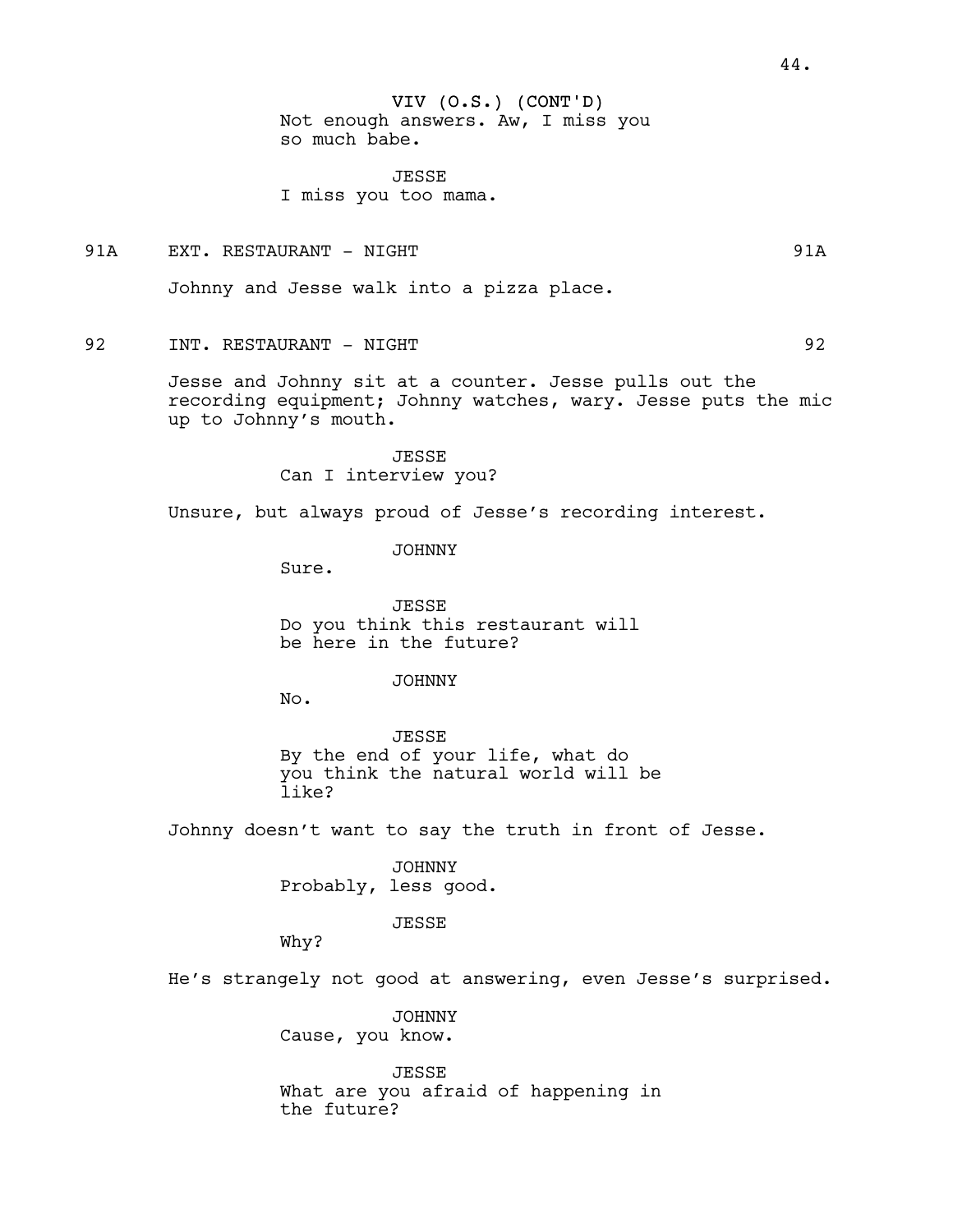JOHNNY Lots of things.

**JESSE** Why don't you and my mom act like brother and sister?

He doesn't answer, just looks at Jesse...

JESSE (CONT'D) Why are you alone?

JOHNNY You're not my therapist.

Jesse's stares him down. Johnny thinks he's being very honest and revealing.

> JOHNNY (CONT'D) When I'm not working, I'm not very good at talking to people, keeping

up with them. And I spend my time doing my thing, which people notice, so people stop trying.

**JESSE** Blah blah blah.

JOHNNY Blah blah blah.

JESSE Did you tell my mom to leave my dad when he first got sick?

How much to say?

JESSE (CONT'D)

Did you?

#### JOHNNY

I told your mom to take care of herself. She sometimes had a tendency of loving these interesting but chaotic guys. I wasn't trying to take your mom away from your dad I was trying to take care of my sister.

Jesse's just looking at him.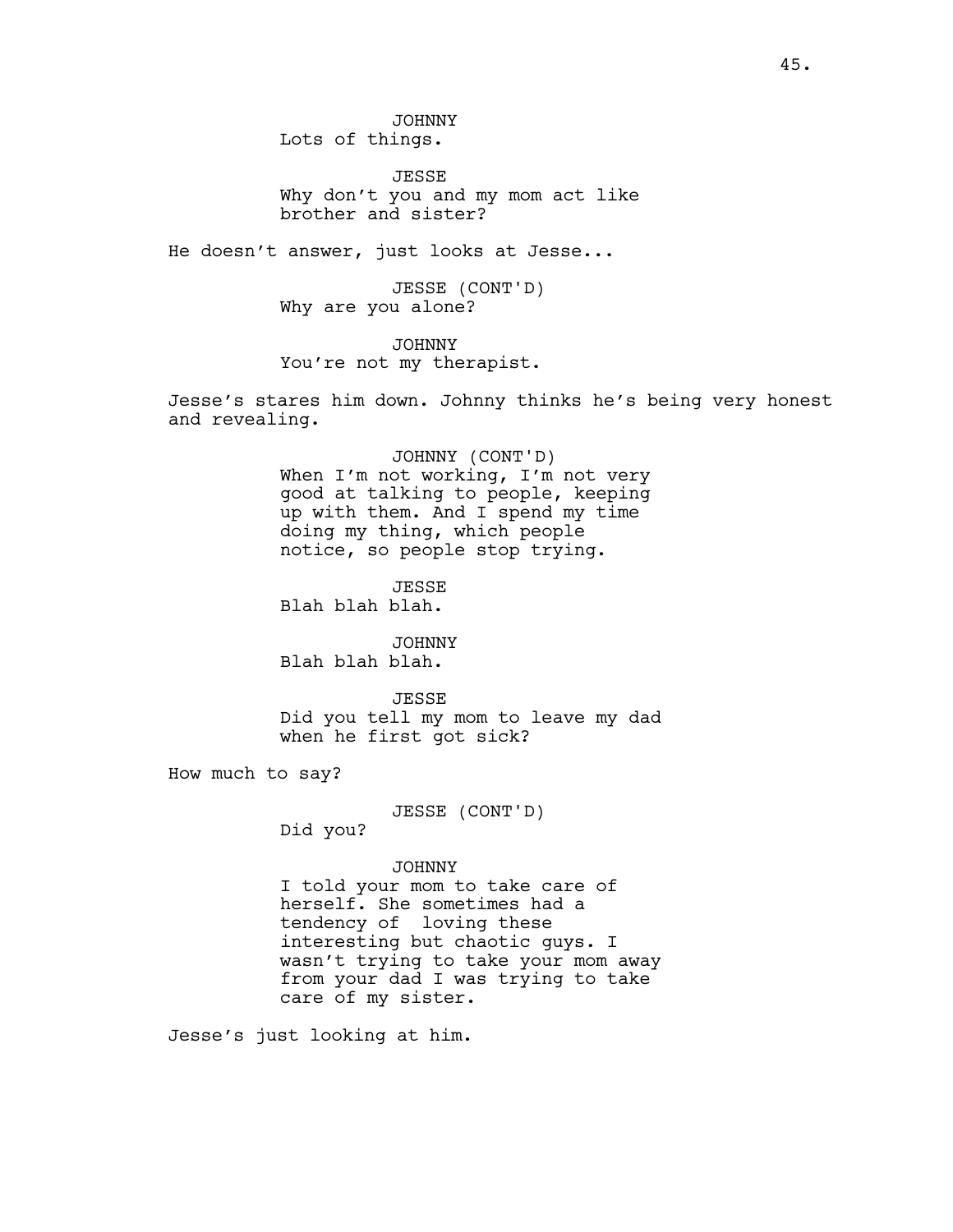JOHNNY (CONT'D) And your mom would say I don't know what's good for her, and that I turned her sadness into some scary problem just like our parents did, and Paul understood her like I never did, loved her, I don't get him, and she's probably right.

Older waitress comes up to them.

WAITRESS You two guys all done here?

The waitress obviously thinks they're so cute together.

JESSE He's not my dad.

Defeated.

JOHNNY I'm his uncle. We can still be cute together.

93 EXT. NEW YORK CITY STREET - NIGHT 93

Jesse's ahead as they walk home; Johnny's watching him, feeling like a failure. Then, to his surprise, Jesse stops, gestures for Johnny to catch up. When he does, Jesse holds out his hand for Johnny to take - he does, not understanding, but it's no big deal to Jesse. They walk home hand-in-hand.

CUT TO: Johnny and Jesse pretend to do professional wrestling match after shower.

96 INT./EXT PAUL'S HOUSE - DAY 96

MOS: Viv packs up a bag. See her and Paul leave the house.

VIV V.O. Get my stuff together, just take me to the hospital, if you don't take me I'll run away again won't I?

97 INT. ER ROOM - ROOM - DAY OR NIGHT 97

Viv is with Paul while he's vitals are taken and a Medical Doctor is asking him routine questions.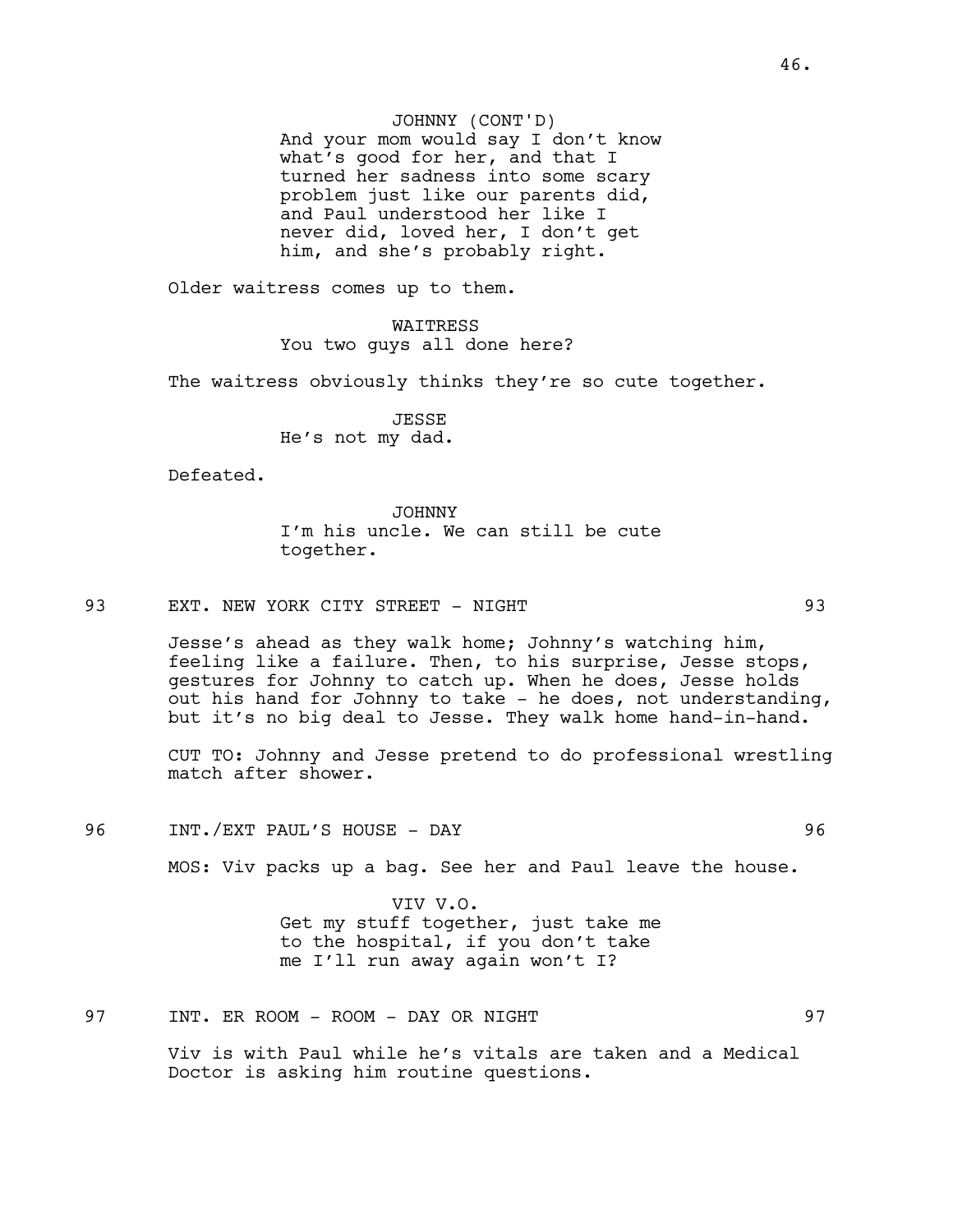### DR. HARA

Hello Paul, my name is Dr. Hara. I understand you aren't feeling well. Have you been sleeping? Have you been eating? Have you been drinking or taking drugs? I understand you have been hospitalized for bi polar before...

CUT TO: 30 minutes later. Now a ER PSYCH DOCTOR is now interviewing Paul. Doctor's questions and Pauls IMPROV answers fade below Viv's call sound.

### DR. RAO

I understanding you were in the hospital for a manic episode several years ago, your partner Viv is reporting that you are not eating or sleeping and that you are displaying similar symptoms, is that correct? I understand you got angry the other night and were in an agitated state that scared Viv, can you tell me what happened? When was the last time you slept, how much on average have you been sleeping a night, have you been eating regularly, have you had any big changes? Have you recently lost your job or had any big shifts in your life. Have you ever hurt yourself or tried to hurt yourself before. Is there any family history of completed suicide.

### VIV (V.O.)

He had to go to ER, it's so humiliating, they just ask the same things over and over and it makes him so scared. Finally got him into the real treatment place. But no one else will visit him, I need to stay up here a few more days.

### 98 INT. RICHMOND KERR MEDICAL CENTER - PAUL'S ROOM - DAY 98

Nurse is going through his bags, doing contraband check and logging all his items. "No drawstrings, no clothes with logos" See Viv help Paul pull the drawstrings out of his sweatpants. "No mirrors" "Why no mirrors?" No answer.

He signs consent forms.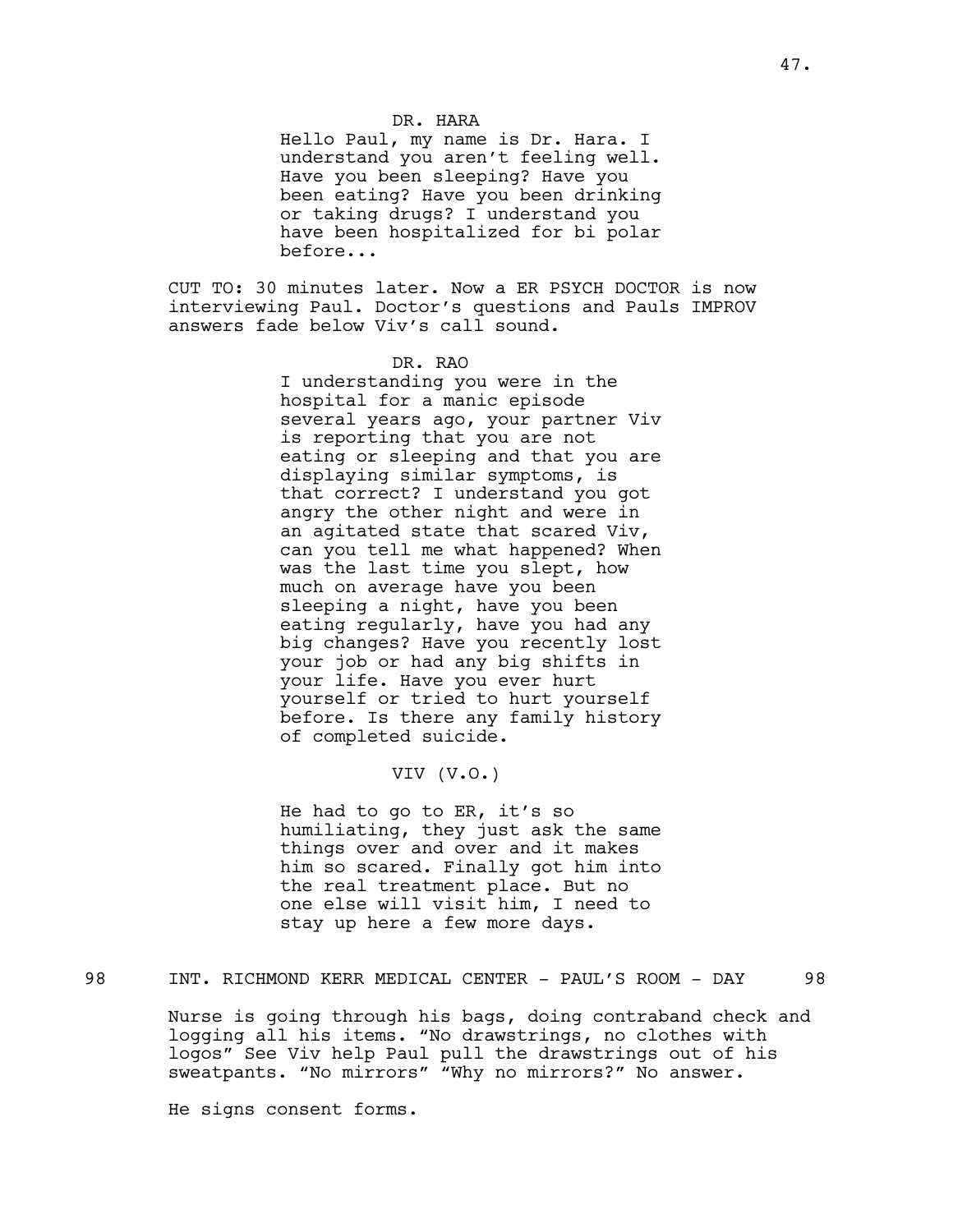"No shoelaces" See Viv and Paul take shoelaces out of his shoes. "No flat irons, curling irons, no items with cords" Someone takes phone, other things out of Paul's bag. No shoes with laces. No metal containers. No belts no mirrors no phone no money. Nurse; "Bring a list of phone numbers, you can't bring your cell phone, she can take your wallet". See them write down some numbers, Paul gives her his wallet and phone. VIV (V.O.) He wants me to stay until he's a little better? I can visit between 6-7 He can only call for 10 minutes a time. He's so freaked out. 101 INT. PAUL'S HOUSE - NIGHT 101 101 Viv laying on floor, talking on phone. VIV Don't want him in pain, so afraid. I want Jesse to have his dad. 101A INT. JOHNNY'S APARTMENT - INTERCUT WITH VIV'S SIDE 101A Johnny opens his door, Jesse sleeps on his couch. He takes call in kitchen or windowsill. JOHNNY He's OK here, he can stay with me. 106 EXT. DIVISION ST TRIANGLE NYC STREET - LATER 106 Johnny's a little stressed on the phone with Roxeanne, Jesse's been bugging him to go to the park for a while now. JESSE Johnny, Johnny, Johnny. Let's What? Every time you say my go to the park. JOHNNY name it just means you want something.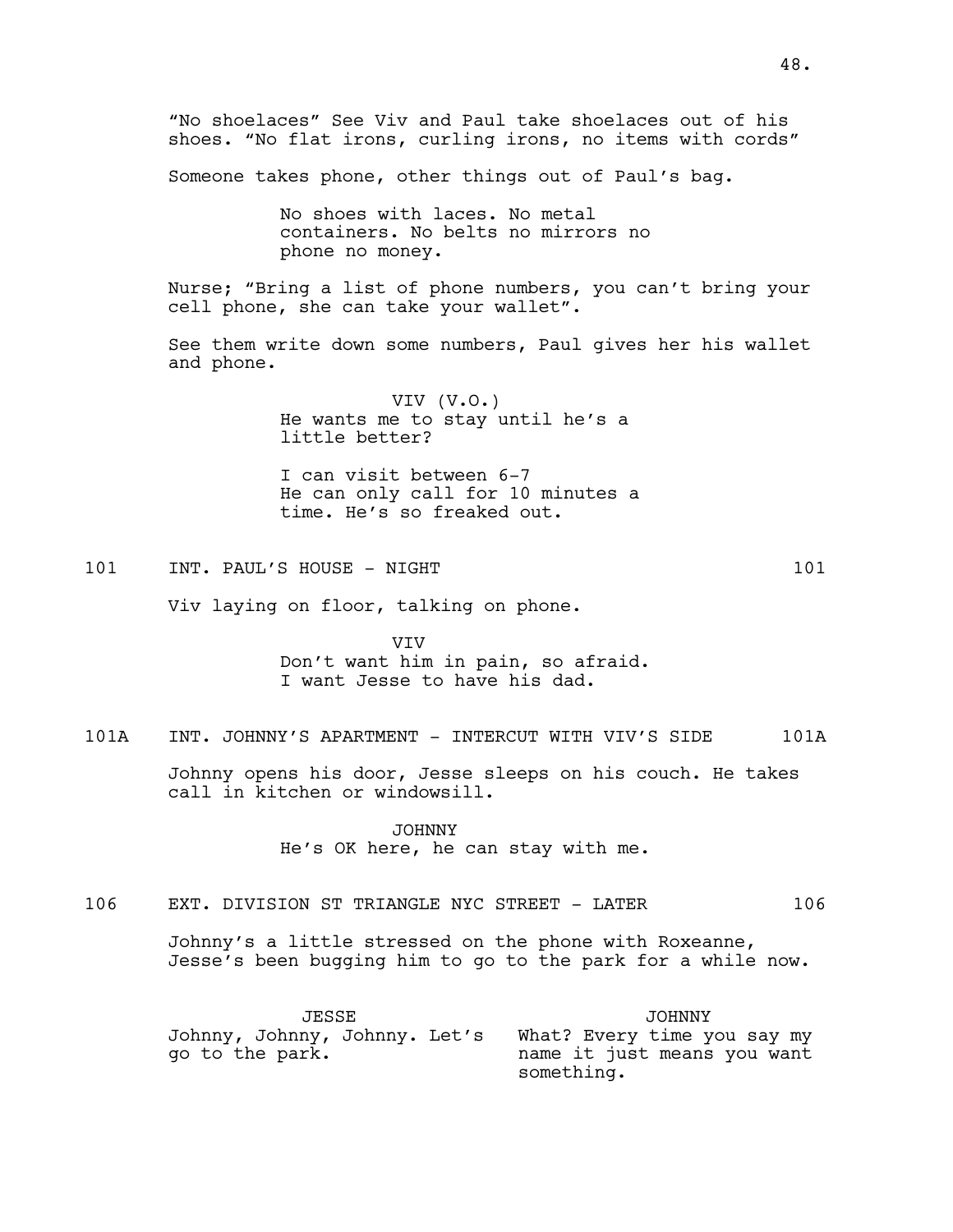JESSE (CONT'D) Get off the phone.

JOHNNY Hang on a fucking second OK? (teasing) Hang on a fucking a Just let me finish this call. second? ROXANNE

Johnny gets away from Jesse. Jesse begins to play with sound recording in Division street triangle, many people milling about heading to work. We stay close on Johnny on the phone.

ROXANNE (O.S.) (CONT'D) They want the South, or This's such bad timing... something rural. JOHNNY (CONT'D)

> ROXANNE (O.S.) (CONT'D) I know an amazing person in New Orleans. She could hook us up with some kids there.

Johnny turns and doesn't see Jesse. Concerned but also thinking maybe Jesse's just hiding from him again, doesn't want to be fooled like at the pharmacy. He starts looking, heading towards Seward Park, but stays on the phone...

> JOHNNY Fuck, do we need to add in another city? We have good stuff, and I got Jesse.

As Johnny gets increasingly worried, walking towards the park, getting up to a trot. Does he call out once, "Jesse stop hiding".

> ROXANNE This is a great opportunity. This is good news.

JOHNNY Can you just go?

ROXANNE Uhm, we said we'd do this together?

He's now fully worried, can't find Jesse.

JOHNNY Rox, I have to go....

He runs back from the corner of Essex towards the Division triangle. He gets there now Jesse.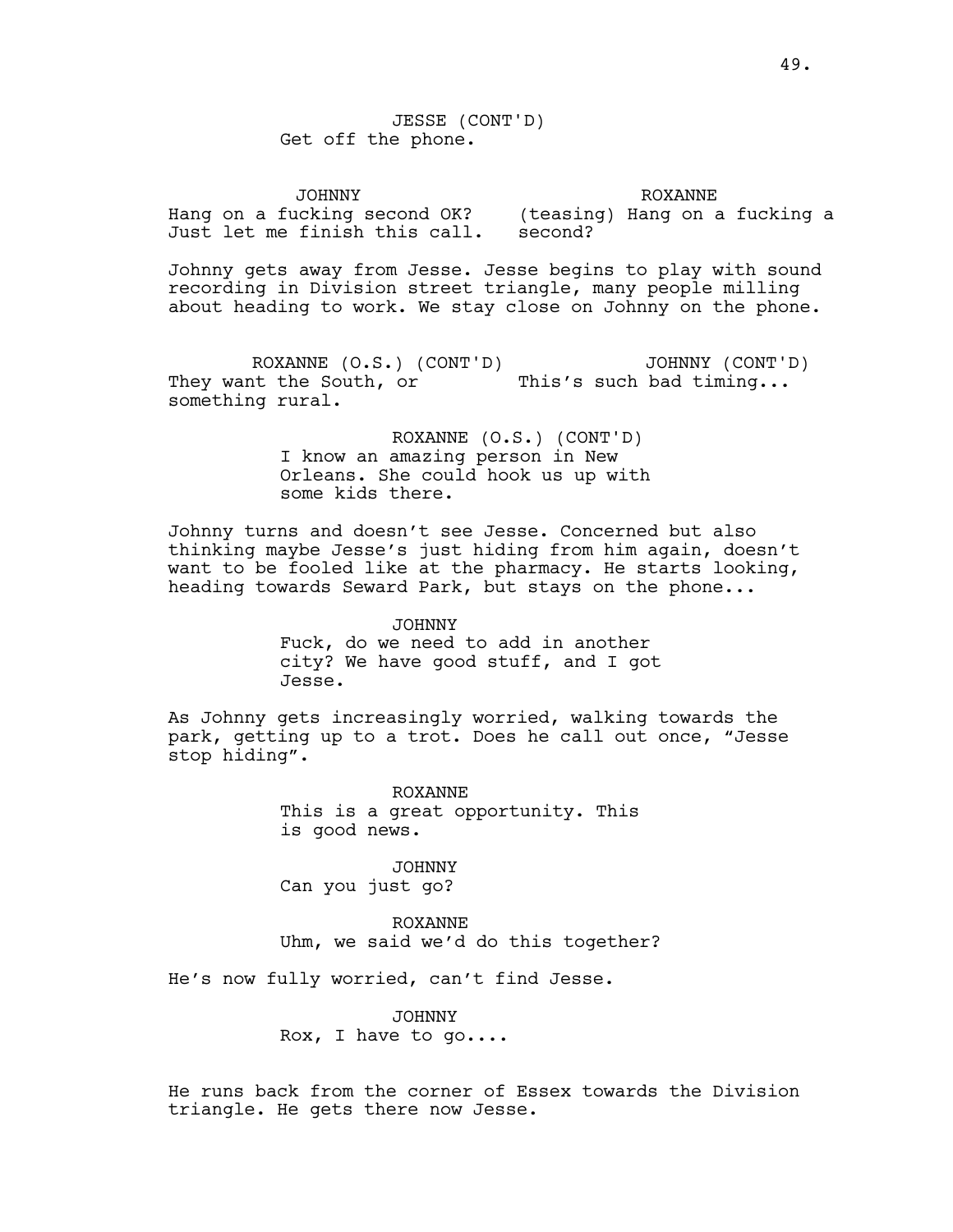He see's Jesse across the street.

JOHNNY RUNS ACROSS THE STREET.

JUST AFTER HE DOES A BUS PULLS INTO BUST STOP, JUST UP THE BLOCK FROM JOHNNY AND JESSE.

JOHNNY (CONT'D)

Jesse.

Jesse looks terrified. Angry. Wild.

JESSE Where'd you go?! JOHNNY (CONT'D) I was right there.

They dodge in and out of people as they argue.

JESSE IS HEADING TOWARDS THE STATIONARY BUS WHICH LANDED JUST UP THE BLOCK.

> JESSE (CONT'D) No you weren't.

JOHNNY I was right there on the phone and I said gimme me a second and I turned around and you ran off.

**JESSE** 

You lost me!

JOHNNY

JESSE (CONT'D)

I didn't.

You did.

THE BUS DOORS OPEN, PEOPLE ARE STARTING TO COME OUT.

JOHNNY (CONT'D) I'M SORRY IF I LOST YOU. I WAS TRYING TO FUCKING TAKE CARE OF THINGS.

JESSE HEADS UP THE BLOCK INTO THE CROWD OF PEOPLE GETTING OFF THE BUS. JESSE'S HEADING TOWARDS THE DOOR OF THE BUS.

THEY SHARE A LOOK LIKE, 'YOU WOULDN'T / I WOULD'. JOHNNY GRABS HIM FROM BEHIND MAYBE? MAYBE JOHNNY SAYS MORE AS HE'S HOLDING JESSE.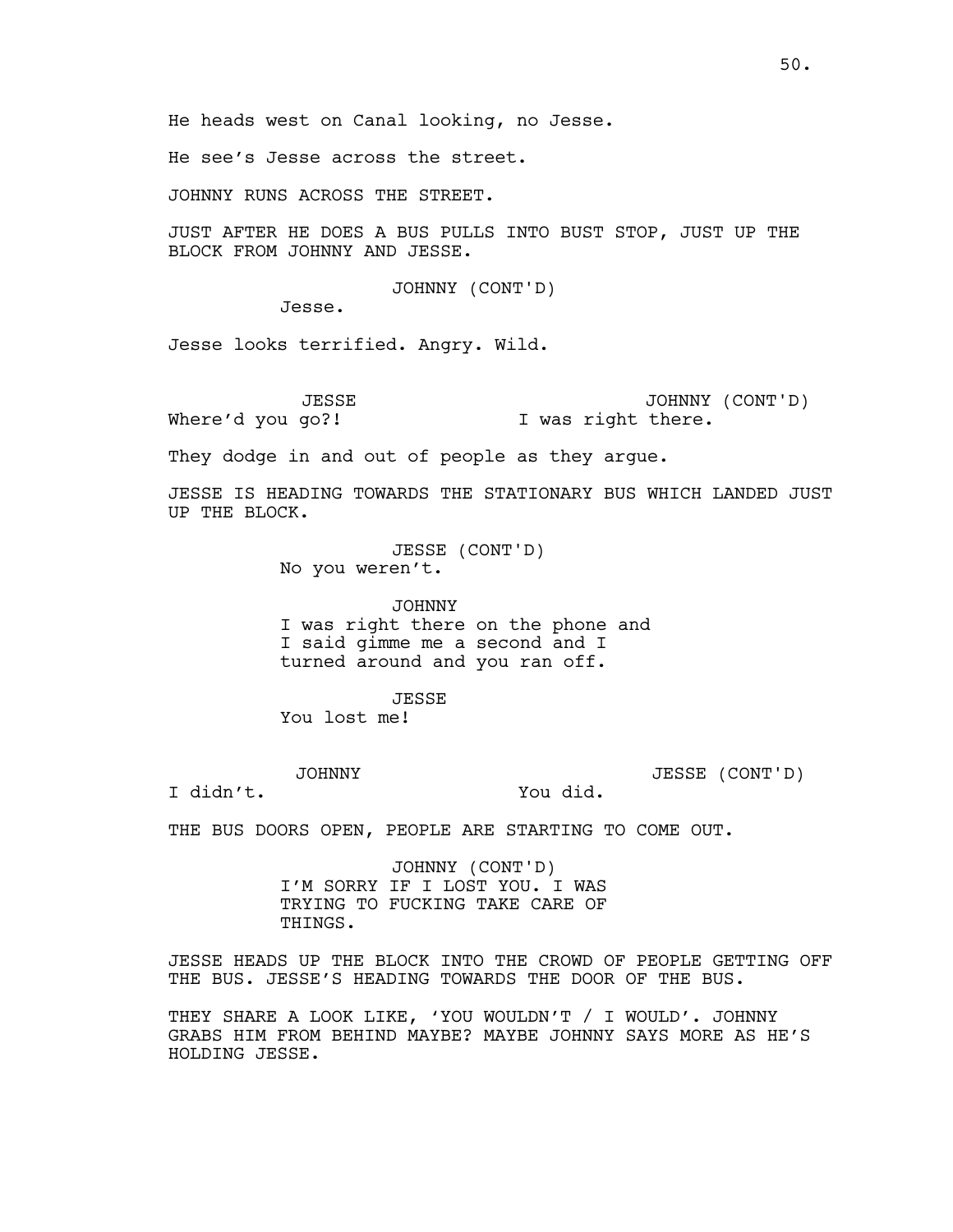JOHNNY (CONT'D) DO YOU KNOW HOW IMPOSSIBLE YOU ARE?!YOU ARE OUT OF CONTROL AND YOU HAVE NO IDEA HOW OUT OF CONTROL.

Jesse's squirms away, pushes through crowd away from Johnny, onto the bus.

> JOHNNY (CONT'D) Hey! Come back.

Jesse doesn't, Johnny follows him onto the bus. The doors close behind him. Jesse sits, Johnny sits next to him.

> JOHNNY (CONT'D) Why did you do that?

Jesse doesn't answer at first, then.

**JESSE** 

I don't know.

Johnny's a little out of his mind.

JESSE (CONT'D) I don't need you.

#### JOHNNY

I lost you. You understand I'm responsible for you? That could've been really really bad. Do you understand?

### **JESSE**

I don't need you.

JOHNNY You so need me. (Your mom so needs you).

Nothing from Jesse. Johnny feels bad.

JOHNNY (CONT'D) I'm sorry I lost you.

Nothing from Jesse.

JOHNNY (CONT'D) Could you say you're sorry?

JESSE My head wants to apologize but my body doesn't.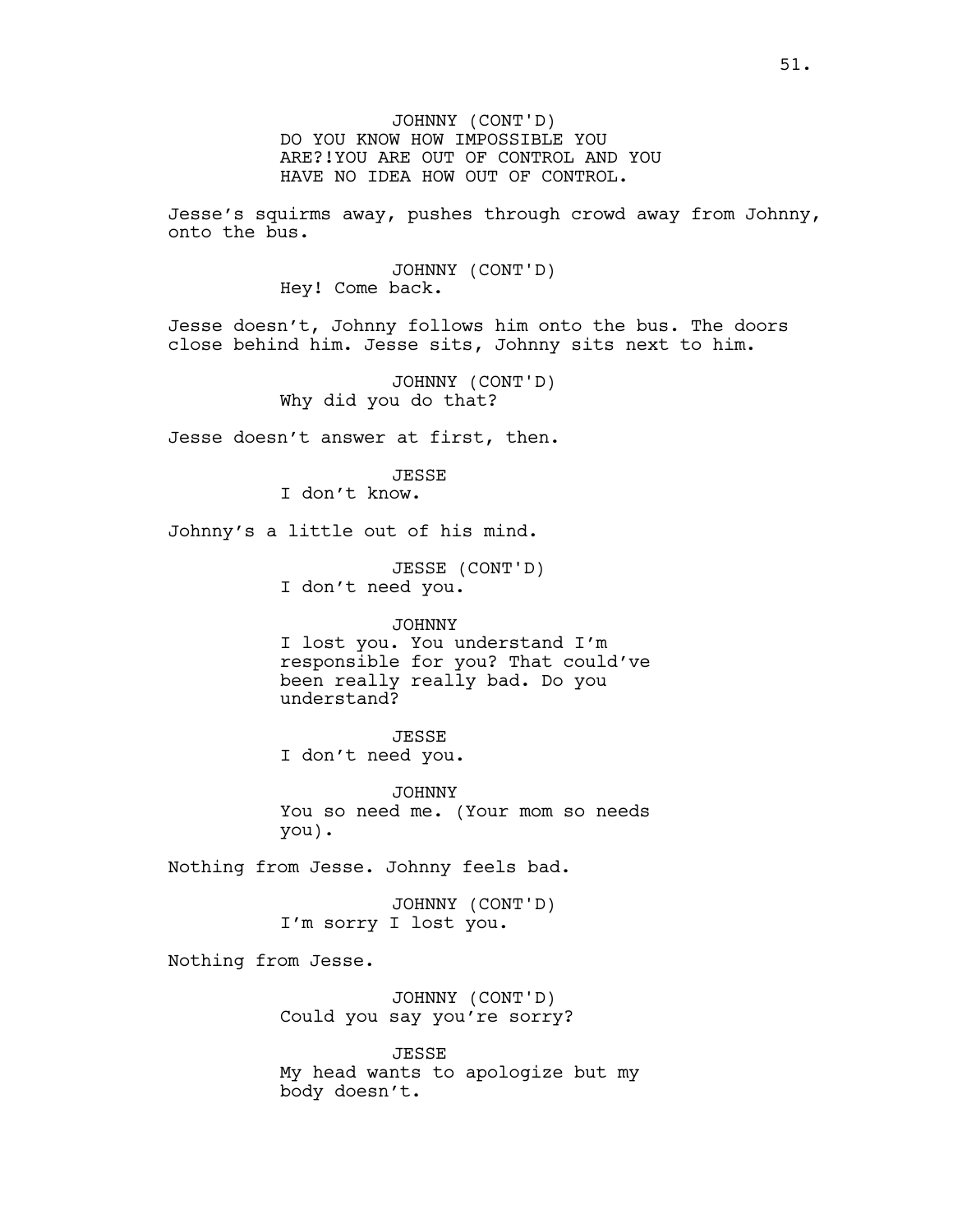Johnny's impressed, but wonders if he can really take care of this kid.

108 INT. JOHNNY'S APARTMENT - NIGHT 108

Johnny away from Jesse in a room, pacing, disturbed.

JOHNNY

I lost him. It was terrifying. I get he was mad at me, but to walk off into the city, get on a fucking bus? (That's insane?!)

VIV (V.O.) He's a kid, you're the adult and you said you'd take care of him.

108A INT. JOHNNY'S APARTMENT / EXT. PARKED CAR NEAR PAUL'S - NICHAT

Johnny's torn up, on phone with Viv.

JOHNNY

I know.

Viv hears his pain, understanding, but also exhausted.

VIV

Jesse's feeling things are really out of control, right? This situation *really is* out of control, and he's saying in his kid way, 'I'm feeling out of control - can you handle how out of control I am? Am I gonna be OK? Even if I hide? Even if I jump on this bus? Is everything gonna be OK? Can you handle it? Can you handle me??'

JOHNNY I yelled at him Viv.

VIV I've done that. It's horrible, right?

Johnny thinks he's seeing himself clearly now.

JOHNNY I'm in this fantasy I've got it under control.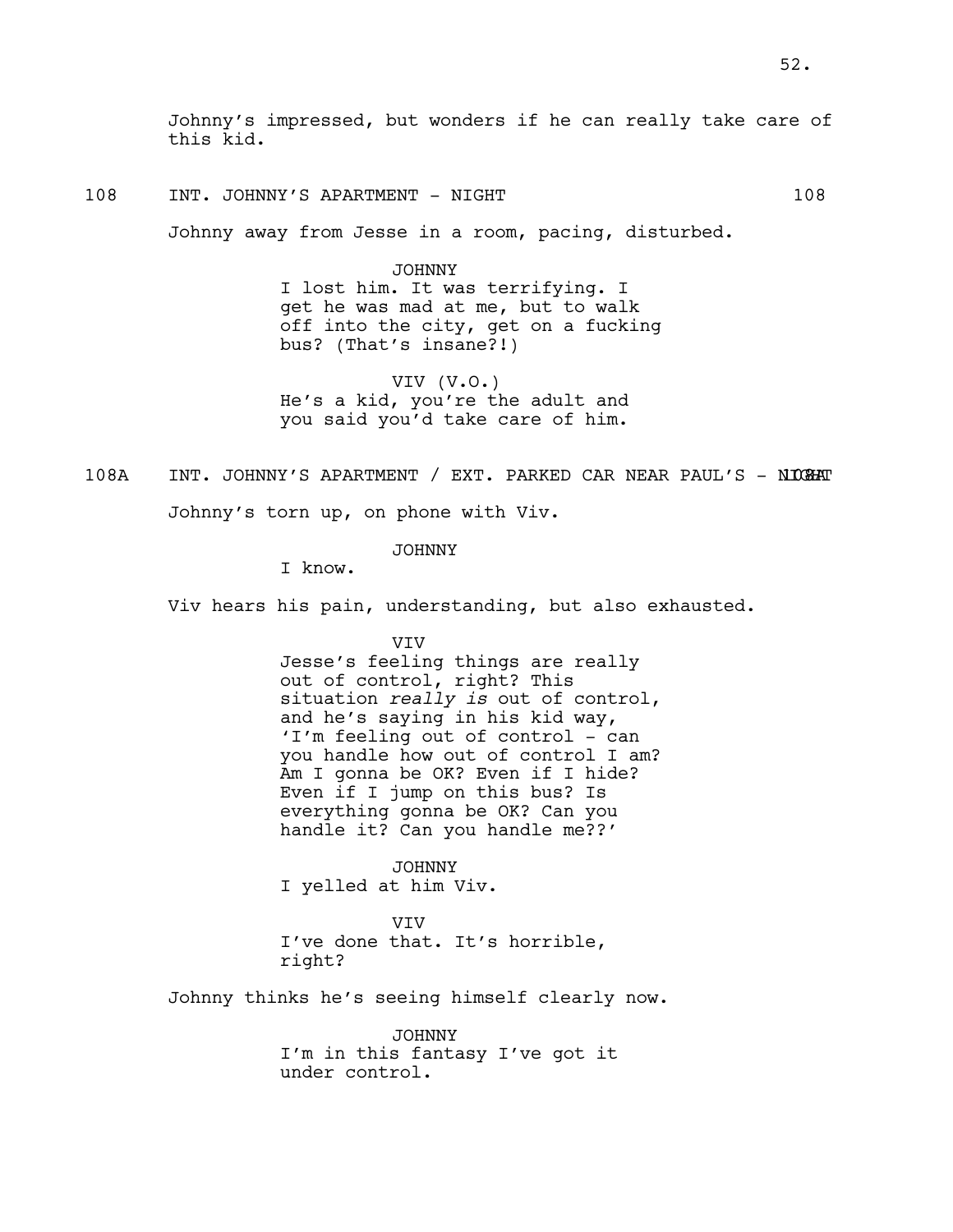VIV

Everyone fucks up, you just admit it to him and explain your needs and feelings and what happened. (It's called doing a 'repair', look it up).

JOHNNY What if I can't?

She'd crack?

VIV OK, so you thought you were the hero and now it's rough and so you're gonna bail?

JOHNNY I came to see *you*.

She can't even really talk to him if he's gonna pull that?

**VTV** And you got Jesse who's so much sweeter.

INT. JOHNNY'S APARTMENT - NIGHT

Johnny documents recent events into his recorder.

JOHNNY I ran up and down the street calling out his name. I saw him from across the street as a bus crossed in front of me. I ran towards him, screaming out his name - "JESSE." He was mad at me. He was scared. He turned and walked away and got onto a bus. I don't like feeling this, but I feel like he's spoiled. Or I am.

109 INT. JOHNNY'S BEDROOM - EARLY MORNING 109

Johnny is packing Jesse's bag. Jesse won't help, won't look at him. Johnny has resigned himself, is going through with this. Johnny takes Jesse's bag and his bag to the door.

CUT TO: Johnny's returned, Jesse still lying on the bed, not moving. Johnny lays next to him on the bed.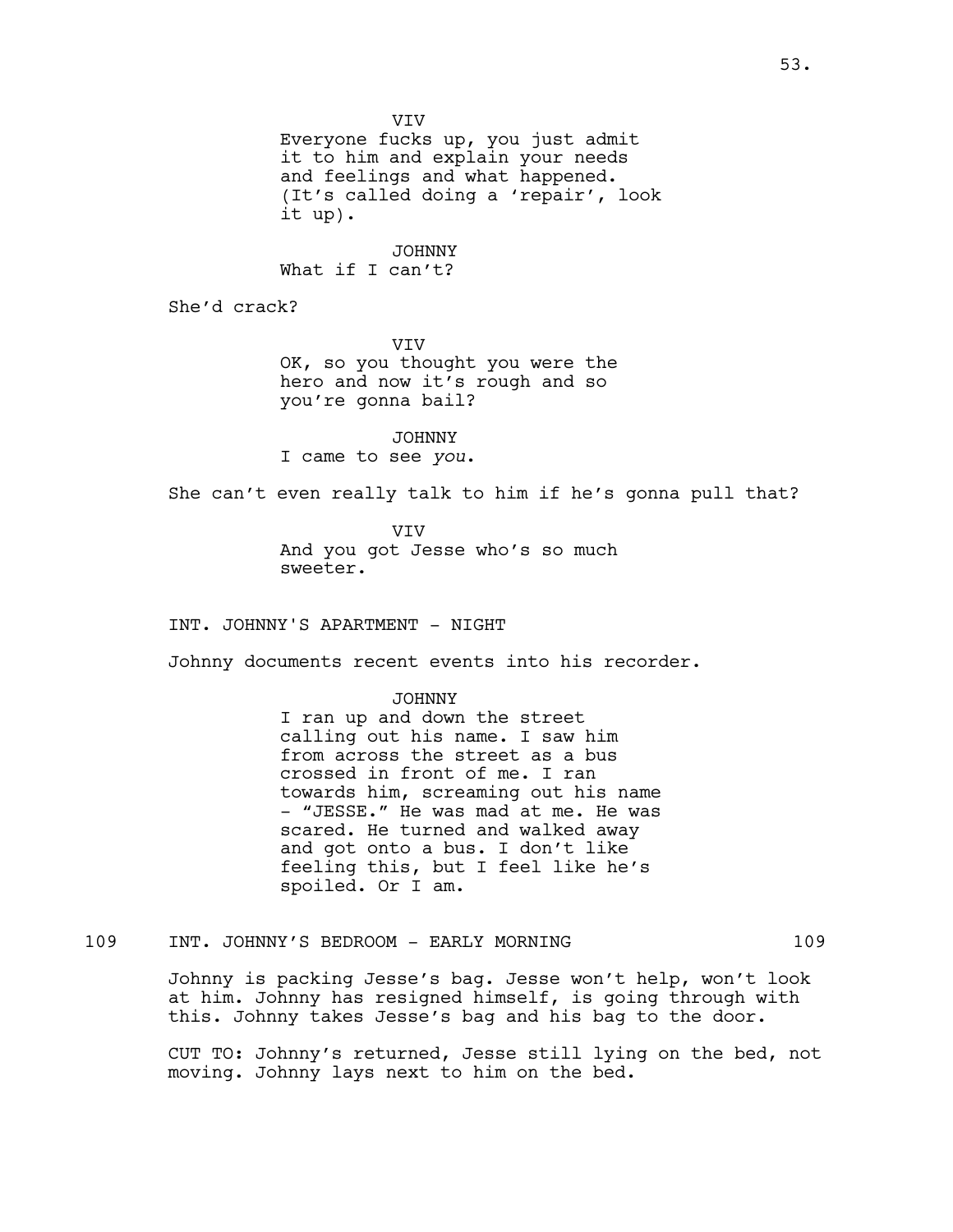I can't believe you're doing this.

#### JOHHNY

I'm sorry. You didn't do anything wrong. It's not your fault. I'm not able to take care of you, in the right way. As soon as I'm done with work I'll come to LA. We can do whatever you want. I'd love to do that.

Jesse just stares him down.

110 EXT. NYC STREETS 110

Johnny and Jesse in back seat of a cab.

Long moment, Jesse maybe sneaking peaks at Johnny.

Silent, Jesse more and more angry at Johnny. Johnny determined.

> JESSE My stomach hurts.

#### JOHNNY

Yeah?

He doesn't answer for a bit...

JESSE Yes. I have to go poop I think.

JOHNNY

Really?

JESSE Like now.

JOHNNY You can't wait?

**JESSE** 

No.

110A EXT. RESTAURANT ON BROADWAY ON THE WAY TO JFK - DAY 110A The cab pulls over next to a restaurant. Johnny asks the cab driver to wait and takes Jesse inside.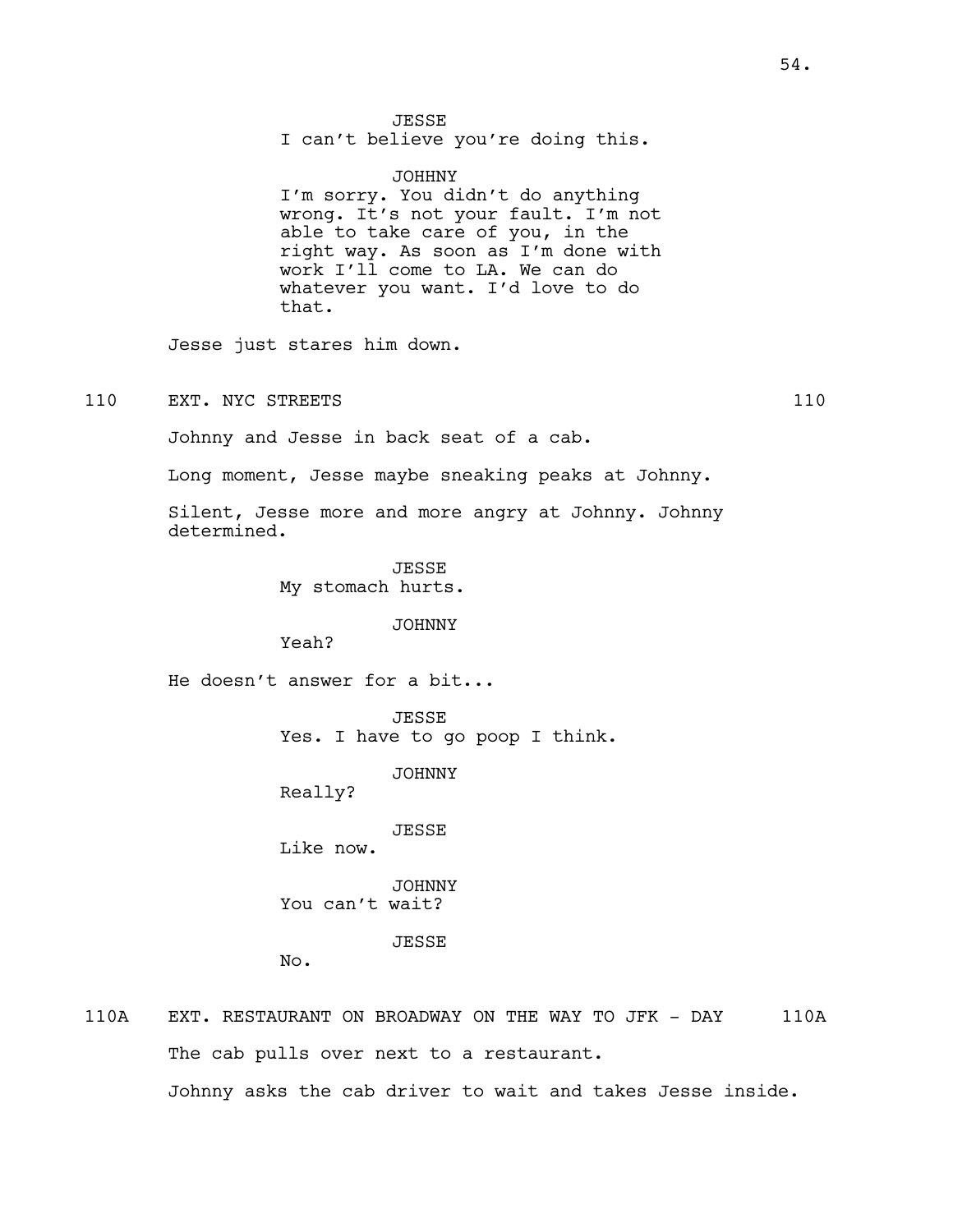# 110B INT. RESTAURANT ON THE WAY TO JFK - DAY 110B

Johnny and Jesse enter the empty restaurant. Johnny asks someone working there where the bathroom is. They get pointed to the back.

Jesse enters a stall. Johnny waits outside the door. After a beat.

JOHNNY

You okay?

JESSE

No.

JOHNNY Okay, well hurry up because we gotta go to the airport.

JESSE

No.

JOHNNY

What?

On Jesse in bathroom.

JOHNNY (CONT'D) Are you going poop?

JESSE

No.

JOHNNY Do you even have to go to the bathroom? (No response.) Huh?

On Johnny in restaurant.

JOHNNY (CONT'D) Ohh, you got me, you got me. You got me, you… All right, fun time's over, let's go, time to come out.

**JESSE** 

No.

JOHNNY Jesse, come out right now.

JESSE

No.

Cut to inside bathroom.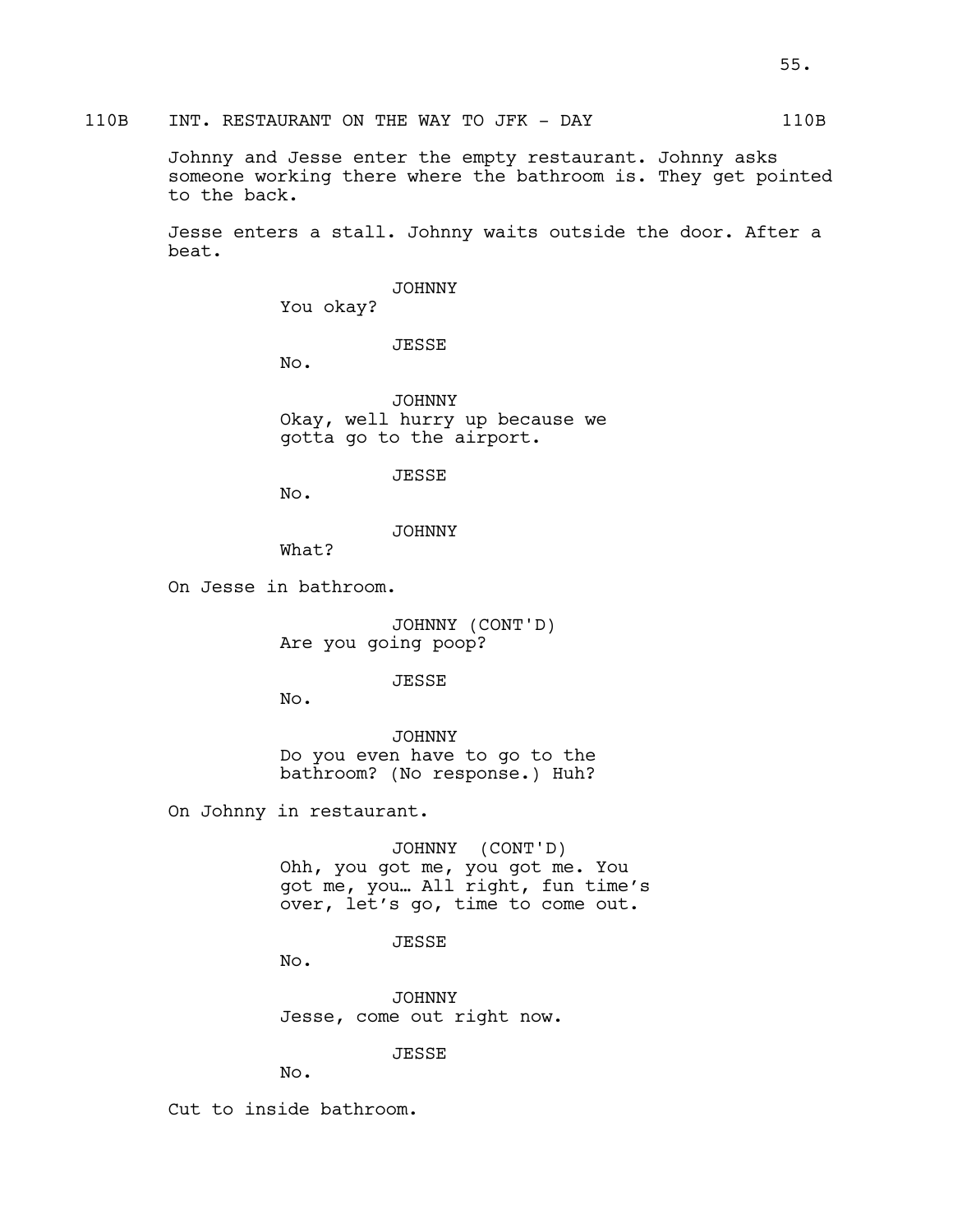JESSE (CONT'D) I want to stay with you. I'm sorry I hid on the street. I heard you talking on the phone, you can't just take care of me. I'm sorry Johnny. I'm sorry I hid, I'm sorry I ran onto the bus. I AM sorry. I don't want to go home. My mom's just gonna be sad about my dad and my dad's not even there.

### 110C EXT. RESTAURANT ON WAY TO JFK 110C

Johnny runs back outside to the cab, pays the driver and brings their bags into the restaurant.

#### 112 INT. RESTAURANT/I/E MEDICAL CENTER - INTERCUT 112

CUT TO: Jesse sitting at a table happily eating something. Johnny's away from him, in a dance floor area on phone with Viv.

### JOHNNY

I think he should come with me.

DOES? Johnny walks the phone to Jesse, he turns away to talk with his mom. On Johnny's face watching the call happen.

114 EXT DRONE OR DRIVING SHOT - DAY 114 We fly up Mississippi, or over the city, we arrive in NOLA. V.O. Interviews with kids from New Orleans.

INT. NEW ORELANS KID'S HOME - DAY

We see Johnny interviewing.

115 EXT/INT. SUNNI'S HOUSE - DAY 115

Jump cuts: Johnny, Jesse, Rox and Fern arrive.

They are greeted by Johnny and Rox's friend, SUNNI. They're all staying at Sunni's they find where they'll crash. Jesse explores, unpacks, does some of his Orphan routine.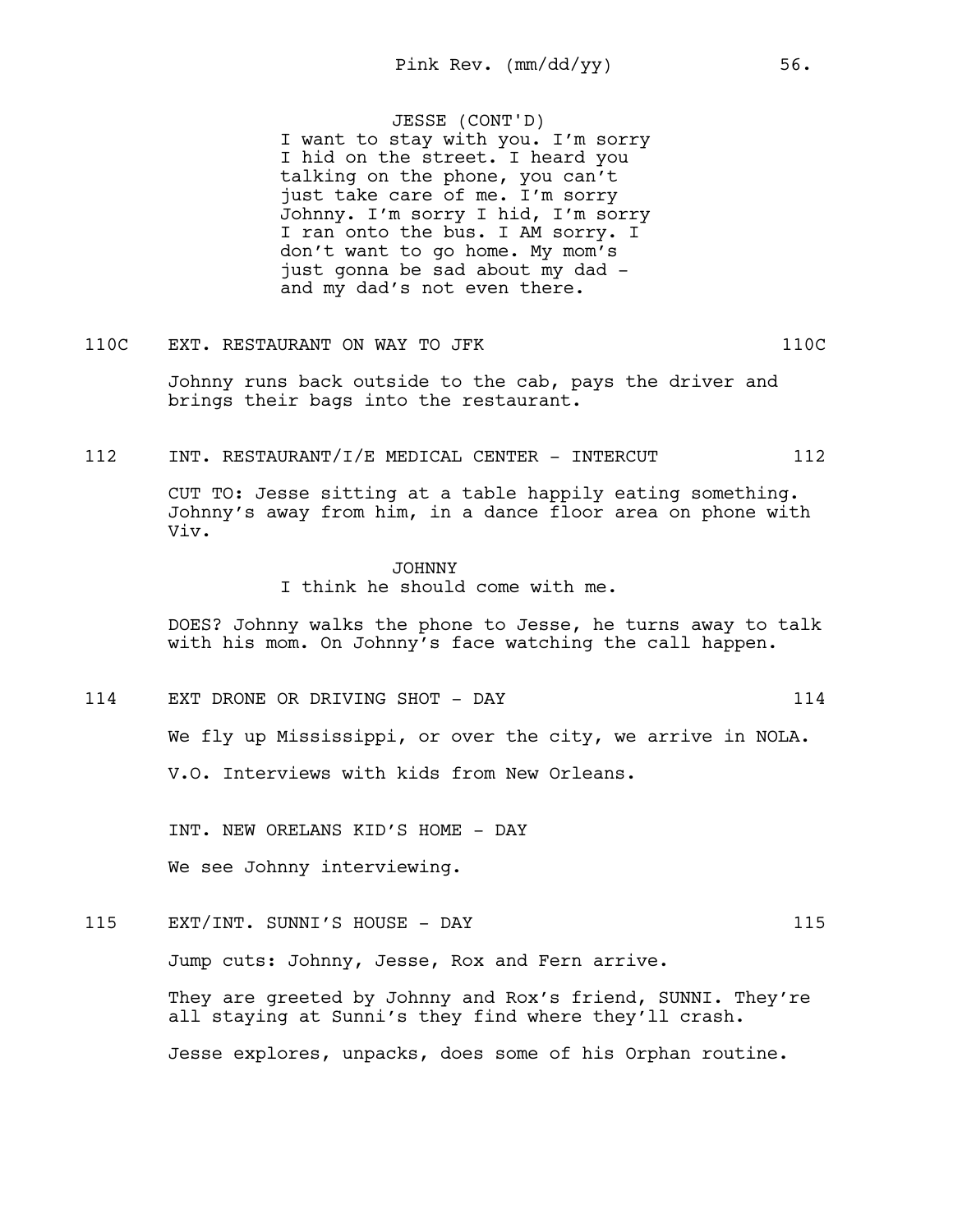126 INT. SUNNI'S HOUSE - JOHNNY AND JESSE'S ROOM/KITCHEN - DAY126

JOHNNY WORKS WITH ROX AND FERN, SUNNI TELLS THEM ABOUT NOLA. JESSE LYING BORED ON THE FLOOR IN HIS ROOM, BIG HEADPHONES ON, LISTENING TO NUTCRACKER/MOZART.

121 INT. SUNNI'S HOUSE - JOHNNY AND JESSE'S ROOM - LATER THAT 121 NIGHT

> Johnny and Jesse are on their beds. Johnny's reading from his laptop.

> > JOHNNY How this happens will depend on your personality, as some people prefer to talk... Calmly invite your child to hear you out. You can try, (Johnny acts this out to Jesse) "Hey, I made a mistake and would like to talk to you about that. May I come in?"

> > > JESSE

Sure.

Johnny goes between reading and performing to Jesse. Comes over to Jesse's bed, they're side by side now.

JOHNNY

Try something like... "Did you feel scared when I shouted?" "Did you feel like I let you down when I was going to take you home?"

**JESSE** 

I did.

#### JOHNNY

Yeah. Then I say, "I feel badly about how I behaved. Are you feeling mad at me? It's okay if you are. I'd like to hear whatever you're feeling and thinking."

JESSE I thought were being a pain in the ass.

JOHNNY Right. (Then back to reading) "I am feeling very - use a feeling word..."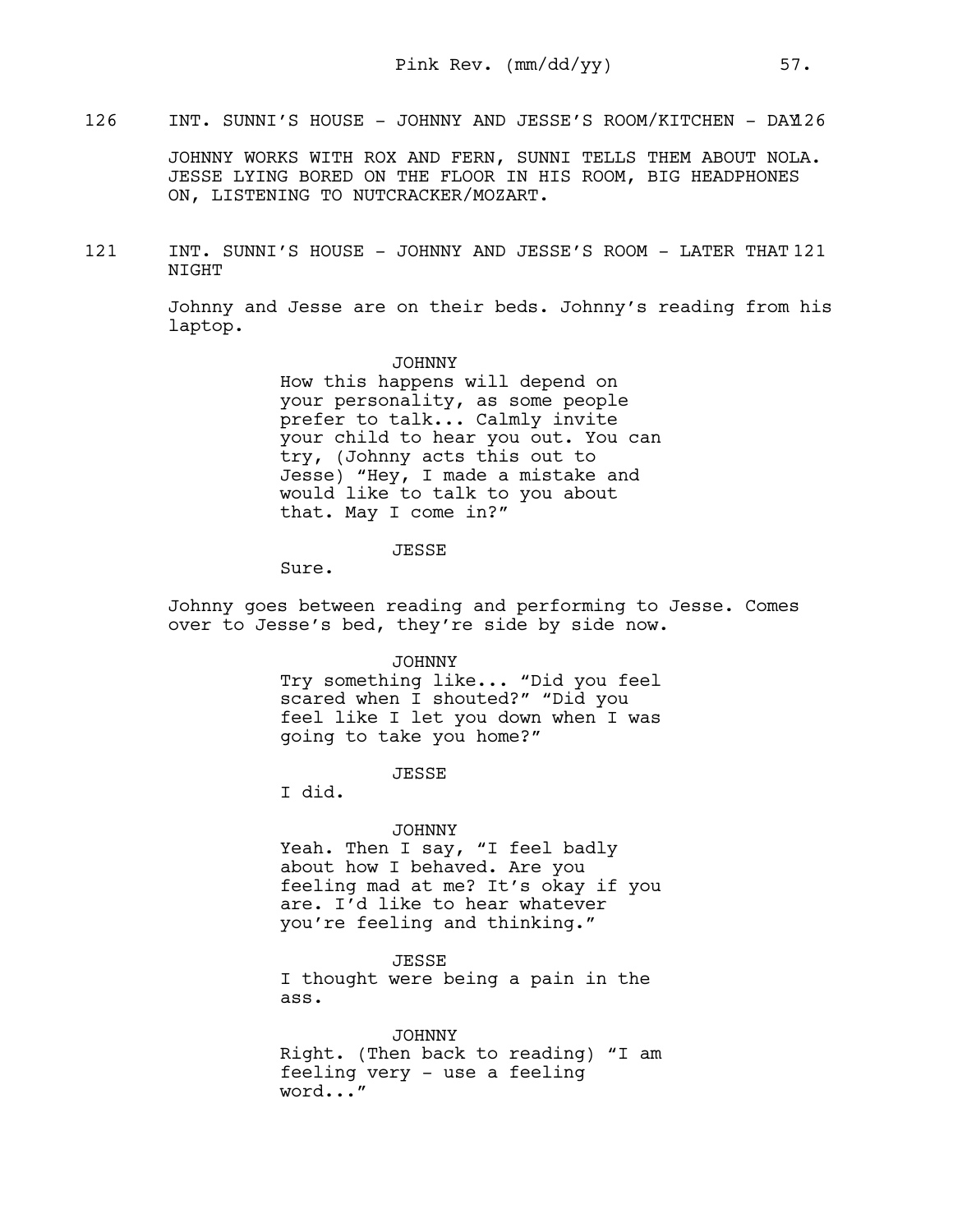Johnny thinks about what he's feeling. Jesse's getting more and more into this, leaning into Johnny.

> JOHNNY (CONT'D) Shitty, Stupid, out of touch. Sad. "Share with your child what you were feeling and what you needed." I was overwhelmed. When I lost you I thought something horrible was gonna happen to you, and I couldn't handle that?

JESSE What did you need?

JOHNNY I needed to be in control.

Back to reading.

JOHNNY (CONT'D) "Don't defend yourself with phrases like 'but you were acting crazy'" right, my mom was really good at doing that.

JESSE My mom doesn't do that.

JOHNNY "Then, from the bottom of your heart, look your child in the eye, and say you are sorry."

Johnny is surprised - that hits in the heart.

JOHNNY (CONT'D) I'm really sorry, Jesse - I didn't know what to do.

JESSE

It's OK.

JOHNNY Your mom does all this?

**JESSE** Yeah. But she doesn't read it from a computer.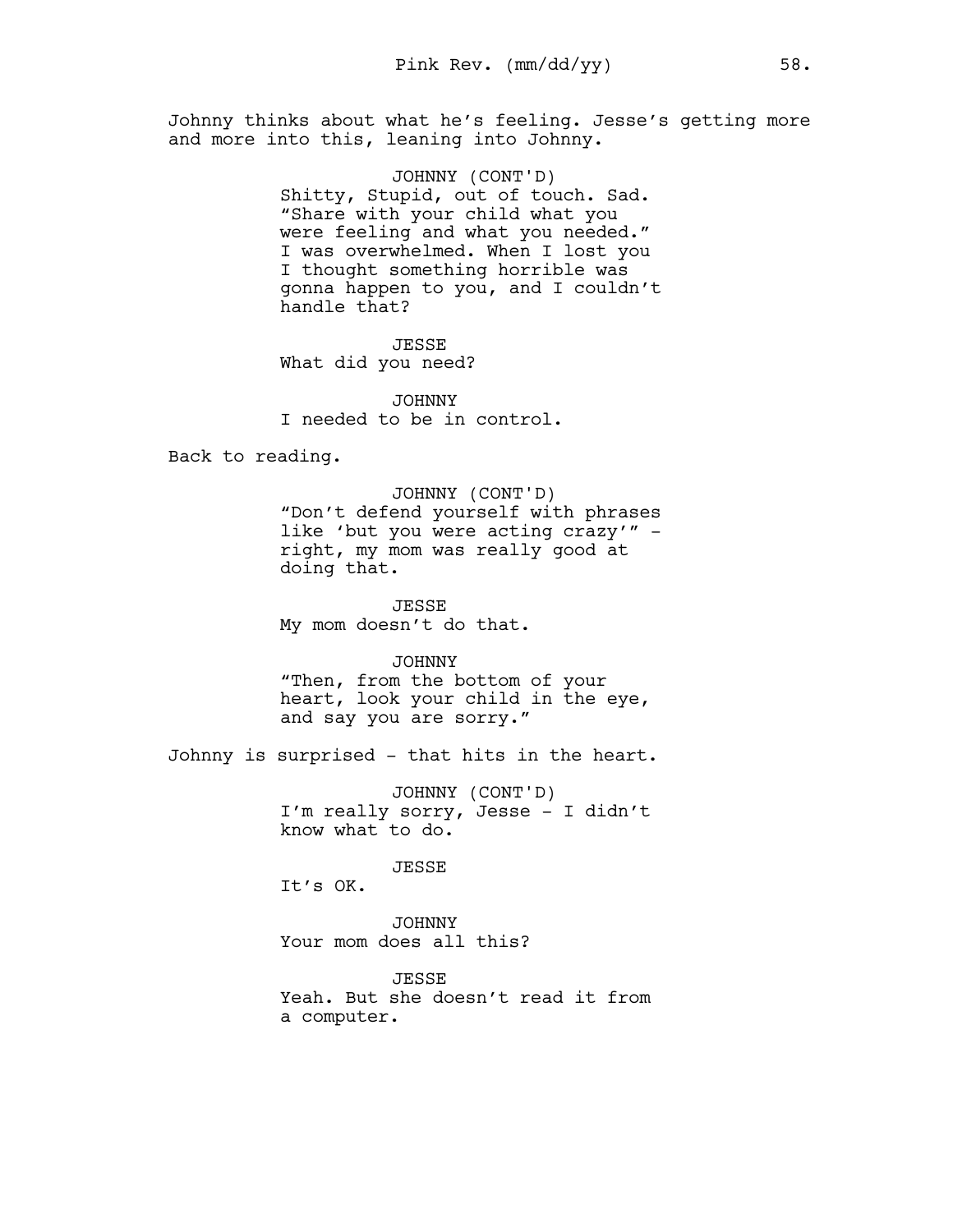NT. SUNNI'S HOUSE - JOHNNY AND JESSE'S ROOM - A LITTLE LATER

CUT TO: The room is now dark, then Jesse turns on the light, waking Johnny up. "Turn off the light, Jesse."

Jesse can't sleep - IMPROV: continues to talk about something in granular detail. Johnny tries to get him back into bed, but Jesse keeps talking.

> JESSE Can I be the orphan now?

> > JOHNNY

Sure.

He takes a moment to change... He's a little different somehow.

> JESSE Is it OK if I sleep with you?

> > JOHNNY

Sure.

He snuggles with Johnny.

JESSE Is there anything about my past you'd like to ask me?

JOHNNY What was your mom like?

He thinks for a beat then begins...

**JESSE** She was very nice.

JOHNNY Really - you remember her?

153 INT. VIV'S HOUSE - BATHROOM 153

CUT TO BATHROOM: VIV READING IN BATH.

JESSE (V.O.) She liked baths. She'd act like she never got to take one even though she took them all the time.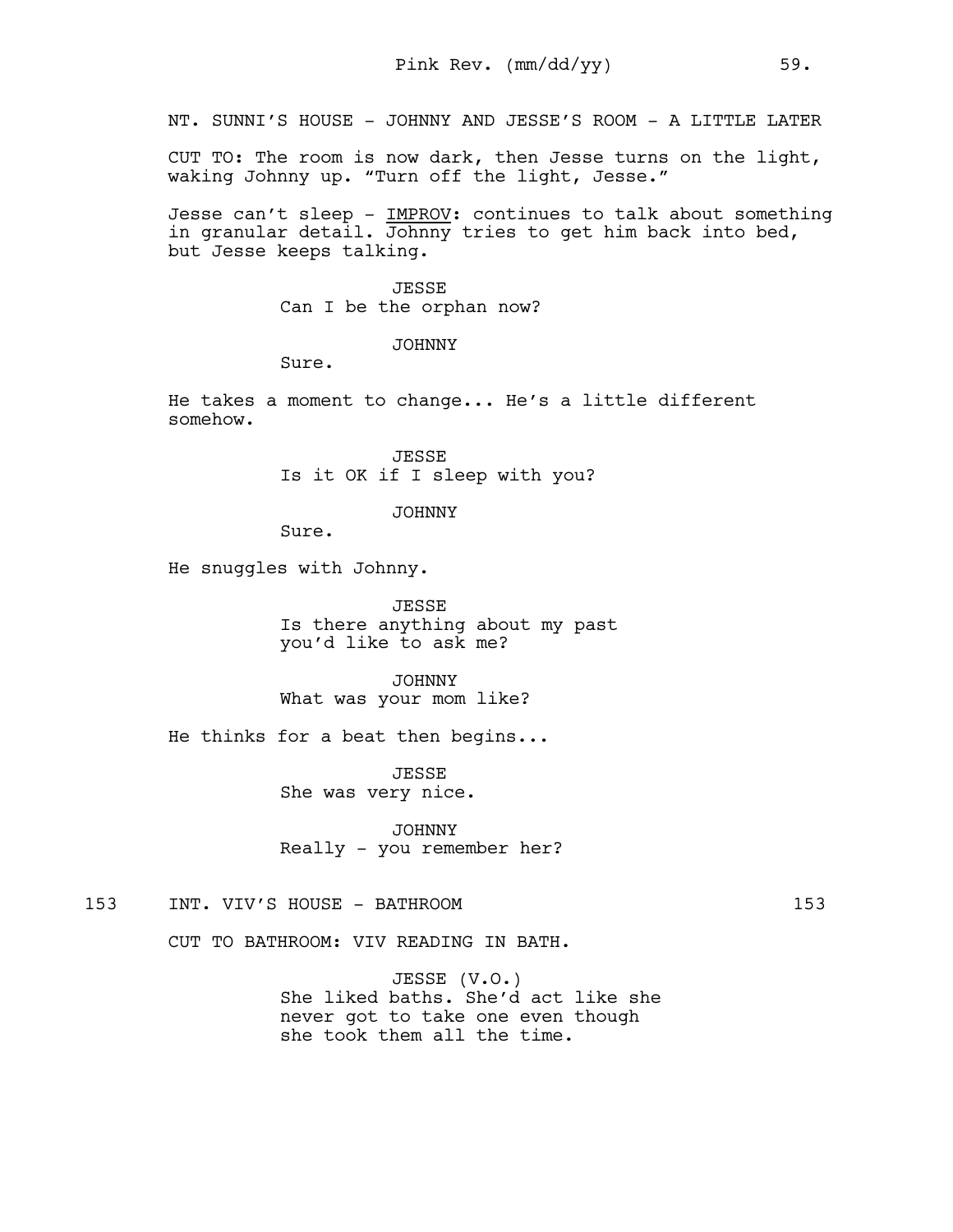### 151 INT. VIV'S HOUSE - KITCHEN 151

CUT TO KITCHEN: VIV CLEANING AS SHE LISTENS TO A PODCAST.

JESSE (V.O.) When she got home after work she'd always say 'OK time to clean up' and she'd clean the kitchen, and the rest of the house all bangy loud. And I'd say, 'why are you so loud are you mad??' And she'd say, 'I'm not loud.'

159 INT. VIV'S OFFICE 2008 159

CUT TO: Viv writes at her office.

JESSE (V.O.) She wrote books. Fiction and Non-Fiction.

INT. VIV'S OFFICE - DAY

CUT TO: Jesse sits on the couch, Viv sings.

JESSE (V.O.) She's always singing old songs from when she was a kid.

### 155 INT. VIV'S HOUSE - JESSE'S ROOM - NIGHT 155

CUT TO: Viv helps Jesse get ready for bed.

JESSE (V.O.) She thought about weird things.

Viv kind of feeling the air?

#### VIV

All the things that have ever been said in this house? All the families that lived here before us. Can you feel them? All the loves and hatreds and confusions, people's big dreams and hopes and all that? All the things that happened on this piece of land good things, bad things - some people can feel that. Can you feel it?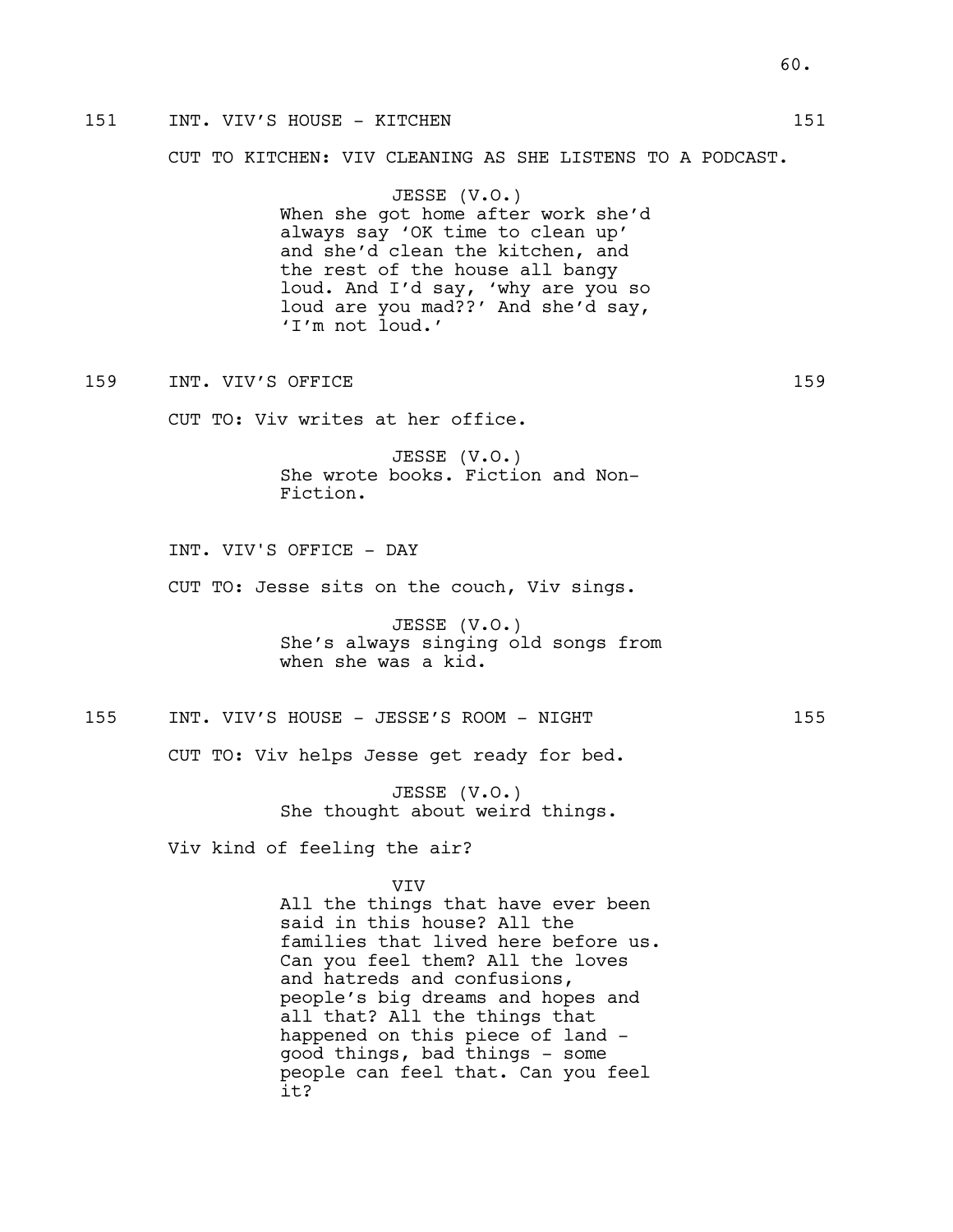160A INT. VIV'S SMALLER CLASSROOM 160A

CUT TO: Viv teaches a seminar style class with a few students.

> JESSE (V.O.) She taught her classes.

52A INT. PAUL'S HOUSE - NIGHT 52A

CUT TO: Viv eats a steak.

JESSE (V.O.) When she was stressed out, she would just cook herself a big steak. And just eat it.

161 INT. VIV'S HOUSE 2008 161

CUT TO HOUSE: VIV LAUGHS WITH FRIENDS.

JESSE (V.O.) She loved hanging out with her friends.

204 INT. VIV'S HOUSE 204

CUT TO: Jesse and Viv having Saturday morning Mozart listening party.

> JESSE (V.O.) She says, she'll never know everything about me, and I'll never know everything about her, that's just the way it is.

- 128 EXT. 7TH WARD KID INTERVIEW HOME / RENTAL VAN DAY 128 IMPROV: Johnny gets Jesse and Fern set up with art supplies, headphones in rental minivan.
- 129 INT/EXT. 7TH WARD KID INTERVIEW HOME LATER 129 INSIDE: Johnny and Roxanne interview a kid. IMPROV: DESCRIPTIONS OF THEIR HOMES. BEING INTERVIEWED BY JOHNNY AND ROXANNE.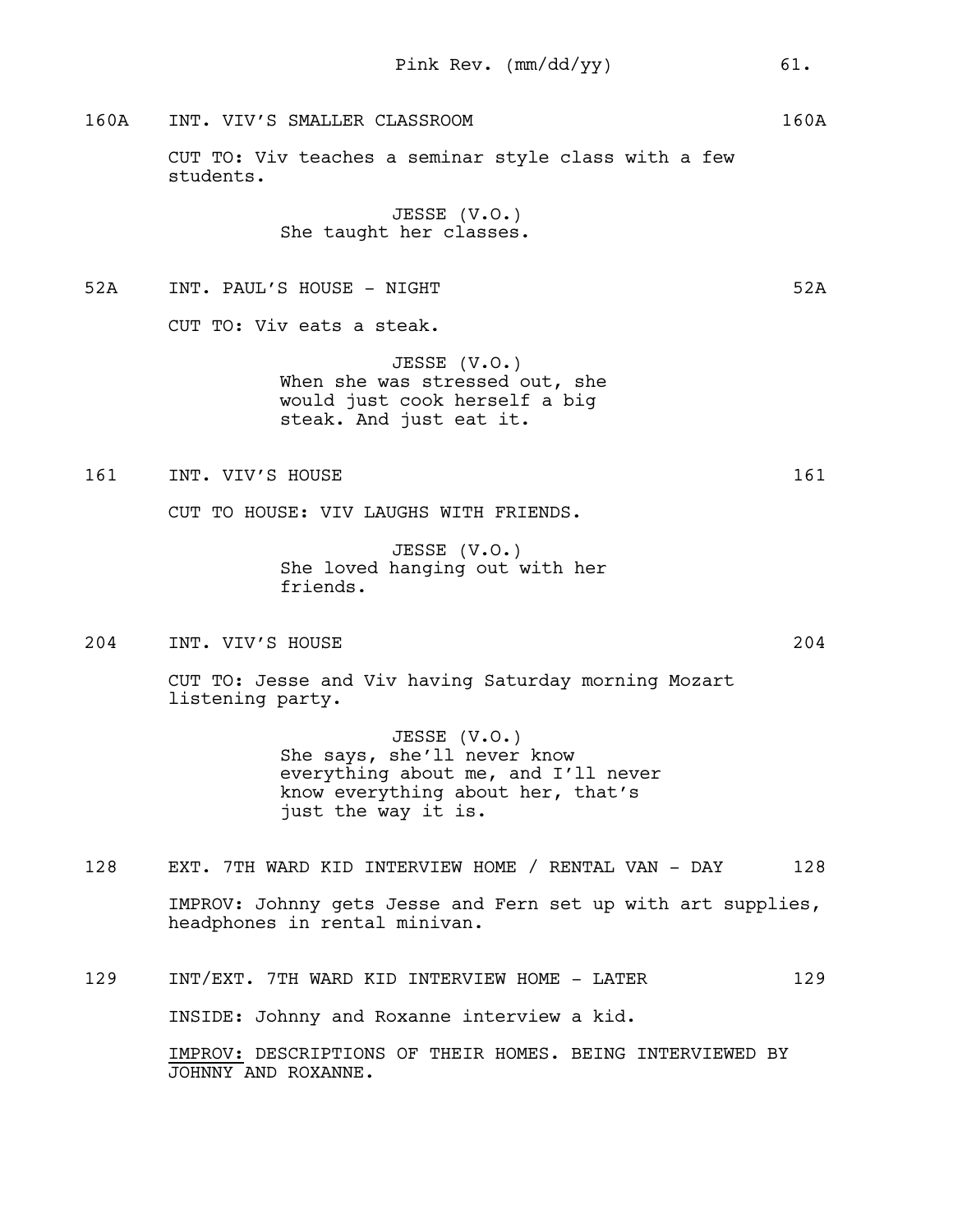Q: DO YOU FEEL LIKE ADULTS UNDERSTAND WHAT KIDS ARE GOING THROUGH?

Q: YOU SAID THIS WAS ONE OF THE HARDEST HIT AREAS OF KATRINA, WHAT ARE THE STORIES YOU'VE HEARD?

INTERCUT WITH OUTSIDE: Jesse is already a bit bored, explores outside the car, headphones on. Fern is busy, watching Jesse while on phone arranging other interviews.

MAYBE Jesse comes to the house, looks through open door, or window? Watches Johnny interview from a distance - that's also boring.

130 INT. 2ND KID INTERVIEW HOME - SAME DAY 130 New home, ROXEANNE AND SUNNI interviews a new kid.

131 INT. SCHOOL / COMMUNITY CENTER NEAR CITY PARK - LATER SAME 131 DAY

Roxanne interviews a kid.

Q: WHAT DO YOU THINK HAPPENS TO YOU AFTER YOU DIE?

INT. SCHOOL / COMMUNITY CENTER NEAR CITY PARK

Johnny, feeling rushed, checks on Jesse and Fern between interviews.

132 INT. SCHOOL / COMMUNITY CENTER NEAR CITY PARK - LATER 132

In a room Johnny does an interview.

Q: DO YOU THINK THAT THE WORLD IS FAIR?

INT. KID INTERVIEW HOME - DAY

Sunni and Johnny interview a kid.

Q: WHAT CAUSES FLOODING? WITHIN YOURSELF? IN YOUR MIND? IN YOUR HEART? IN YOUR SPIRIT? WHAT CAUSES FLOODING, WITHIN YOU?

130 INT. NEW KID INTERVIEW HOME - SAME DAY 130 Sunni and Roxanne interview a new kid at the dining table.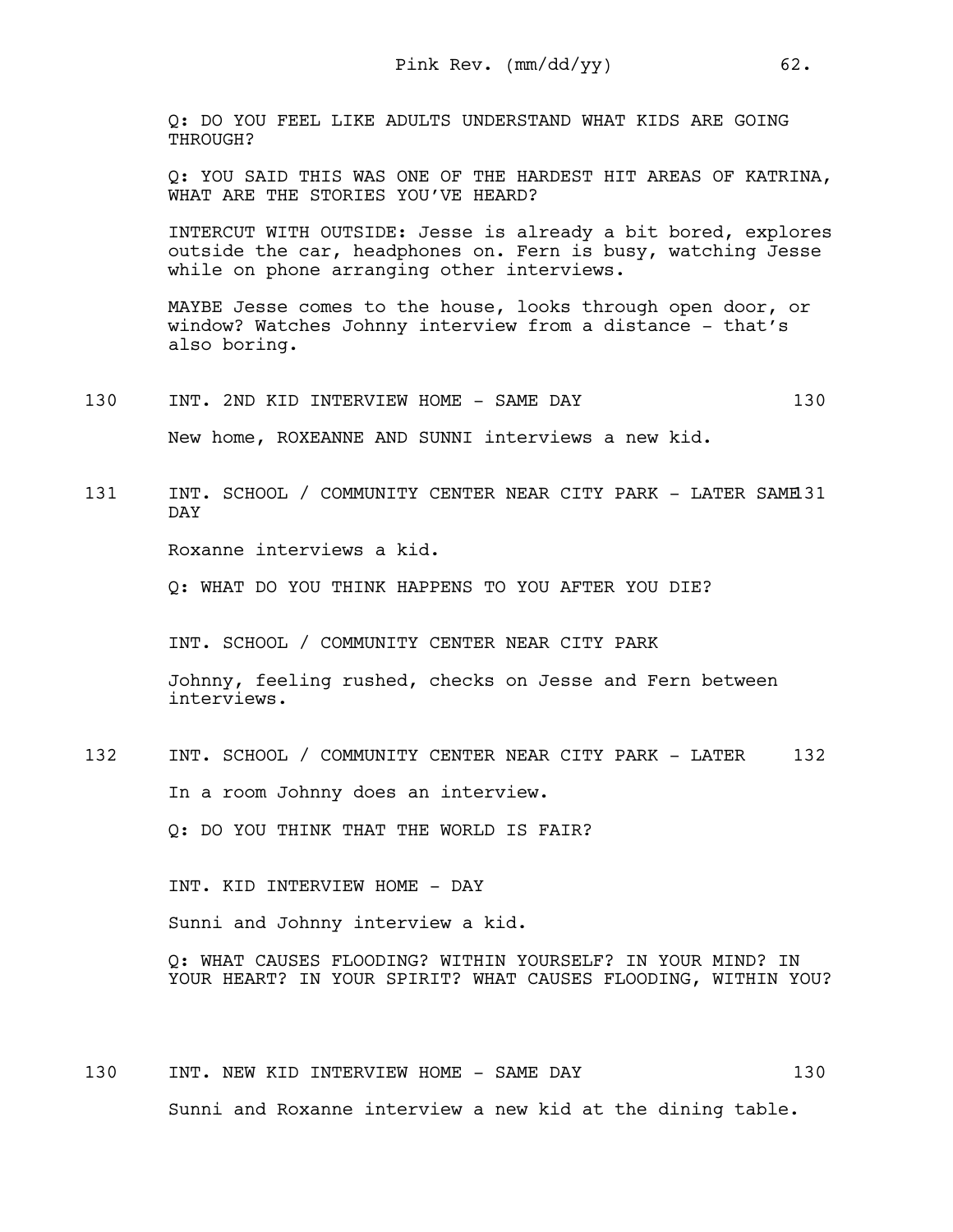Q: SAY IF YOUR PARENTS WERE YOUR CHILDREN, WHAT'S SOMETHING YOU WOULD WANT THEM TO LEARN?

INT. HOMMER PLESSY CLASSROOM

Johnny sits with a kid in classroom.

Q: IF YOU COULD CHANGE ONE THING ABOUT YOURSELF, WHAT WOULD IT BE?

136 INT. HALLWAY OR ADJOINING ROOM AT HOMER PLESSY 136

Johnny exits the room, exhausted from interviews, finds Jesse - eating snacks and reading a book with Fern

JOHNNY

Thank you.

It went great, but Johnny's more in touch with the costs.

FERN Go good? Good stuff?

JOHNNY Yeah, really good. You guys OK?

Johnny notices that Jesse looks upset, spent, he's cried?

FERN

We're doing better, he ran out of snacks, and the iPad battery died. Some tears were shed, we went to the bookstore and got some snacks.

JESSE

I'm sorry.

JOHNNY Fuck, I'm sorry. I should've planned better.

JESSE

Don't cuss.

Johnny sits down next to Jesse, hugs him. Fern lets them be.

JOHNNY

You OK?

JESSE Can you finish this?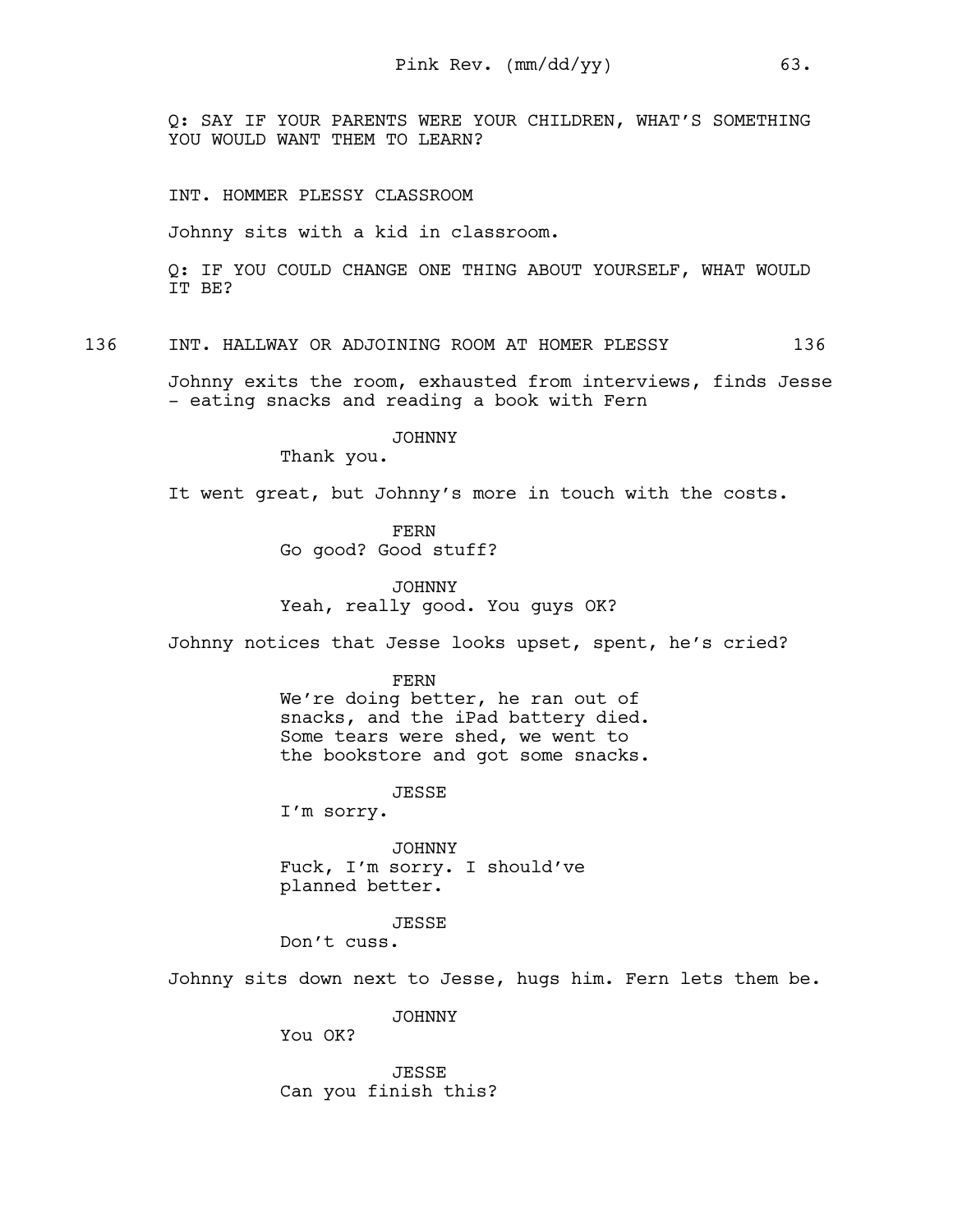Johnny sits down next to him, gets the book, begins reading "Star Child". Jesse slowly, unconsciously leans into him.

> JOHNNY To visit planet earth you will have to be born as a human child.

147 INT. SUNNI'S HOUSE - JOHNNY AND JESSE'S BEDROOM - NIGHT 147

Johnny's reading to Jesse, side-by-side in bed.

JOHNNY At first you will have to learn to use your new body to move your arms and legs, and to pull yourself upright.

CREDIT SUPERS "STAR CHILD BY CLAIRE A. NIVOLA"

We see scenes from Jesse and Johnny's time together, moments we haven't seen in the film so far, moments the audience missed.

### JOHNNY (V.O.)

 You will learn to run, to use your hands, to make sounds and form words. Slowly you will learn to take care of yourself. Here it is still and peaceful but there the colors, sensations and sounds will wash over you constantly. You will see so many living thingsplants and animals beyond imagining! Here it is always the same, but there, everything is in motion. Everything is always changing. You will be plunged into earth's river of time. There will be so much for you to learn and so much for you to feel - pleasure and fear; joy and disappointment; sadness and wonder. In your confusion and delight you will forget where you came from. You will grow up, travel, work, perhaps have children of your own.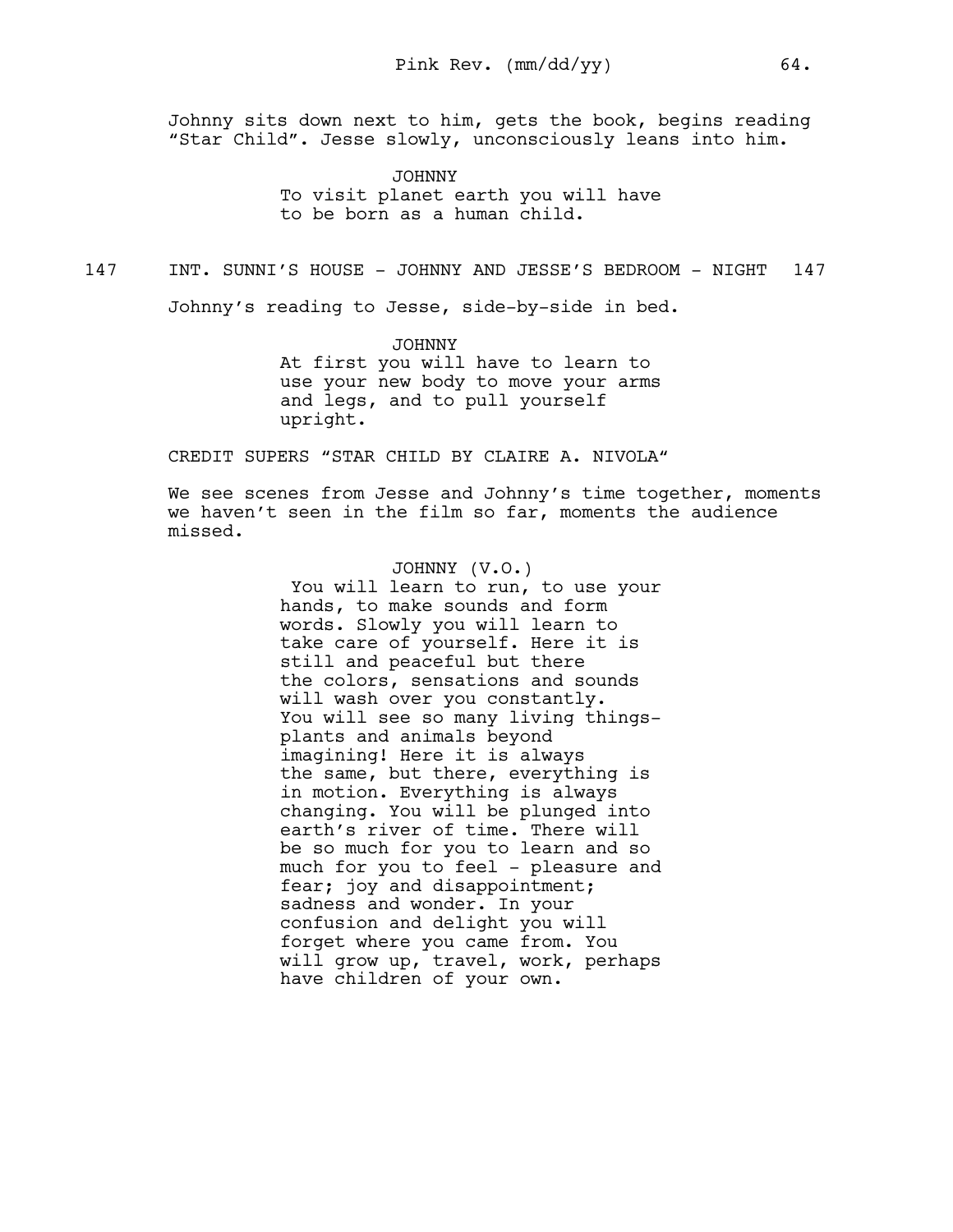INT. SUNNI'S HOUSE - JOHNNY AND JESSE'S BEDROOM - NIGHT

JOHNNY Over the years you will try to make sense of that happy sad full empty always shifting life you are in. And when the time comes to return to your star, it may be hard to say goodbye to that strangely beautiful world.

End of book. Johnny's moved; Jesse notices.

**JESSE** You crying?

Yes.

JOHNNY It's true, we forget, we forget everything.

**JESSE** No we don't - you do.

JOHNNY You'll barely remember all this. You'll have like a few blurry memories of this whole trip.

JESSE That's stupid.

Fake Italian.

JOHNNY Ti amo, scimmia.

Jesse turns away. CU on his face - worried.

145 INT. FRIENDS' HOUSE - BATHROOM - NIGHT

JESSE BRUSHES TEETH WITH ELECTRONIC BRUSH. JOHNNY NONPLUSSED.

162A INT. SUNNI'S HOUSE - BATHROOM - NIGHT / INT. PAUL'S KITCHEN A NIGHT

> JOHNNY<br>steaks now? Didn't you and the steaks now? So you eat steaks now? Didn't you \* used to give mom all kinds of shit  $\star$ <br>for that? for that?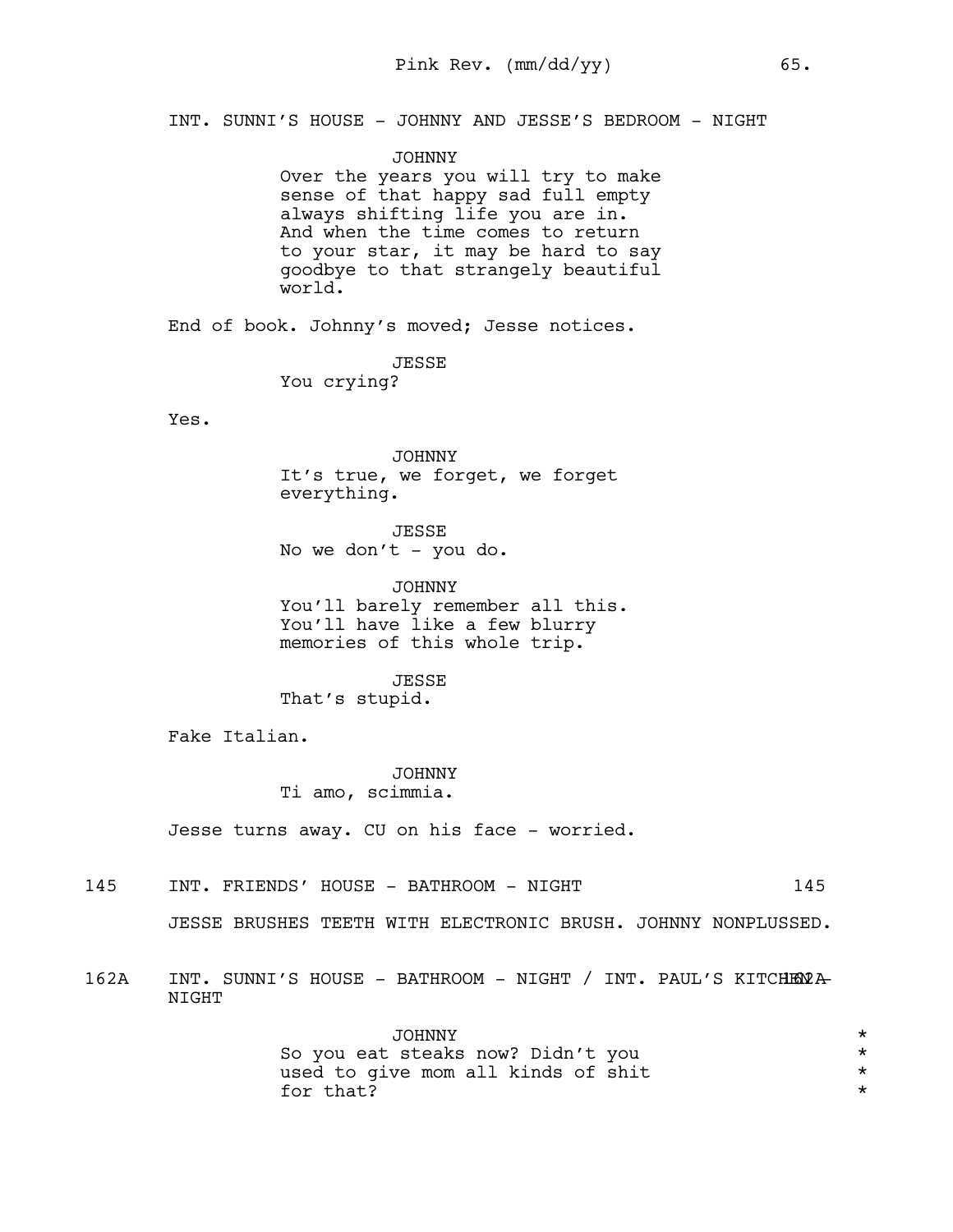|     | <b>VIV</b>                                                                                                               | $\star$            |
|-----|--------------------------------------------------------------------------------------------------------------------------|--------------------|
|     | He needs to learn how to keep                                                                                            | $\star$            |
|     | secrets. What are you still doing                                                                                        | $\star$            |
|     | up?                                                                                                                      | $\star$            |
|     |                                                                                                                          |                    |
|     | <b>JOHNNY</b>                                                                                                            | $\star$<br>$\star$ |
|     | I'm so exhausted but I can't sleep,<br>haven't slept right in days. I lay                                                | $\star$            |
|     | in bed thinking of all the things I                                                                                      | $\star$            |
|     | have to do for him tomorrow.                                                                                             | $\star$            |
|     |                                                                                                                          |                    |
|     | He knows she knows, they connect over this.                                                                              | $\star$            |
|     | <b>VIV</b>                                                                                                               | $\star$            |
|     | Oh yes, I know that one.                                                                                                 | $\star$            |
|     | <b>JOHNNY</b>                                                                                                            | $\star$            |
|     | Taking care of him and working at                                                                                        | $\star$            |
|     | the same time is, as you know, like                                                                                      | $\star$            |
|     | a little much - and I promised we'd                                                                                      | $\star$            |
|     | go to a parade Sunni told us about.                                                                                      | $\star$            |
|     | <b>VTV</b><br>JOHNNY (CONT'D)                                                                                            |                    |
|     | That'll be fun.<br>Yeah, super fun, restful.                                                                             | $\star$            |
|     | VIV (CONT'D)                                                                                                             | $\star$            |
|     | You're doing great.                                                                                                      | $\star$            |
|     |                                                                                                                          |                    |
| 163 | EXT. NOLA PARADE STREETS - DAY                                                                                           | 163                |
|     | CUT TO: A BIG, ROWDY PARADE OF SOME KIND. CHANTING, DRUMMING,<br>SOME PEOPLE DANCING IN A CIRCLE WITH HORNS. TWO HUNDRED |                    |

FIND: Jesse and Johnny in the throng. Jesse's recording, getting bounced around, shouting along, they're both loving it. Johnny's laughing, taken by Jesse's bravery and that he loves recording everything.

162A INT. SUNNI'S HOUSE - BATHROOM - NIGHT / INT. PAUL'S KITCHENYA NIGHT

PEOPLE. JUBILANT CHAOS.

| <b>JOHNNY</b>                       | $\star$ |
|-------------------------------------|---------|
| Thanks. You know he keeps asking me | $\star$ |
| why we stopped talking.             | $\star$ |
|                                     |         |
| VTV                                 | $\star$ |
| I like this kid. What did you say?  | $\star$ |
|                                     |         |
| <b>JOHNNY</b>                       | $\star$ |
| Apparently some bullshit.           | $\star$ |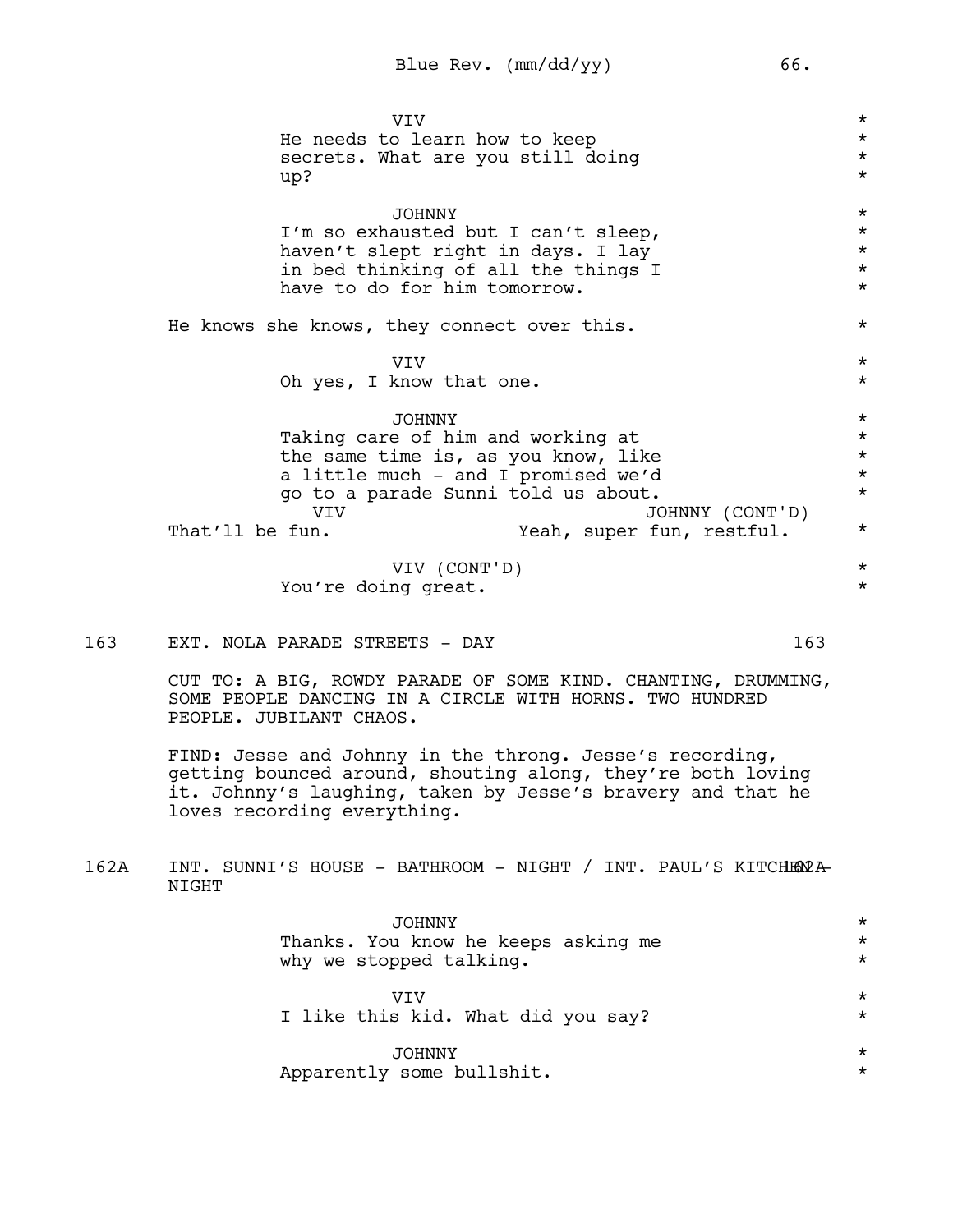## 163 EXT. NOLA PARADE STREETS - DAY 163

Jesse grabs Johnny's hand and pulls him deeper into the crowd. Phones videoing in front of lens. LOUD OVERWHELMING DRUMS AND THROBBING CROWD.

MOMENTS LATER: The parade has intensified. JOHNNY, SWEATING, PICKS UP JESSE IN THE DENSE CROWD, CARRIES HIM PIGGY BACK.

INT. SUNNI'S HOUSE - BATHROOM - NIGHT / INT. PAUL'S KITCHEN - NIGHT

| VIV                                                        | $^\star$ |
|------------------------------------------------------------|----------|
| He didn't let you get away with                            | $^\star$ |
| that did he?                                               | $^\star$ |
| <b>JOHNNY</b>                                              | $^\star$ |
| No.                                                        | $\star$  |
|                                                            |          |
| VIV                                                        | $\star$  |
| Tell him the truth.                                        | $^\star$ |
| How? Grasping, this all spills out quick, laughing at      | $^\star$ |
| himself, the impossiblity of the situation, laughter mixed | $^\star$ |
| with real confusion and vulnerability. She might laugh but | $^\star$ |
| spiked with real hurt and anger at some of the points      | $\star$  |
| JOHNNY                                                     | $\star$  |
| To your 9 year old? OK, sure, but                          | $^\star$ |
| what? What was it? Which thing?                            | $^\star$ |
| I messed up with you and Paul? I                           | $^\star$ |
| got in the middle of something I                           | $\star$  |
| didn't understand? That part?                              | $\star$  |
| <b>VIV</b>                                                 | $^\star$ |
| That's good. That's a good place to                        | $^\star$ |
| start.                                                     | $^\star$ |
| <b>JOHNNY</b>                                              | $^\star$ |
| Or when mom died? And we got into                          | $^\star$ |
| all that weird shit when mom died?                         | $^\star$ |
| Is that it?                                                | $^\star$ |
| VIV                                                        | $^\star$ |
| You mean the weird shit of our                             | $^\star$ |
| entire lives?                                              | $^\star$ |
| JOHNNY                                                     | $^\star$ |
| (Yeah) Our entire lives.                                   | $^\star$ |
| VIV                                                        | $^\star$ |
| Yeah we got into that                                      | $^\star$ |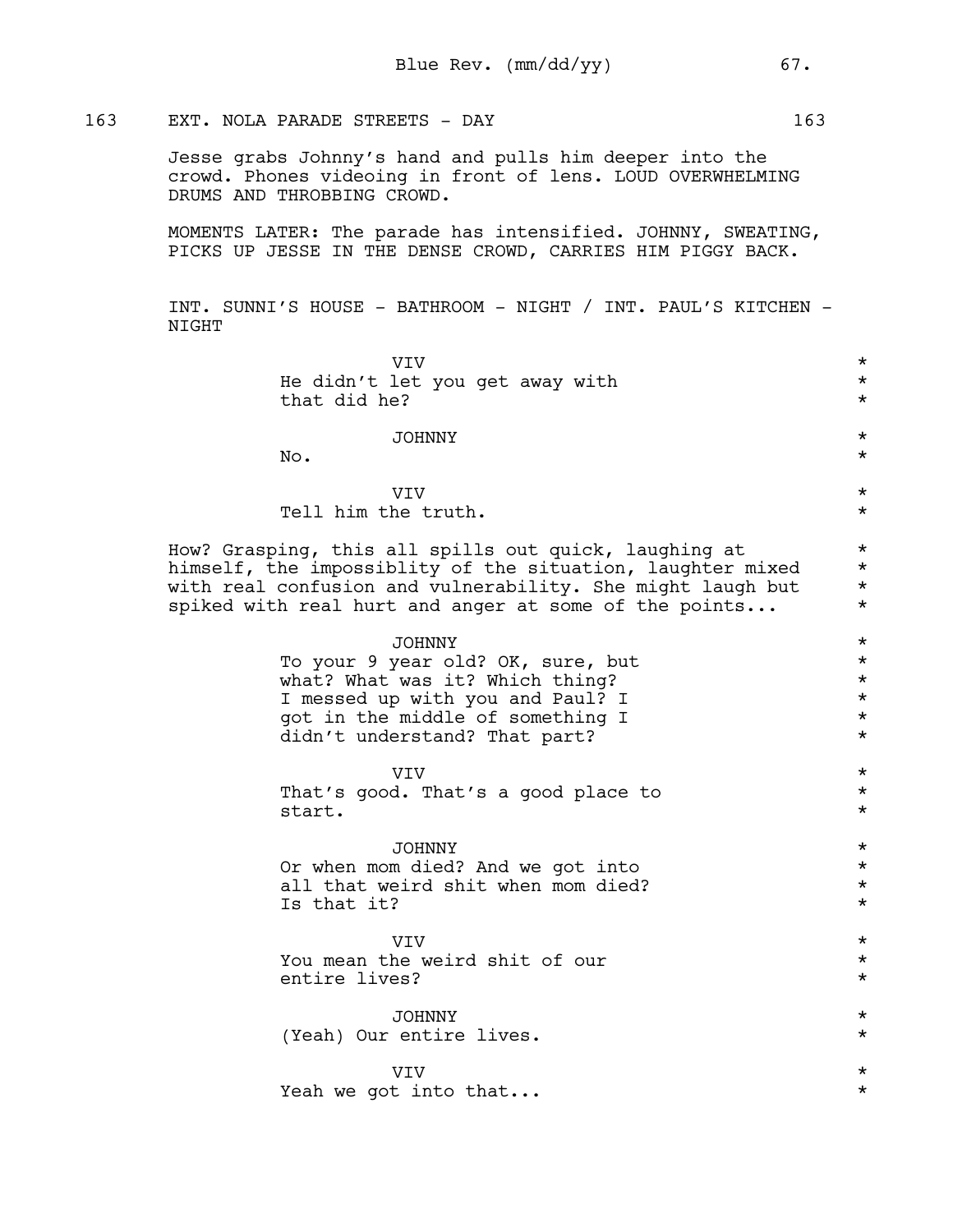JOHNNY \* And then Luisa left me and the space ship exploded.  $*$ VIV \* You know that's the first time you  $*$ <br>said that. said that. JOHNNY \* Which part?  $\star$ VIV \* All of it.  $\star$ VIV (CONT'D) \* I was so mad at you.  $\star$ I get especially mad at you don't<br>I? I? JOHNNY \* Yeah.  $\star$ VIV \* I'm so sorry Luisa left. Maybe I \* never said that.  $\star$ JOHNNY \* It's been a long year.  $\star$ VIV \* I know.  $\star$ surprises himself.  $\star$ JOHNNY \* I like taking care of Jesse. I like  $*$ being with him, watching his face,  $\star$ wondering what he's thinking.  $*$ 

163 EXT. NOLA PARADE STREETS - DAY 163

Dancing, chanting with Jesse on his back, he's starting to look a bit crazed, or exhausted, or something. In the dense crowd he suddenly falters, starts coming down to the ground.

> JESSE Keep going?!

> > JOHNNY

One sec.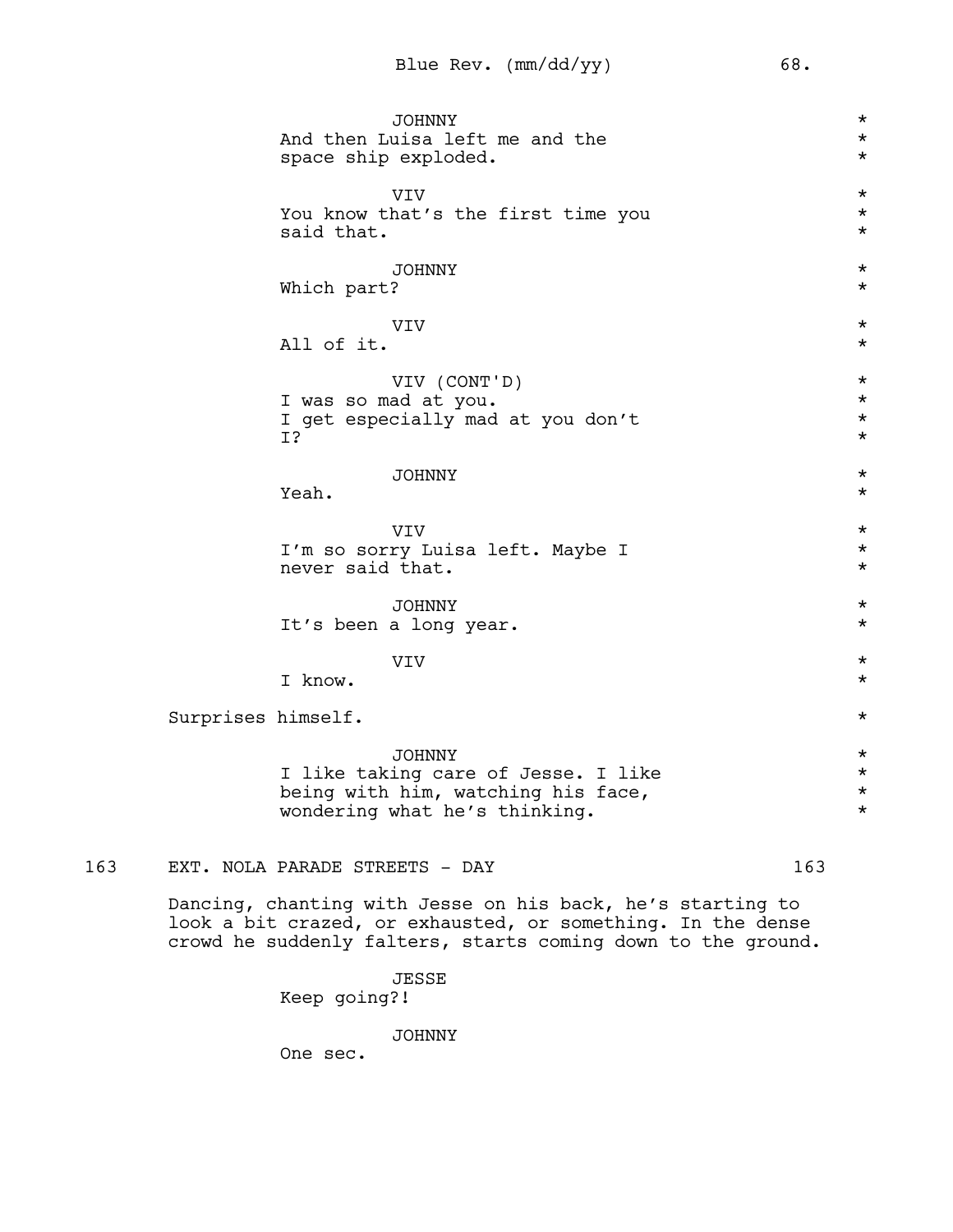Johnny has to stop, let Jesse down - when he goes to stand up, he crumples down on himself - is he passed out? Forearms, knees, head on the ground.

### JESSE JOHNNY! JOHNNY!

JOHNNY'S NOT RESPONDING. MIXTURE OF VOICES "JOHNNY! - HELP HIM UP - IS HE OK? - ARE YOU WITH HIM?"

CUT TO: Johnny, half sitting up, eyes crushed closed, blinding headache, not moving. People around him - Jesse's by his side - confusion - all very fast.

> JOHNNY Jesse? Jesse? You here?

> > JESSE

Johnny!

JOHNNY I'm OK, I'm OK.

BYSTANDER 1 Is this your dad?

Jesse looks at that question, intense. More gather around.

JESSE

BYSTANDER You OK man? Anyone call 911?

Eyes still closed.

Johnny?!

JOHNNY No. I'm fine.

BYSTANDER 3

Let him sit up.

His denials just make Jesse more aggravated. Johnny tries to get up. Dizzy, piercing headache. Tries to get away from Jesse - Johnny throws up.

> JESSE You fainted!

JOHNNY No, I'm fine.

Johnny on ground.

165 INT. SUNNI'S HOUSE - LATER 165

Jesse follows Johnny down hall towards their room.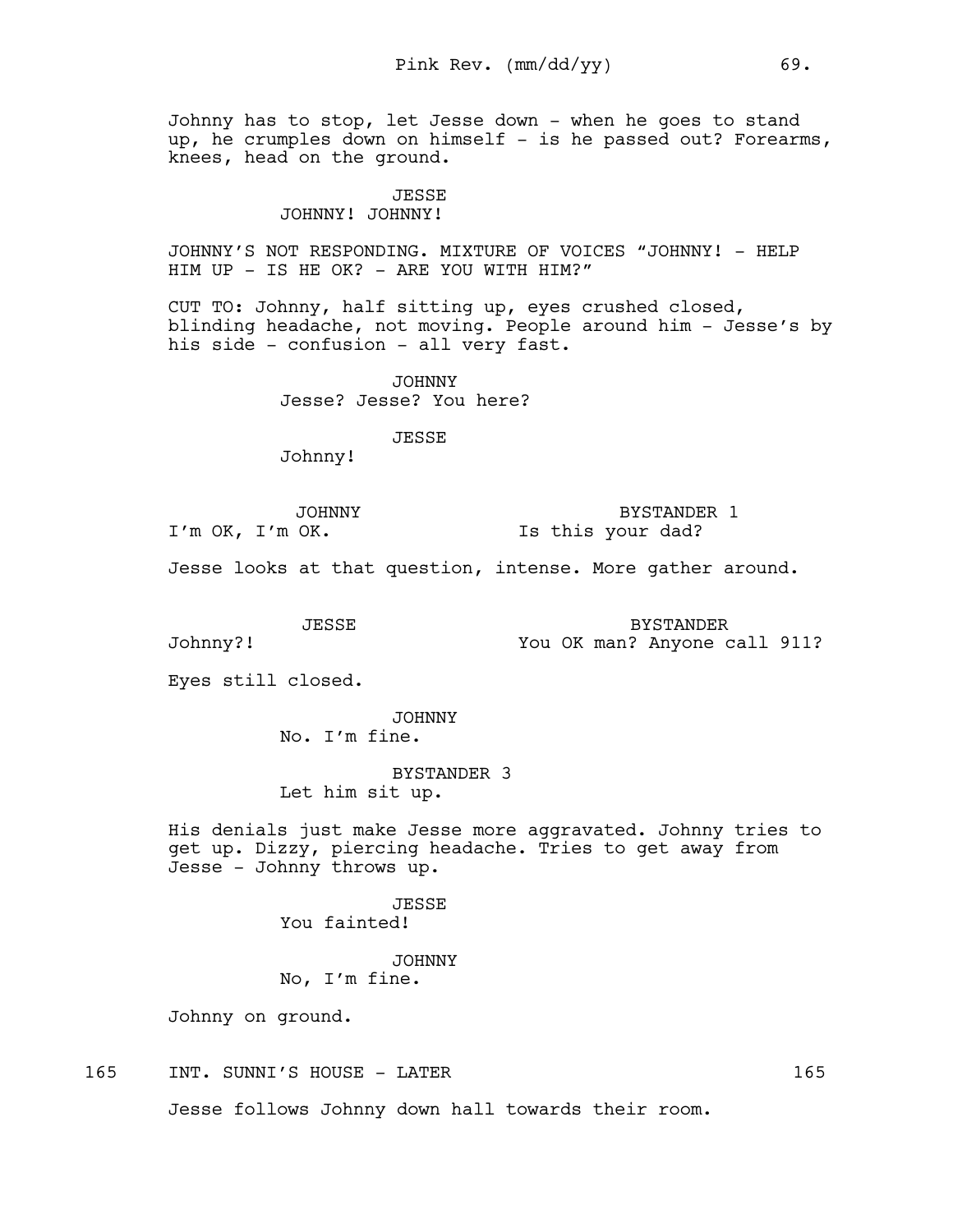**JESSE** We should call Roxanne.

JOHNNY It's not that big a deal.

JESSE You fainted.

166 INT. SUNNI'S HOUSE - JOHNNY AND JESSE'S ROOM 166

Johnny lays down on the bed, Jesse watches him, mad at him. Johnny looks at Jesse for a while, something changing inside.

> JOHNNY O.K. I fainted.

> > JESSE

Yeah.

JOHNNY And I threw up.

They share a look.

JOHNNY (CONT'D) That must've been scary.

JESSE I was fine.

JOHNNY Really? I blacked out. You were alone. You weren't fine, I wasn't fine.

JESSE

Well yeah.

Avoiding, like something he's memorized, performed before he mimes out all the gestures listed.

> (MORE) JESSE (CONT'D) We have a zone of resiliency. When you are out of your zone you can meditate, think about something that brings you joy. If you're stressed out you can use some of these techniques; tapping shoulders, rock tossing. Finger touching. Mindful breathing.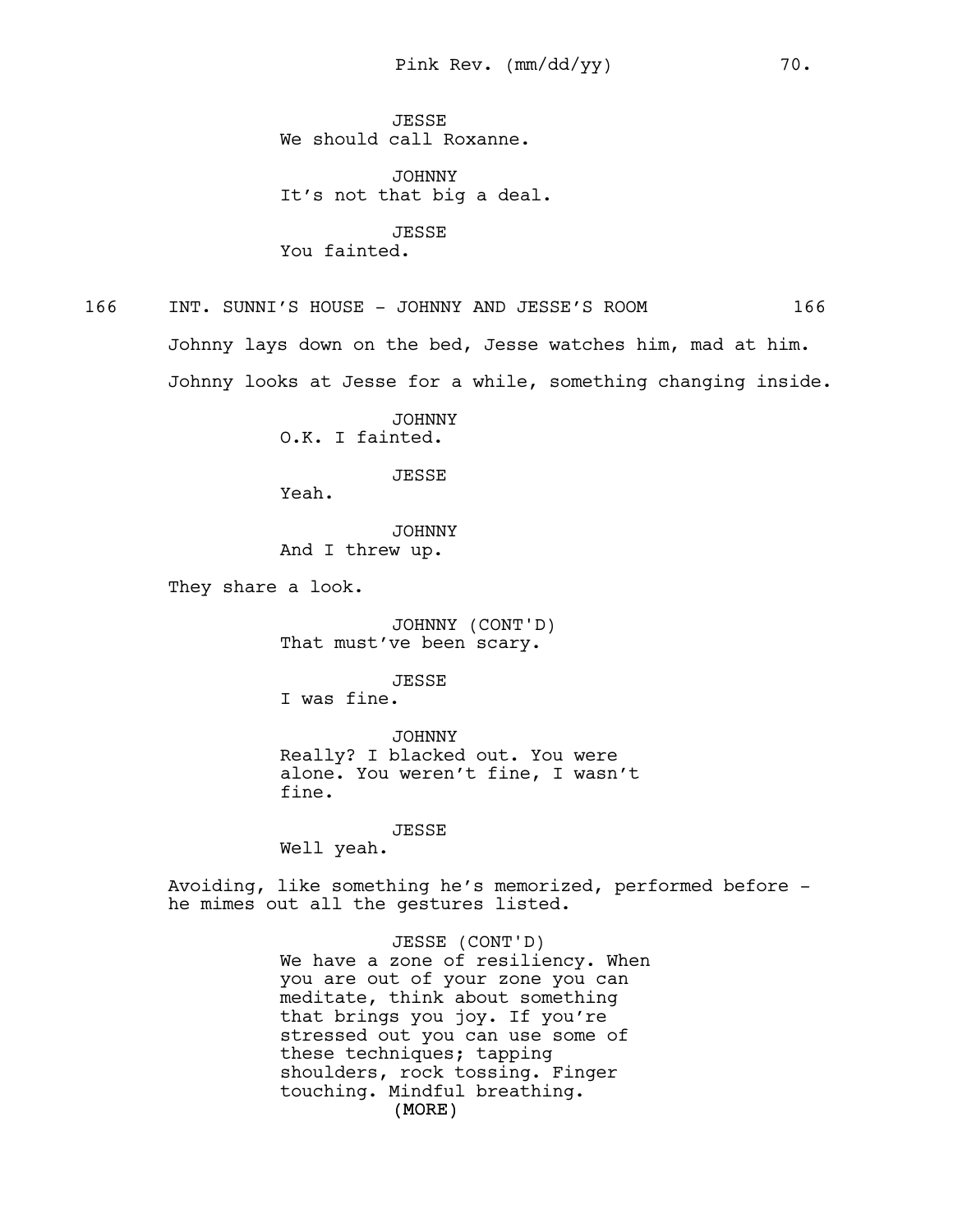JESSE (CONT'D) (demonstrates) Or, like an animal you can shake it off...

Jesse shakes it off.

### JOHNNY That's amazing.

Jesse leans into Johnny. Johnny's moved by this closeness. Does he say, or just feel...

> JOHNNY (CONT'D) Do you think we're similar?

JESSE Oh my god - no.

166A INT. SUNNI'S HOUSE - JOHNNY AND JESSE'S BEDROOM - DAY 166A

AFTER ZONE OF RESILIANCY SCENE

CU on Jesse, DAY.

Johnny is asleep, Jesse sitting against the bed or in bed, steals a listen to Johnny's interviews and then makes a recording.

#### JESSE

(Imitating Johnny) Do you ever think about the future? Uh, yeah. But whatever you planned on happening, that doesn't happen. Other stuff you never thought of happens. So just - c'mon, c'mon, c'mon, c'mon, c'mon, c'mon, c'mon, c'mon, c'mon, c'mon, c'mon, c'mon, c'mon, c'mon, c'mon, c'mon, c'mon, c'mon, c'mon, c'mon, c'mon.

Johnny Johnny Johnny. Johnny, Johnny, Johnny. Johnny, Johnny, Johnny.

173 EXT. CITY PARK - PERISTYLE - DAY 173

Johnny and Jesse make their way across the Peristyle.

INT/EXT - CHEAT FOR TREATMENT CENTER - DAY

Viv is on the phone.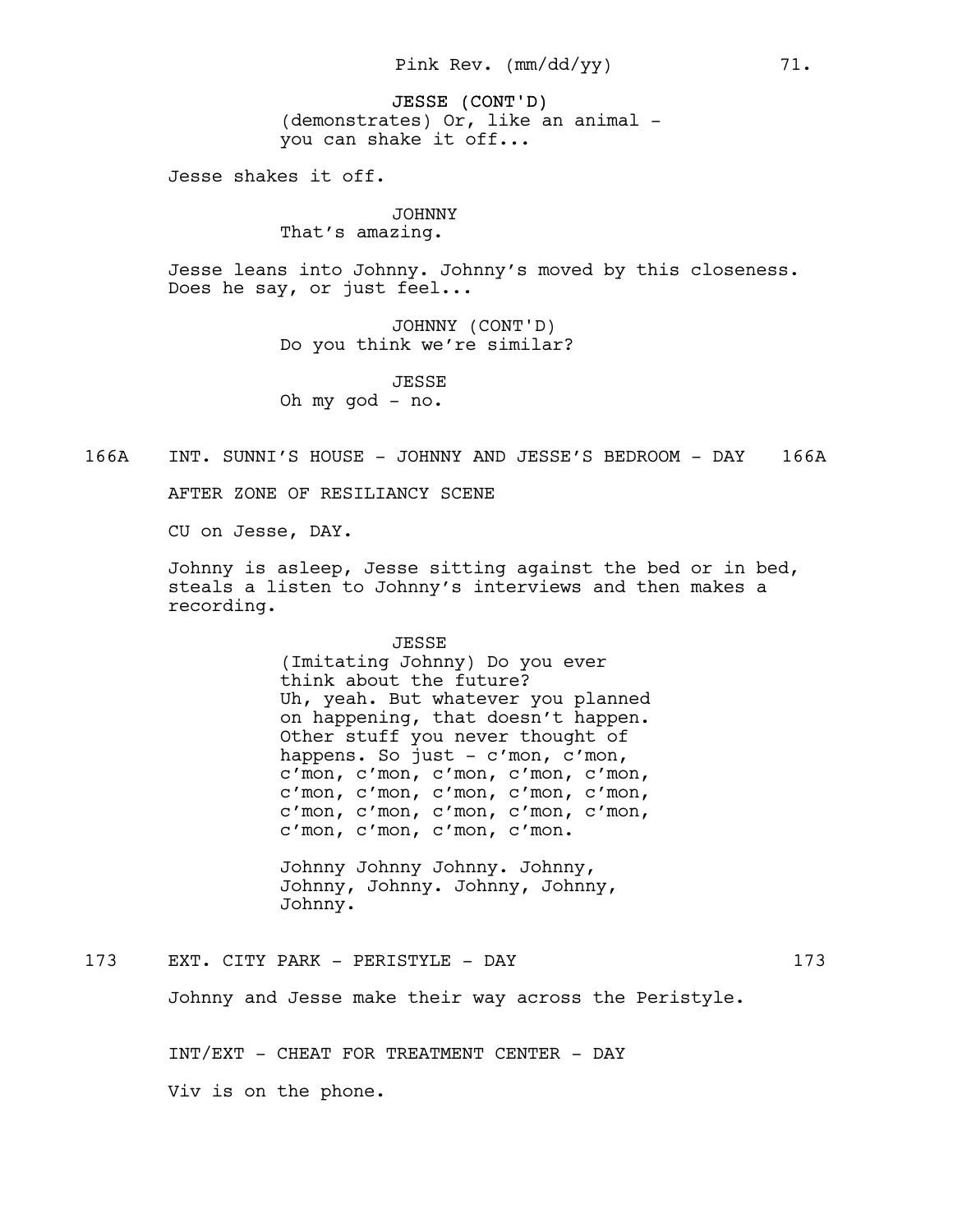VIV He slept for two nights in a row. He seems to be responding to the new meds. I just talked to his doctor, and he thinks he's ready for outpatient care. He said he can go home. JOHNNY He did? VIV Yeah. JOHNNY How are you? Are you doing all right? VIV I don't know, yeah. JOHNNY You want to tell Jesse now? VIV Yeah, thanks. Thank you.

JOHNNY I loved it.

He gives the phone back to Jesse.

JESSE

Hey.

VIV Hi, sweetie, how are you?

JESSE

I'm good.

### VIV

Oh, good. So listen, your dad's doing so much better. The doctors are gonna keep helping him, but they thought he was well enough to go home. So, I'm gonna come get you, okay? I'm just driving Moses home and then I'm gonna be on the first flight out tomorrow. Ugh, I'm so excited, I can't wait to see you.

(MORE)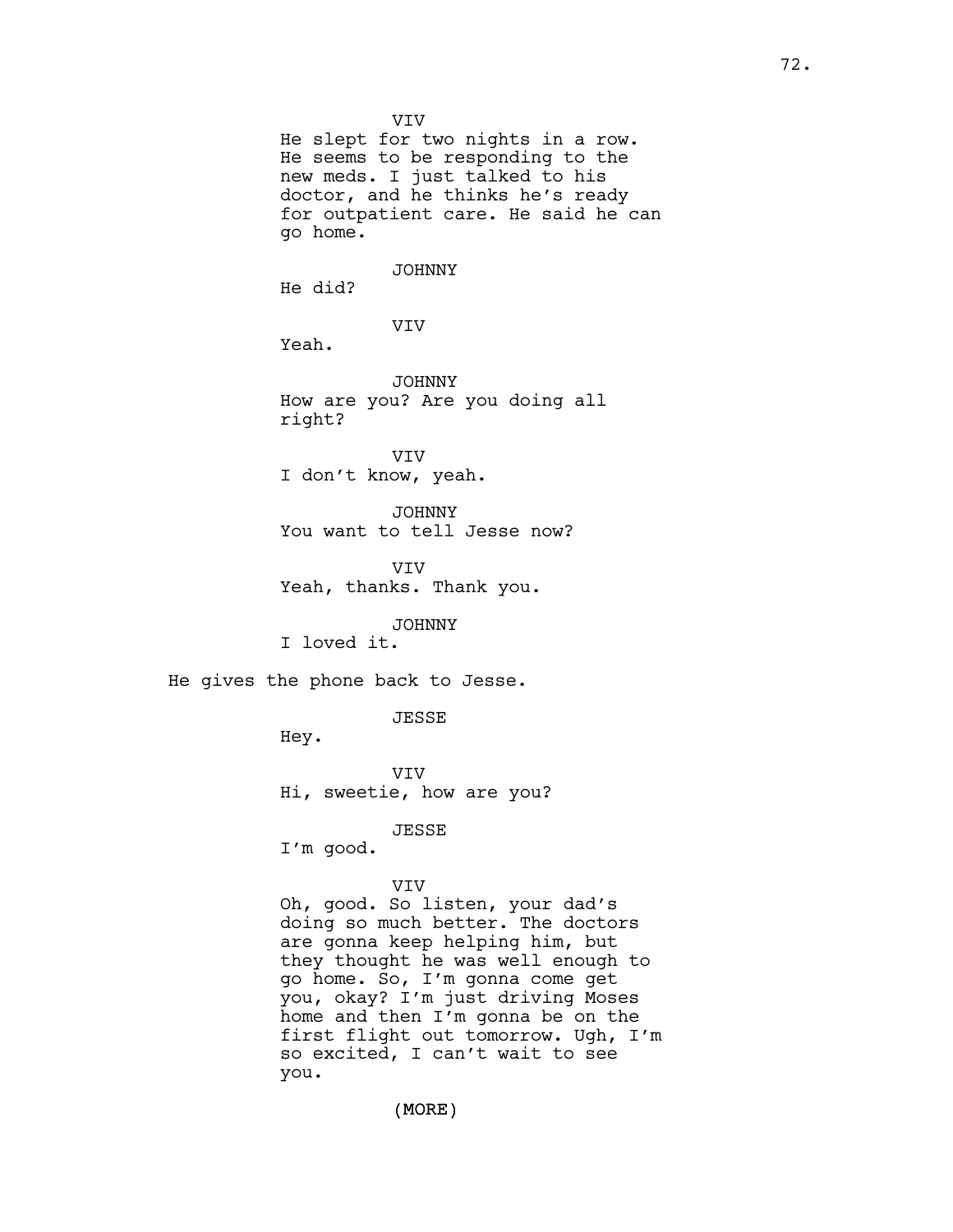VIV (CONT'D) Jesse? Jesse, sweetie, are you okay? Jesse?

# 174 EXT. CITY PARK / COUTURIE FOREST - AFTERNOON 174

Afternoon light. Johnny and Jesse cross a bridge into a more wild area, Jesse's ahead still brewing, mysterious, Johnny trying to figure out how to help. Does Jesse blast music in his headphones?

RS175 EXT. NOLA CITY PARK - DAY RS175

They come to a new section of park. Maybe Johnny "Hey wait up?"

> JESSE Why are you following me?

A long dark look from Jesse. Johnny waits it out.

JESSE (CONT'D) He's always gonna be like this, isn't he?

JOHNNY I don't really know. I'm so sorry you have to think about that.

**JESSE** He'll never be a normal dad.

JOHNNY Your dad's an awesome guy, he just can't always take care of himself. But he loves you. I know that.

JESSE

I'm fine.

JOHNNY You can be not fine.

JESSE

I'm fine.

JOHNNY

(MORE) (Okay, when you're out of your zone of resiliency) You can be not fine, you can be angry, confused, sad, lost and it'll be okay.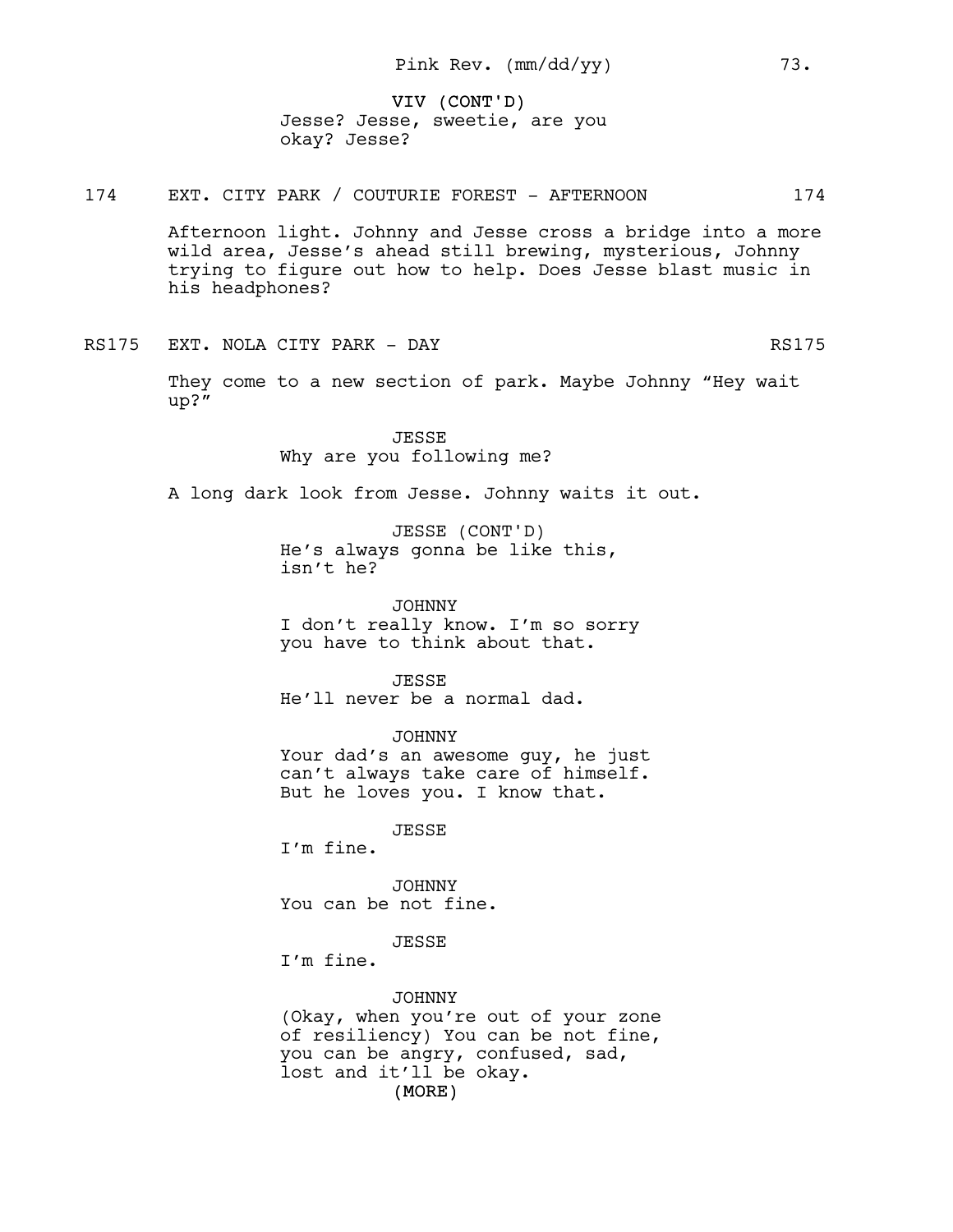### JOHNNY (CONT'D)

You can like kick the air, you can throw a fit (does?), you can yell (does?), and you'll be okay. It's a totally reasonable response.

### JESSE

I'm fine.

## JOHNNY

I AM NOT FINE AND THAT'S A TOTALLY REASONABLE RESPONSE!

Still resisting, but Jesse's matching Johnny's intensity.

JESSE

I'M FINE!!!

JOHNNY YOU ARE NOT FINE AND THAT'S TOTALLY REASONABLE! - C'mon.

## JESSE

AHHHHHH.

Johnny gives him a look, C'mon C'mon.

JESSE (CONT'D) I'M NOT FINE AND THAT'S A TOTALLY REASONABLE RESPONSE!

JOHNNY THIS IS FUCKED UP AND THAT MAKES SENSE!

JESSE THIS IS FUCKED UP AND THAT MAKES SENSE!

> JOHNNY (yells)

JESSE (yells)

JOHNNY (yells differently)

JESSE

YELLS

(yells differently)

Does Jesse end up on the ground? Johnny tries to get him to go, "C'mon, time to go".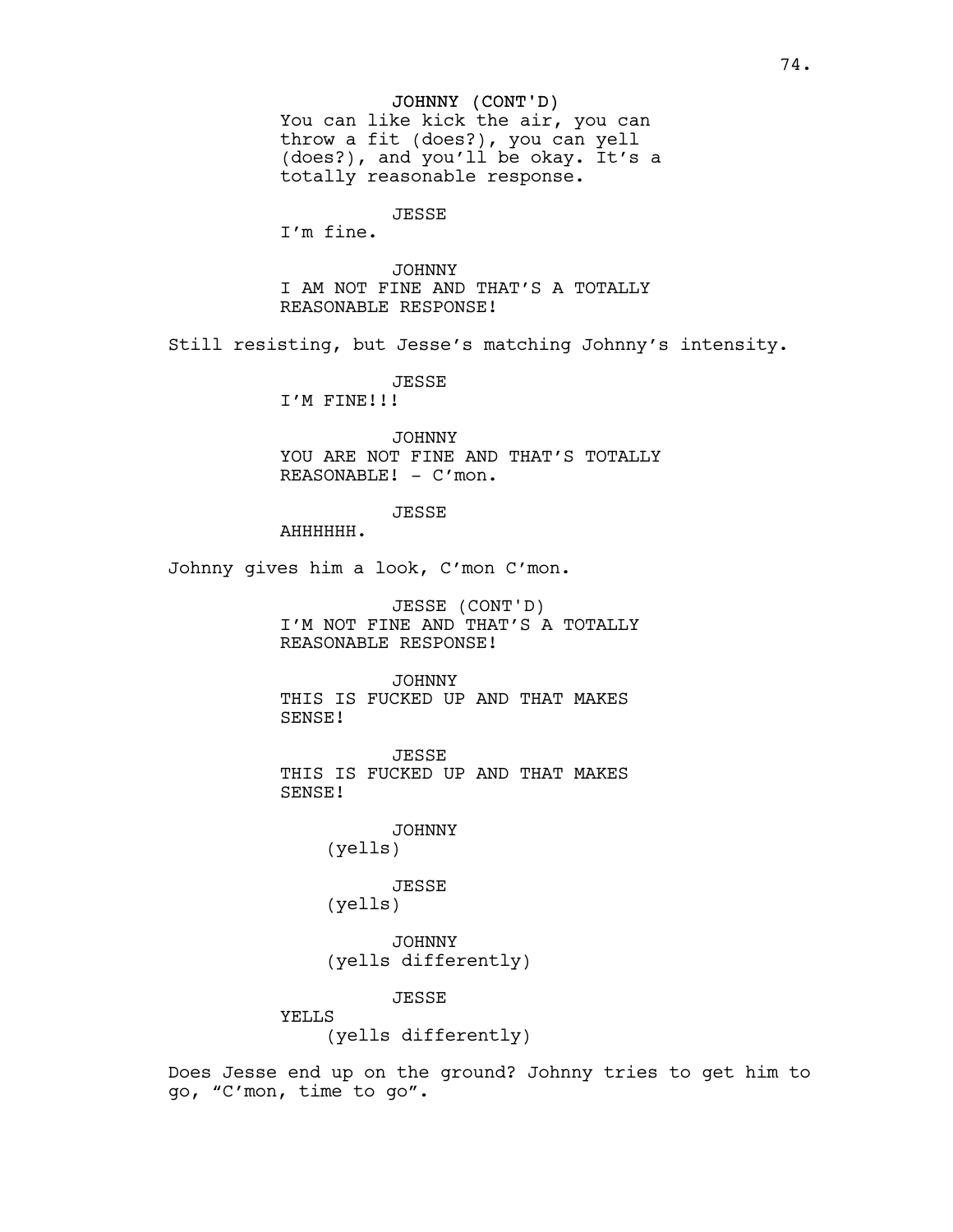Johnny offers his back for a ride.

JESSE (CONT'D) Are you going to faint?

JOHNNY No, I got my finger touching, my rock tossing...

Jesse gets on and they start walking.

176 EXT. NEW PART OF TRAIL 176 176

Jesse rides on Johnny's back.

JESSE Do you think I'm like, half my mom and half my dad?

#### JOHNNY

I think you're also half just yourself - stuff that's not from either of your parents, that's from wherever that comes from.

**JESSE** That's three halves.

JOHNNY

I know.

JESSE Do you think I'll be like him?

Johnny's trying to figure out what to say.

JESSE (CONT'D)

Do you?

JOHNNY

No.

JESSE

Why not?

JOHNNY

Your mom. Your mom's not like that. She's helped you figure out what you're really feeling, so you're way ahead of the game. You're lucky you got her.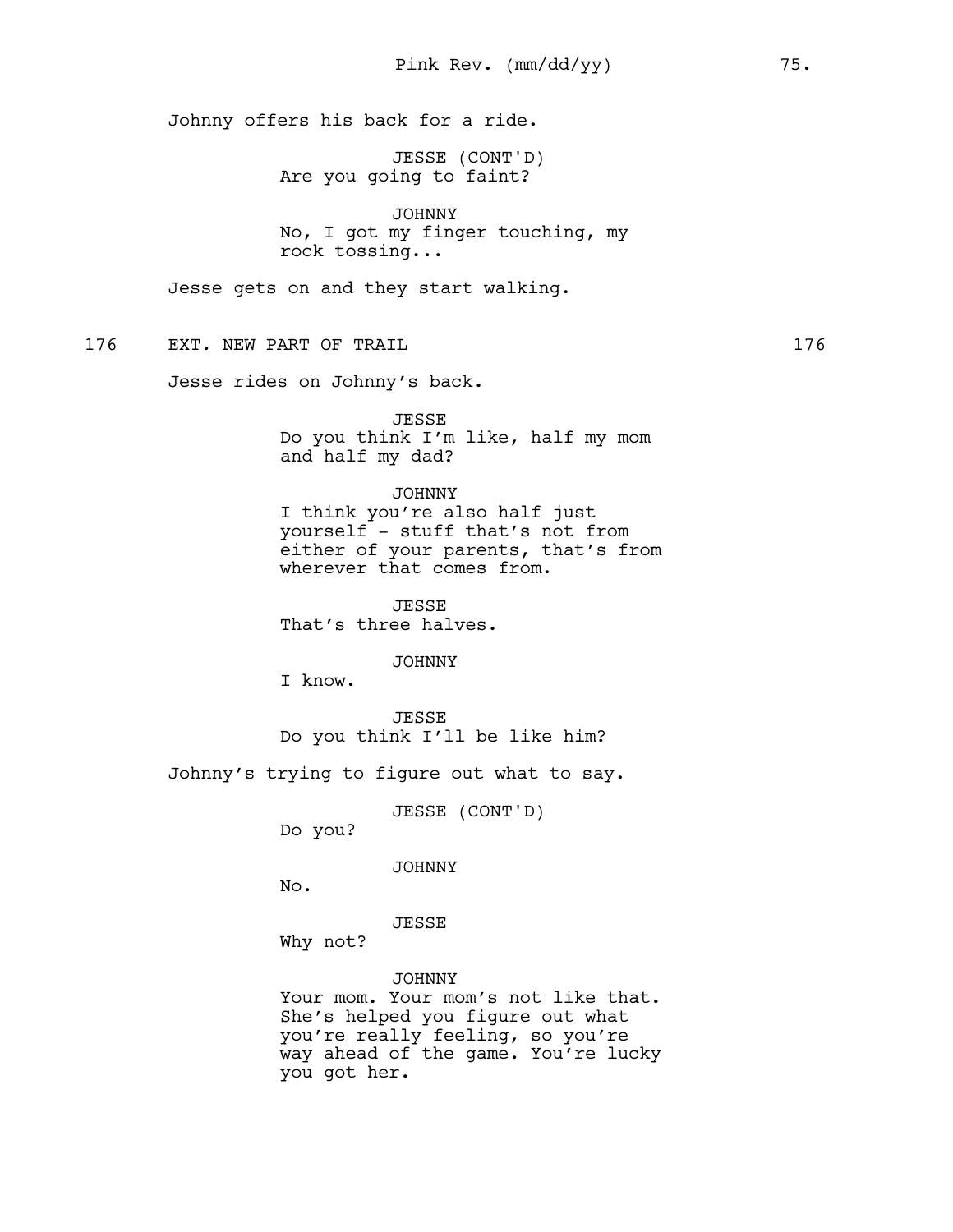**JESSE** Do you think later I won't know him anymore? JOHNNY That's such a sad thought Jesse. I just don't think that's gonna happen. But he doesn't know for sure. The stuff you love about him, I think you get to keep that. **JESSE** Blah blah blah. JOHNNY Blah blah blah. JESSE Be funny  $-$  comma  $-$  when you can  $$ period. JOHNNY He says that? JESSE Yeah. JOHNNY That's very funny.

181 EXT. SUNNI'S HOUSE - DAY 181

Wide shot, a cab pulls up. Viv gets out and we see Jesse run to her; Viv and Jesse hug and reunite.

Johnny watches from a distance.

Then Viv walks to him, we're not sure what will happen, but they hug, first time we see them hug.

182 EXT. NOLA SPOT 'THE END OF THE WORLD' - DAY 182

Johnny, Jesse, Viv, Rox, Fern and Sunni all walk out to the Mississippi river. Maybe have a picnic?

IMPROV: They eat and talk, Johnny on the other side of the table from them, watching them eat off the same plate, how Jesse unconsciously leans on her. There's still some tension in the air, but they're hanging out.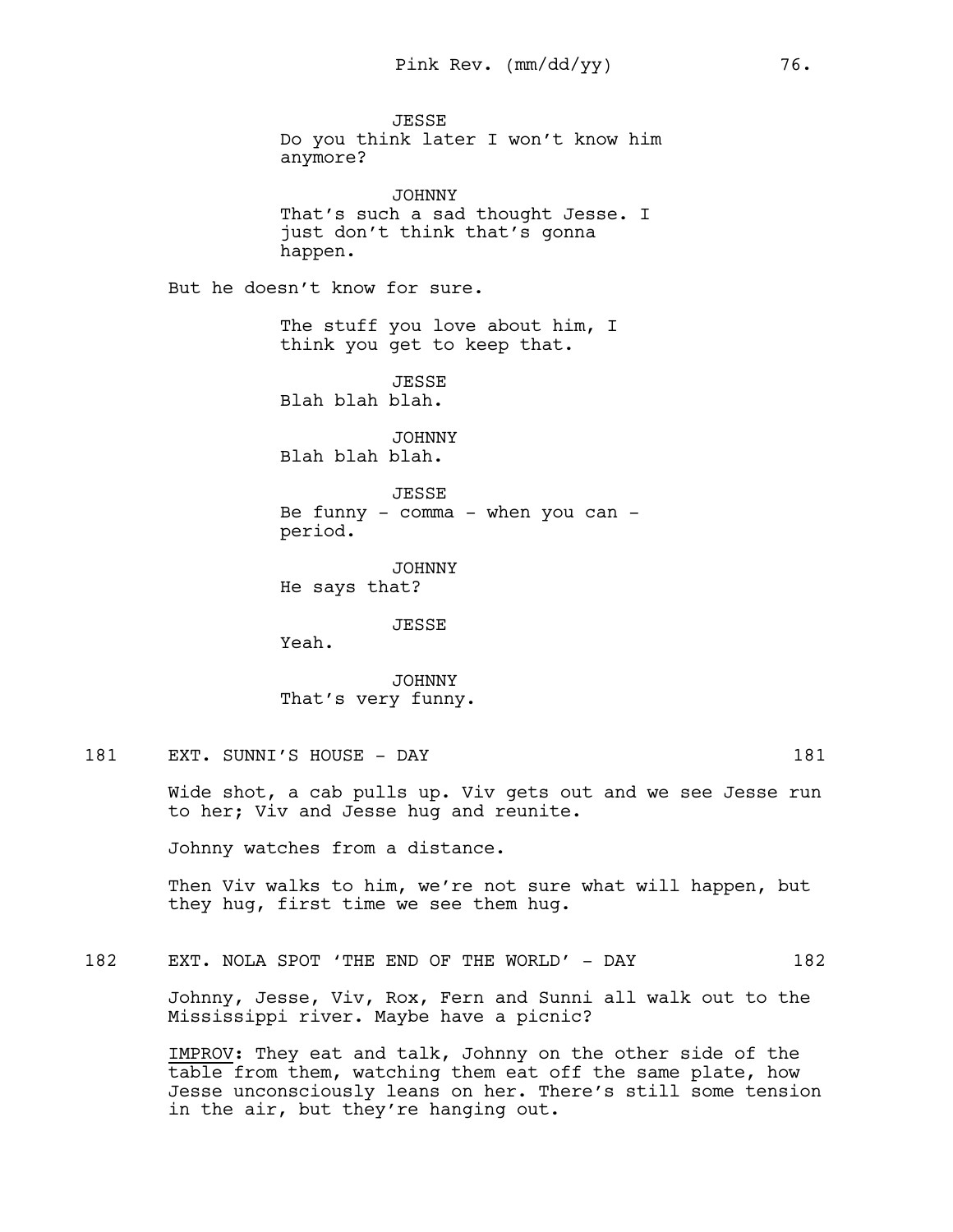## 183 EXT. SUNNI'S HOUSE 183

Johnny gets Jesse's bag and walks them to waiting taxi/car. They've become nervous around saying goodbye. Why does it all of a sudden feel so strange for all of them?

> JOHNNY Plenty of snacks with protein, he only gets to watch screens for one hour on Saturday and Sunday,

Viv hugs Johnny.

VIV

I love you.

#### JOHNNY

I love you.

Johnny goes to say goodbye to Jesse, who's all cranked up and excited. They look at each other, the kids knows it's supposed to be gushy moment.

> JESSE Blah, blah, blah.

Johnny smiles, but is already sad this is over.

# JOHNNY Blah, blah, blah.

Jesse gets in, and the car heads out - he's gone.

187 EXT. NYC STREET JOHNNY'S NEIGHBORHOOD - DAY 187

VERY WIDE SHOT of Johnny, walking with his bags.

- 188 EXT. JOHNNY'S APARTMENT DAY 188 Johnny heads up the stairs to his building. WE HEAR: Jesse's recording from New Orleans.
- 189 INT. JOHNNY'S APARTMENT DAY 189 Johnny's listening to Jesse's recordings on his computer.

(MORE) JESSE (O.S.) Have you ever nought about the future? Uh, yeah.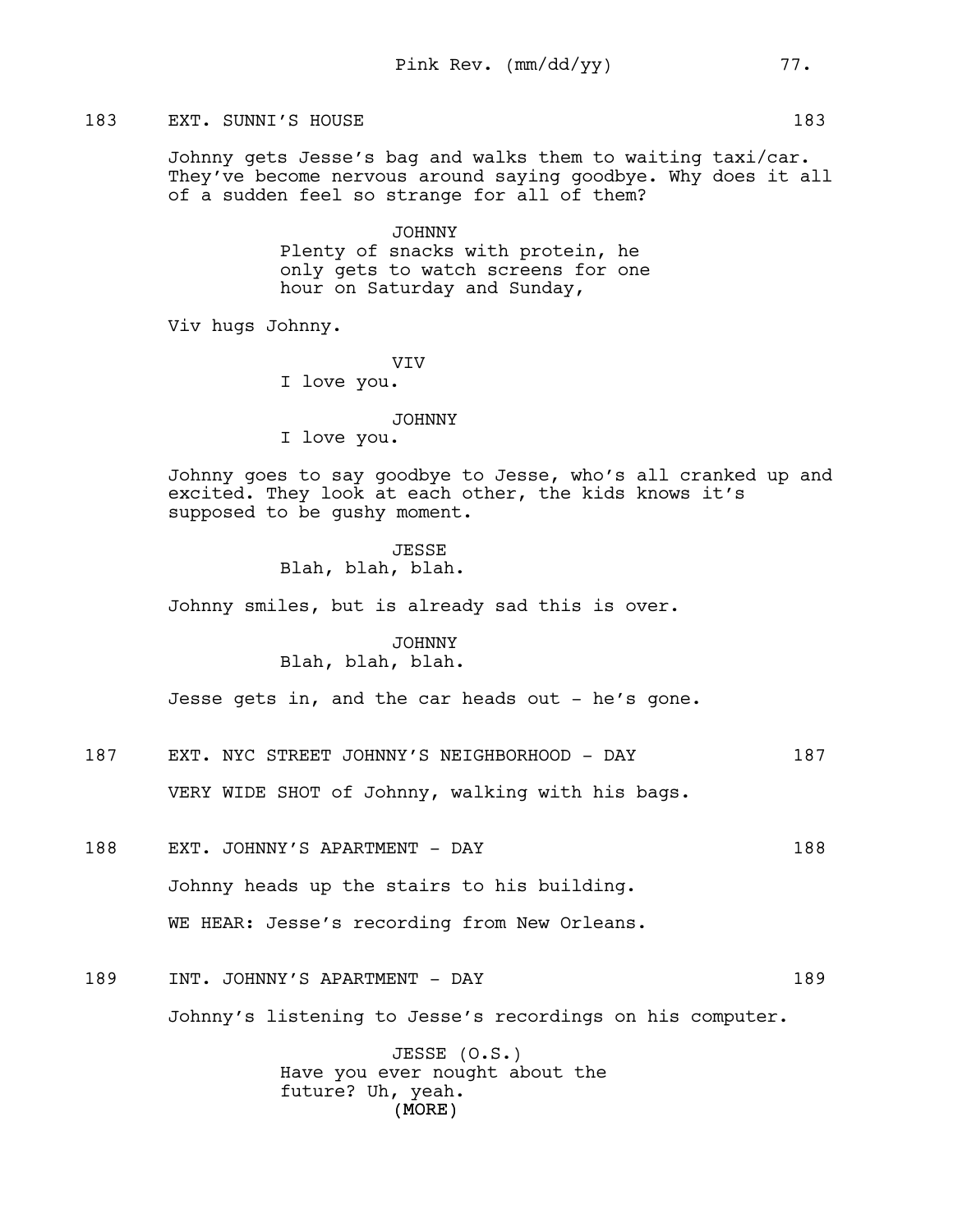JESSE (O.S.) (CONT'D) But whatever you planned on happening, that doesn't happen. Other stuff you never thought of happens.

So just - c'mon, c'mon, c'mon, c'mon, c'mon, c'mon, c'mon, c'mon, c'mon, c'mon, c'mon, c'mon, c'mon, c'mon, c'mon, c'mon, c'mon, c'mon, c'mon, c'mon, c'mon.

Johnny Johnny Johnny. Johnny, Johnny, Johnny. Johnny, Johnny, Johnny.

Johnny's surprised and moved to hear this?!

167 INT. SUNNI'S HOUSE - JOHNNY AND JESSE'S ROOM - NIGHT 167

CUT TO: Johnny is asleep, Jesse is on the floor, talking into recording equipment.

> JESSE Johnny is a bit strange. He's really fun. He makes me laugh. He's really funny when he wrestles. He might be my best friend. Because he only has two friends. But he might be might best friend. I don't know.

Blah blah blah blah blah blah.

193 INT. JOHNNY'S APARTMENT - DAY 193

Johnny paces in his apartment. HEAR THE AMBIENT SOUNDS FROM THE TRIP PLAYING on speakers. He gets his microphone and begins to record.

> JOHNNY Blah blah blah blah blah...

194 INT. VIV'S HOUSE - JESSE'S BEDROOM 194

Jesse is listening to Johnny's recording, Moses beside him either on big headphones or laptop speakers.

> (MORE) JOHNNY (O.S.) Hey Jesse, this is Mozart, you're intense and overly emotional uncle.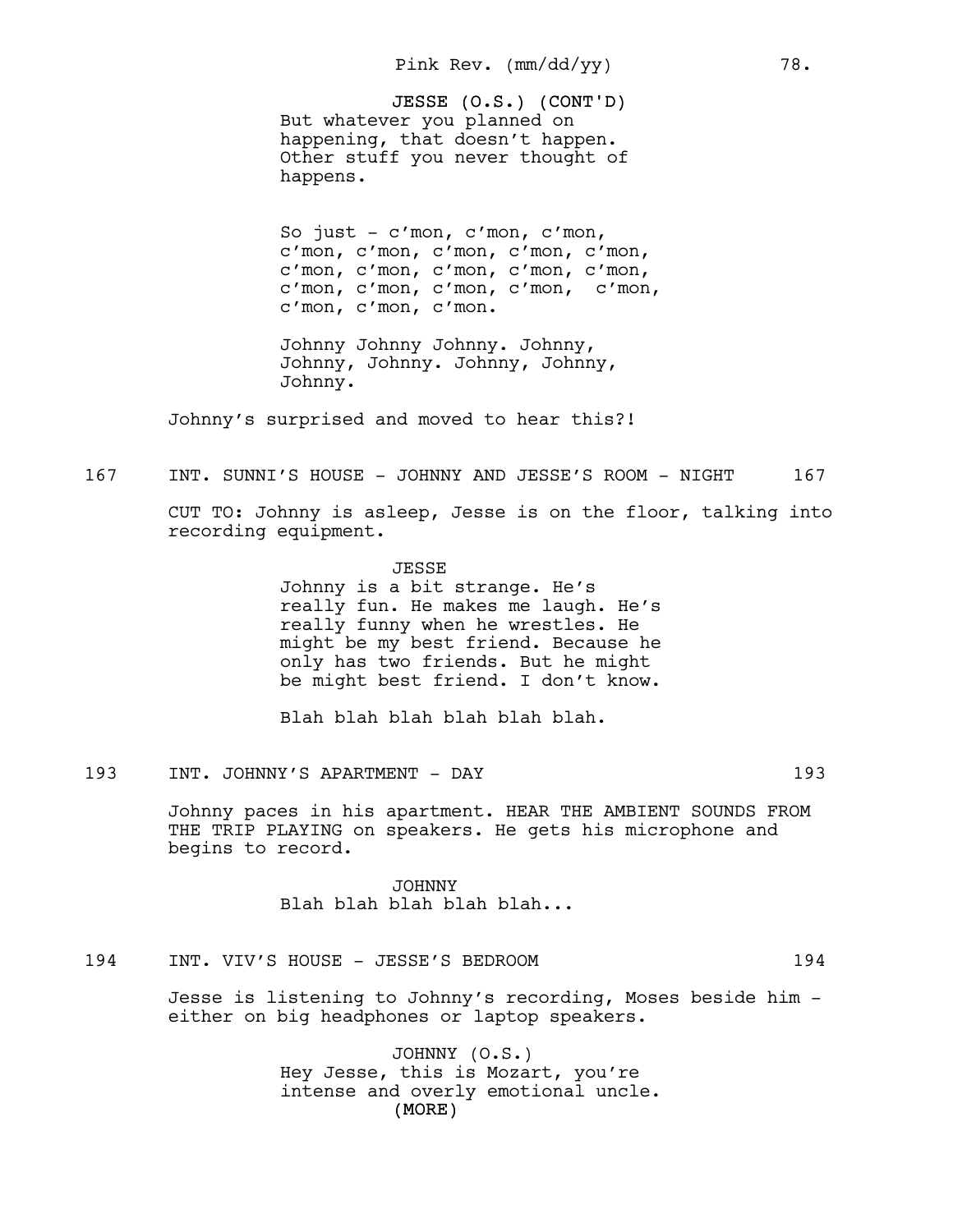CUT TO: MOMENTS WHILE JOHNNY THINKS OF WHAT TO SAY: pacing, lying on couch, looking out window. MIX SOUND WITH: Waves of Jesse's ambient recordings. WE'LL FADE IN AND OUT OF THESE MEMORIES.

197 INT. VIV'S HOME - LIVING ROOM 197

Jesse sits, big headphones on, listening.

JOHNNY (V.O.) I showed you my recorder but you didn't want to be interviewed. You recorded the beach, sounds of the city...

205 INT. RESTAURANT (SAME AS SC. 92) 205

CUT TO: Johnny, Roxanne, and Fernando working.

JOHNNY (V.O.) I had to go back to New York, and I asked you to come with me...

# 196 EXT. JOHNNY'S STREET 196 and the state of the state of the state of the state of the state of the state of the state of the state of the state of the state of the state of the state of the state of the state of the sta

Johnny walking down busy street.

JOHNNY (V.O.) ...and you just said - I'd love that.

INT. JOHNNY'S APARTMENT - DAY

Johnny continues recording his message.

JOHNNY And you couldn't sleep and you were talking a mile a minute and you had so many things to say...

207 INT. VIV'S HOUSE - BATHROOM 207 CUT TO: Jesse and Viv in bathroom, Viv giving him a bath.